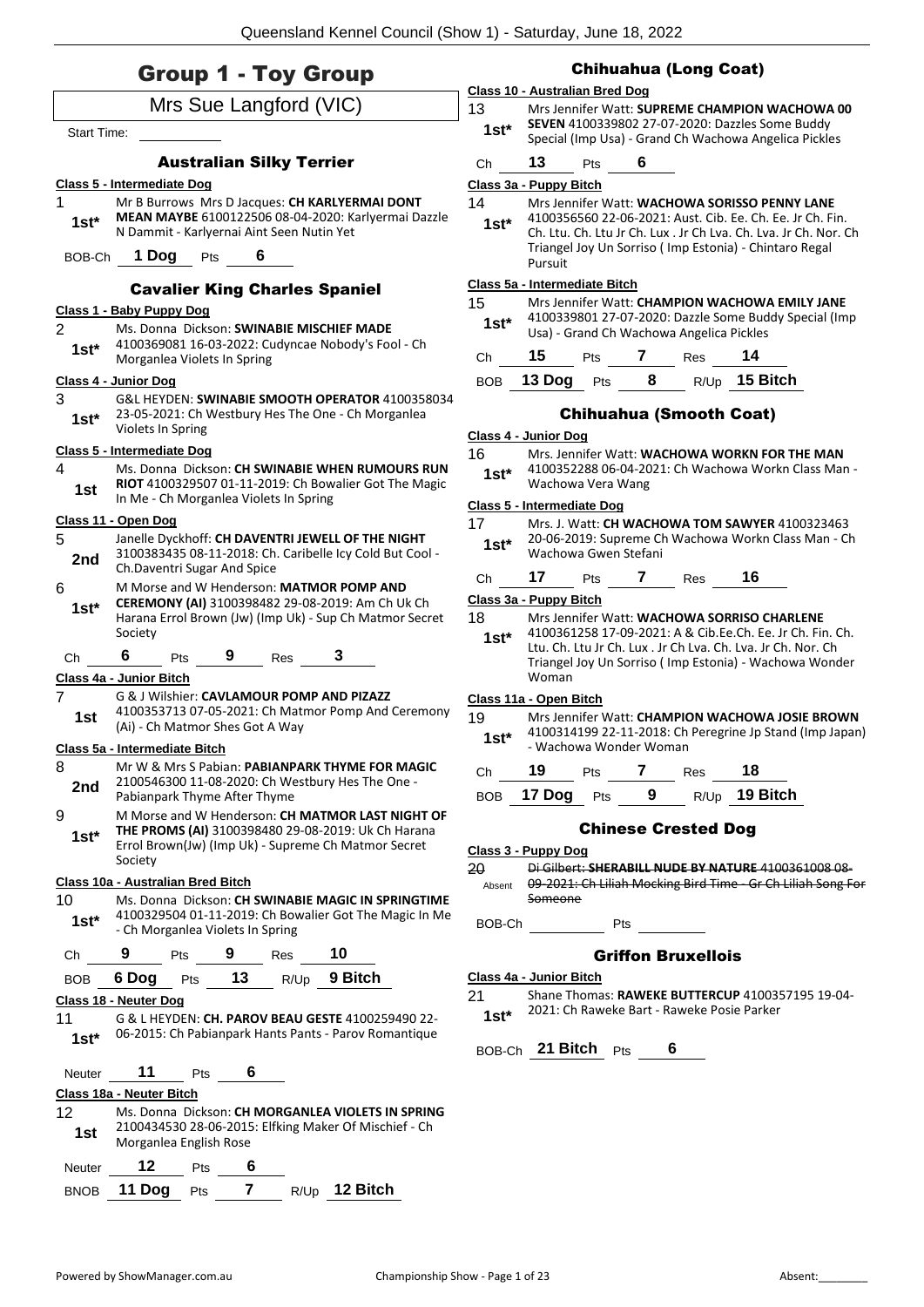### Havanese

|                 | Class 5 - Intermediate Dog                                                                                                                                                                                                                               |
|-----------------|----------------------------------------------------------------------------------------------------------------------------------------------------------------------------------------------------------------------------------------------------------|
| 22<br>$1st*$    | Mr. G. Neave & Mr D & Mrs D Scheiris & Ms P Lucas:<br>AM.GR.CH. THAT'S SET TO STUN (IMP.USA) TS47803501<br>02-08-2020: Am.Gr.Ch., Can.Gr.Ch., Aust.Sup.Ch. Hashki                                                                                        |
|                 | Just Go With It - Am.Gr.Chp2., Can.Ch. That's Pullin' At Your<br><b>Heart Strings</b>                                                                                                                                                                    |
| Ch              | 22<br>Pts 6                                                                                                                                                                                                                                              |
|                 | Class 10a - Australian Bred Bitch                                                                                                                                                                                                                        |
| 23<br>$1st^*$   | Mr. G. Neave & Mr D & Mrs D Scheiris & Ms P Lucas:<br>AUST.CH. THAATZ SYMPHONIC HARMONY 4100348998<br>22-01-2021: Aust.Sup.Ch., Am.Gr.Chg., Can.Gr.Ch. That's<br>Sun Ray At Pilosus (Imp.Usa) - Am.Gr.Ch. Evertop That's<br>Purely Intentional (Imp.Usa) |
|                 | Ch 23 Pts 6                                                                                                                                                                                                                                              |
|                 | BOB 22 Dog Pts 7 R/Up 23 Bitch                                                                                                                                                                                                                           |
|                 | <b>Italian Greyhound</b>                                                                                                                                                                                                                                 |
|                 | <u> Class 3 - Puppy Dog</u>                                                                                                                                                                                                                              |
| 24<br>1st*      | Jill Marks: TUNAMARA BOUND FOR GLORY 5100128887<br>18-11-2021: Us Ch Au.Gd.Ch. Alura Willy Wonka To Oz<br>(Imp Usa) - Au Ch Oakway Reign Ov Glory                                                                                                        |
|                 | Ch 24 Pts 6                                                                                                                                                                                                                                              |
|                 | Class 2a - Minor Puppy Bitch                                                                                                                                                                                                                             |
| 25<br>Absent    | Jill Marks: OAKWAY TICKET TO FANTASY 4100363023 19-<br>10-2021: Rhondies Ticket To Downunder (Imp Usa) Ch.<br>Oakway Dreams Of Love                                                                                                                      |
|                 | Class 5a - Intermediate Bitch                                                                                                                                                                                                                            |
| 26<br>Absent    | Samantha Newman: BLUEZEPP LUCY IN THE SKY<br>2100540678 20-11-2019: Piccino Love Bug - Bluezepp<br>Quintessential                                                                                                                                        |
| Ch              |                                                                                                                                                                                                                                                          |
|                 | BOB 24 Dog Pts 6 R/Up                                                                                                                                                                                                                                    |
|                 |                                                                                                                                                                                                                                                          |
|                 |                                                                                                                                                                                                                                                          |
|                 | <b>Japanese Chin</b>                                                                                                                                                                                                                                     |
|                 | Class 3a - Puppy Bitch                                                                                                                                                                                                                                   |
| 27<br>Absent    | Jessica Kohlman: TENKEIKO TATSUO HANA 4100365277<br>12-08-2021: Ch Pondaroza Red Arrow - Furperson Gracie                                                                                                                                                |
|                 |                                                                                                                                                                                                                                                          |
|                 | Class 11a - Open Bitch                                                                                                                                                                                                                                   |
| 28 -<br>$1st^*$ | Mrs D. Jacques: C.I.B GR CH PONDAROZA BESUTO<br>HIMITSU NI 2100418529 14-11-2014: Cupidtown Ringside<br>Gossip - Ch Tannashar Tamani                                                                                                                     |
|                 | BOB-Ch 28 Bitch Pts<br>6 $R/Up-Res$                                                                                                                                                                                                                      |
|                 |                                                                                                                                                                                                                                                          |
|                 | Lowchen                                                                                                                                                                                                                                                  |
| 29              | Class 1 - Baby Puppy Dog<br>Ms FEL Darling: PACEAWAY DANCE MONKEY 4100366436                                                                                                                                                                             |
| 1st*            | 27-12-2021: Paceaway Riverfance - Triscadec Angel In The<br>Roar                                                                                                                                                                                         |
|                 | Class 4 - Junior Dog                                                                                                                                                                                                                                     |
| 30              | Ms FEL Darling: AUST CH PACEAWAY KEEP ROARIN                                                                                                                                                                                                             |
| $1st*$          | 4100357747 12-06-2021: Paceaway Keep Your Sox On -<br>Triscadec Angel In The Roar                                                                                                                                                                        |
| Сh              | 30<br>6<br>Pts                                                                                                                                                                                                                                           |
|                 | Class 5a - Intermediate Bitch                                                                                                                                                                                                                            |
| 31              | L & C Horne: LOWENHART EATYOUR HARTOUT                                                                                                                                                                                                                   |
| 1st*            | 4100341863 22-08-2020: Ch Lowenhart Tastes Sensational<br>- Ch Lowenhart Gotmy Buttngear                                                                                                                                                                 |
|                 | Class 11a - Open Bitch                                                                                                                                                                                                                                   |
| 32              | L & C Horne: CH LOWENHART RUNS RINGSROUND                                                                                                                                                                                                                |
| $1st^*$         | 4100254776 18-02-2015: Ch Wyntervale Hiphopopotamus -<br>Sup Ch Neu Gr Ch Lowenhart Kickup Theheini<br>Ch 32 Pts 7 Res 31                                                                                                                                |

## Maltese

#### **Class 1 - Baby Puppy Dog** 33 Brunn. H, Doig. C, Shugg.A: **ANGELOFWHITE HE WEARS THE GRIN** 3100448712 11-03-2022: Kor Ch Kimba Of Angela White Kr (Imp Kor) - Kor Ch Joy Of Angela White Kr (Imp Kor) **1st\***

#### **Class 4 - Junior Dog**

| 34 | Mr. Steve Standley & Mrs Bronwyn Standley: CH MALTICE |
|----|-------------------------------------------------------|
|    | A BAILLIAN BREASAC 44000E404E 07.00.0004 A  LCL       |

| $1st*$ | A MILLION DREAMS 4100351345 27-02-2021: Aust Ch         |
|--------|---------------------------------------------------------|
|        | Cinecitta' Sagro Gra (Imp Italy) - Ch Maltice Andromeda |

#### Ch **34** Pts **6**

#### **Class 5a - Intermediate Bitch**

| 35     | Mr. Steve Standley & Mrs Bronwyn Standley: CH MALTICE |
|--------|-------------------------------------------------------|
| $1st*$ | DREAM A LIL DREAM 4100330675 14-12-2019: Ch Cincetta' |
|        | Sagro Gra - Ch Toiperro Quintessential Kiss           |

Ch **35** Pts **6**

BOB **34 Dog** Pts **7** R/Up **35 Bitch**

#### Miniature Pinscher

#### **Class 1a - Baby Puppy Bitch**

- 36 Ms. Kim Quodling: **CEDARHAVEN WALK ON BY**
- 4100368042 29-01-2022: Ch. Majicjewl Enchanted Knight Nikijay Walk This Way **1st\***

#### **Class 11a - Open Bitch**

- 37 Ms. Kim Quodling: **CEDARHAVEN DANCE LITTLE SISTER** 4100320636 12-04-2019: Ch. Time To Be Smart For Melka (Imp Nz) - Nikijay Sultana Kösem **1st\***
- BOB-Ch **37 Bitch** Pts **6**

#### Papillon

- **Class 1 - Baby Puppy Dog**
- 38 b.bissett & k hembrow: **BORDELL THE BOUNCER**
	- 4100365243 03-01-2022: Sup.Ch. Birikino Victory Dance Ch. Genesia Brilliant Chieko **1st\***

#### **Class 4 - Junior Dog**

#### 39 Mrs. D. Burrows & Ms. R. Hordern: **CLOCKWORK MAN OF THE MOMENT** 2100565831 04-06-2021: Supreme Ch.

**1st\* IHE MUMENT ZIUUSSSSSI U4-06-2021:** Suprem

#### **Class 10 - Australian Bred Dog**

- 40 K&K Hembrow: **PAPUNIQUE DESIGNER ZIRCON**
- 4100303661 24-02-2018: Roseswain Blue Zircon Genesia Lady Charlotte **1st\***

#### **Class 11 - Open Dog**

- 41 Mr I Rasmussen: **SUP CH BIRIKINO VICTORY DANCE** 4100319459 24-01-2019: Sup Ch Sivermorning's Ultimate
- **1st**\* 4100319459 24-01-2019: Sup Cn State Microsy (Usa) Ch Birikino Ice Diva

$$
\begin{array}{cccc}\n\text{Ch} & 41 & \text{Pts} & 8 & \text{Res} & 40\n\end{array}
$$

#### **Class 10a - Australian Bred Bitch**

42 Mrs. D. Burrows & Ms. R. Hordern: **CLOCKWORK MULBERRY SILK** 2100520954 20-05-2019: Clockwork Prince **1st MULBERRY SILK 2100520954 20<br>Harry - Wellabella Light My Soul** 

| $\sim$ $\sim$ | $-$      | $\sim$ |  |
|---------------|----------|--------|--|
|               | $\cdots$ |        |  |

BOB **41 Dog** Pts **9** R/Up **40 Dog**

#### Pekingese

- **Class 4 - Junior Dog** 43 Mr N & Mrs D. King: **AUST CH ATHALOW AINT NO CHOIR BOY** 2100566647 07-06-2021: Hushan Midnight Raven - Ch Athalow Queens R Beta To Open Absent **Class 5 - Intermediate Dog** 44 Mr N & Mrs D King: **AUST CH CHINDARA WOTS NOT TO** 
	- **LUV** 4100349459 16-11-2020: Sup Ch Winwei Imagination Viola Anna Sui. Absent

BOB-Ch Pts R/Up-Res

| Class 11a - Open Bitch        |                                                                                                                          |     |  |                                                                                          |     |          |  |
|-------------------------------|--------------------------------------------------------------------------------------------------------------------------|-----|--|------------------------------------------------------------------------------------------|-----|----------|--|
| 28<br>1st*                    | Mrs D. Jacques: C.I.B GR CH PONDAROZA BESU<br>HIMITSU NI 2100418529 14-11-2014: Cupidtow<br>Gossip - Ch Tannashar Tamani |     |  |                                                                                          |     |          |  |
| BOB-Ch 28 Bitch Pts           |                                                                                                                          |     |  | $6\degree$                                                                               |     | R/Up-Res |  |
|                               |                                                                                                                          |     |  | Lowchen                                                                                  |     |          |  |
| Class 1 - Baby Puppy Dog      |                                                                                                                          |     |  |                                                                                          |     |          |  |
| 29                            |                                                                                                                          |     |  | Ms FEL Darling: PACEAWAY DANCE MONKEY 4                                                  |     |          |  |
| $1st^*$                       | Roar                                                                                                                     |     |  | 27-12-2021: Paceaway Riverfance - Triscadec A                                            |     |          |  |
| Class 4 - Junior Dog          |                                                                                                                          |     |  |                                                                                          |     |          |  |
| 30                            |                                                                                                                          |     |  | Ms FEL Darling: AUST CH PACEAWAY KEEP ROA                                                |     |          |  |
| $1st^*$                       |                                                                                                                          |     |  | 4100357747 12-06-2021: Paceaway Keep Your !<br>Triscadec Angel In The Roar               |     |          |  |
| Сh                            | 30                                                                                                                       | Pts |  | 6                                                                                        |     |          |  |
| Class 5a - Intermediate Bitch |                                                                                                                          |     |  |                                                                                          |     |          |  |
| 31                            |                                                                                                                          |     |  | L & C Horne: LOWENHART EATYOUR HARTOUT                                                   |     |          |  |
| 1st*                          |                                                                                                                          |     |  | 4100341863 22-08-2020: Ch Lowenhart Tastes<br>- Ch Lowenhart Gotmy Buttngear             |     |          |  |
| Class 11a - Open Bitch        |                                                                                                                          |     |  |                                                                                          |     |          |  |
| 32                            |                                                                                                                          |     |  | L & C Horne: CH LOWENHART RUNS RINGSROU                                                  |     |          |  |
| $1st^*$                       |                                                                                                                          |     |  | 4100254776 18-02-2015: Ch Wyntervale Hipho<br>Sup Ch Neu Gr Ch Lowenhart Kickup Theheini |     |          |  |
| Ch                            | 32                                                                                                                       | Pts |  | 7                                                                                        | Res | 31       |  |

BOB **30 Dog** Pts **8** R/Up **32 Bitch**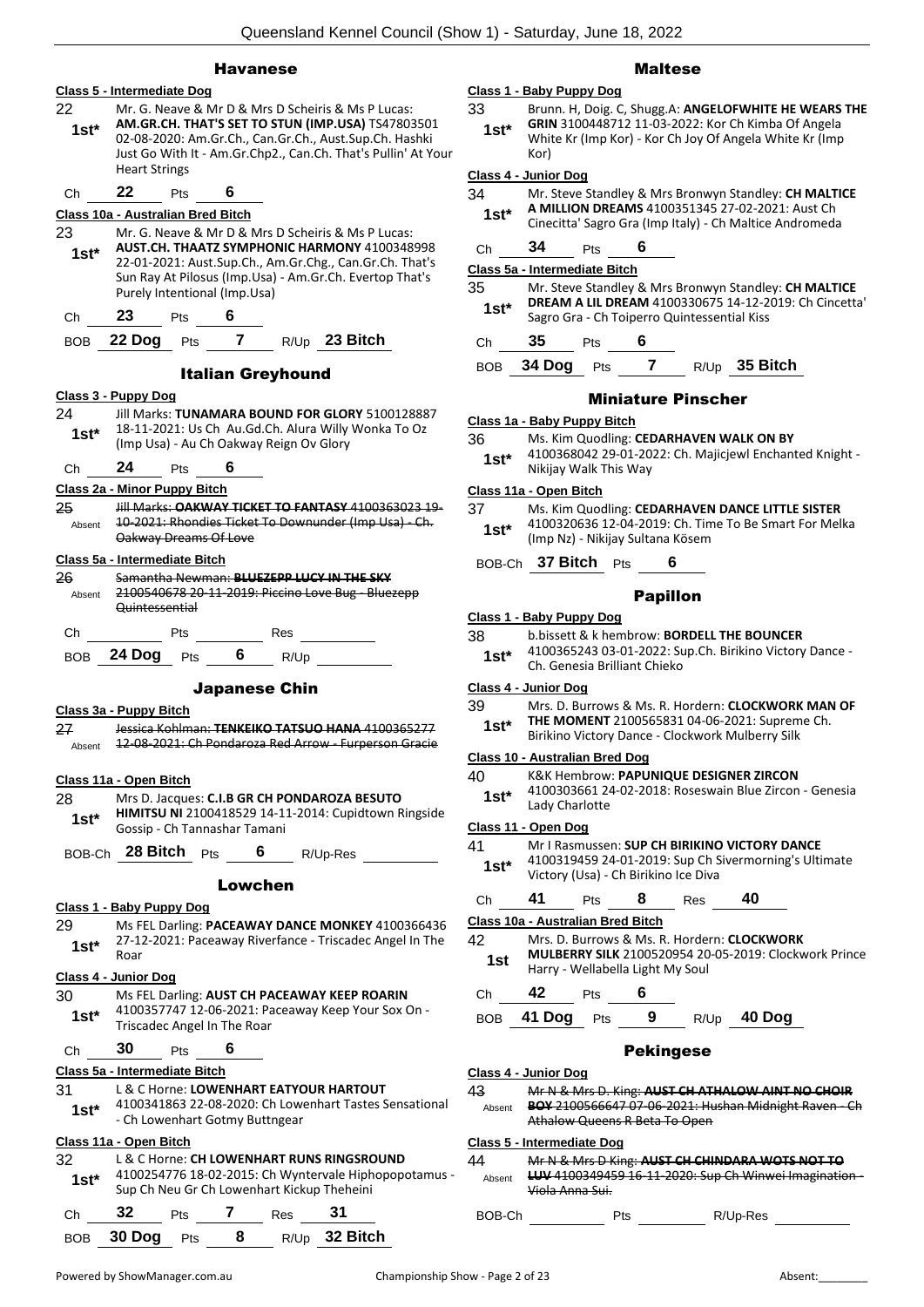#### Pomeranian

### **Class 3 - Puppy Dog**

45 KIM HADDON: **ZEIGEN SECRET AGENT TATTOO** 4100360778 21-08-2021: Aust Ch Zeigen From Russia With Love - Ch Zeigen Queen Of Dreams **1st\***

#### **Class 10 - Australian Bred Dog**

46 KIM HADDON: **ZEIGEN PHANTOM OF DREAMS** 4100351799 05-03-2021: Ch Zeigen Mark My Words - Ch Zeigen Queen Of Dreams Absent

Ch **45** Pts **6** Res

#### **Class 2a - Minor Puppy Bitch**

47 Kim Haddon: **ZEIGEN THE EYE OF THE TIGER** 4100364272 18-11-2021: Aust Ch Zeigen From Russia With Love - Aust **1st** <sup>10-11-2021: Aust Ch Zeigen Zetajones</sup>

#### **Class 4a - Junior Bitch**

48 KIM HADDON: **ZEIGEN QUIET IM SPEAKING** 4100357671 27-05-2021: Am Gr Ch/Aust Sup Ch Zeigen Aurora Australis 1st\* 27-05-2021: Am Gr Ch/Aust Sup<br>Zeigen Mesmerize Your Senses

| Ch | 48 | Pts |  | Res | 47 |
|----|----|-----|--|-----|----|
|----|----|-----|--|-----|----|

| BOB $48$ Bitch $P$ ts |  | $R/Up$ 45 Dog |
|-----------------------|--|---------------|
|                       |  |               |

Pug

#### **Class 1 - Baby Puppy Dog**

- 49 J Willoughby: **DIVINISE INFATUATION** 3100444569 01-01- 2022: Sup Ch Kabova True Lies - Sebandee Over The 1st<sup>\*</sup> <sup>2022:</sup> 20
- 50 Tymeeka Waters: **HOSTWILL LETS START A RIOT** 4100366163 02-01-2022: Sup. Ch. Ambaron Comin Thru **2nd** 4100366163 02-01-2022: Sup. C

#### **Class 2 - Minor Puppy Dog**

51 MRS T L OHL: **TRANABBY HEART OF A WARRIOR** 4100364018 04-10-2021: Ch Sweetess Ice Trucker - Ch Tranabby Opals N Pearls **1st\***

#### **Class 4 - Junior Dog**

- 52 Mrs E Tzipori: **ANYANG SUPER TROOPER** 4100351657 17- 02-2021: Gailyn Pandemoniums Pride - Aust Ch Anyang Aunt Rhody Absent
- 53 MRS BILLIE SORENSEN: **CH PICKAPUG YOU GUESSED IT**
- 4100352219 17-02-2021: Sup Ch Sweetess Guess I Still Love **1st** 4100352219 17-02-2021: Sup Ch Swe<br>U - Ch Pickapug One Way Or Another

#### **Class 5 - Intermediate Dog**

54 MRS BILLIE SORENSEN: **PICKAPUG IN THE NICK OFTIME** 4100346531 12-11-2020: Maskerade American Hero - **1st** <sup>4100346531 12-11-20</sup>

#### **Class 10 - Australian Bred Dog**

55 MS A KEAST & MRS BILLIE SORENSEN: **CH PICKAPUG AIMEES LEGACY** 4100318038 19-01-2019: Sup Ch Pickapug Dark Warrior - Ch Pickapug Ticket To Rio **1st\***

#### **Class 11 - Open Dog**

56 Mrs E Tzipori: **AUST CH ANYANG TOSHI MAC** 4100304521 02-03-2018: Ch Anyang The Scribblers - Ch Anyang Aunt Rhody Absent

| . .n | - -<br>כו | ເວ | ٠ | ₹es |  |
|------|-----------|----|---|-----|--|
|------|-----------|----|---|-----|--|

#### **Class 2a - Minor Puppy Bitch**

57 Mrs. Billie Sorensen: **PICKAPUG RAISING THE STAKES** 4100366717 25-10-2021: Sup Ch Pickpug Dark Warrior - 1st <sup>4100500717</sup><br>Pickapug Mayhem

#### **Class 5a - Intermediate Bitch**

| 58<br>$1st*$  | MRS BILLIE SORENSEN: CH PICKAPUG THE ONE TO<br>WATCH(IA) 4100338368 24-06-2020: Rose's<br>Watchutalkinboutwillis - Pickapug Dark Ditto |
|---------------|----------------------------------------------------------------------------------------------------------------------------------------|
| 59            | Mrs E Tzipori: ANYANG ITS MOMENTS LIKE THESE                                                                                           |
| $A$ is a suit | 1100312026 13-00-2020: Ch Anyang Maximus Prime                                                                                         |

0<del>:</del> Ch Anyang Maximus Prime - Ch Anyang Up Town Girl Absent

**Class 10a - Australian Bred Bitch**

60 Mrs E Tzipori: **AUST CH ANYANG UPTOWN GIRL** 4100275517 14-06-2016: Caravelle's Tickets Headliner (Imp Usa) - Ch Anyang Georgia On My Mind Absent

#### **Class 11a - Open Bitch**

- 61 Ms D D Davies: **CH WYTCHBOROUGH MAGIC TRIX** 4100304662 18-03-2018: Ch Scarborough The Gambler
	- (Imp Nz) Ch Pandanlamo Magic Witch **2nd**
- 62 MRS BILLIE SORENSEN: **CH PICKAPUG ONE WAY OR** 
	- **ANOTHER** 4100317709 07-12-2018: Ch Fin Uch. Irl Ch. Nord Ch Tangetoppen's Troublemaker - Ch Pickapug Poetic Justice **1st\***

| Ch 62 Pts 9 Res 58 |  |                                 |
|--------------------|--|---------------------------------|
|                    |  | BOB 55 Dog Pts $13$ R/Up 51 Dog |

#### Tibetan Spaniel

#### **Class 4 - Junior Dog**

63 Mr. Ashley Harwood & Mr Craig Martin: **TIBETANSUN HELP IM LOST** 4100350926 20-01-2021: Khyisenge Stone Temple Pilot (Imp Nz) - Tibetansun Mayth Force Bewit U **1st\***

#### **Class 11 - Open Dog**

64 Mr. Ashley Harwood & Mr Craig Martin: **KHYISENGE STONE TEMPLE PILOT (IMP NZ)** 05410-2019 04-06-2019: Am Ch Wanasea Second Chapter (Imp Usa) - Dorje Indira **1st\***

| Л |  | , 29 | 13 |  |
|---|--|------|----|--|
|   |  |      |    |  |

#### **Class 1a - Baby Puppy Bitch**

- 65 Miss M Lines: **AMPOTER STYLE N GRACE IMP NZ** 02858- 2022 21-02-2022: Nz Ch. Ampoter Georgio - Nz Ch. **1st**\* 2022 21-02-2022: NZ Ch.<br>Ampoter Dita Von Teese
- 66 Mr. Ashley Harwood & Mr Craig Martin: **TIBETANSUN FIELD OF POPPIES** 4100368812 25-02-2022: Tibetansun Down On
	- **2nd DF PUPPIES** 4100368812

## **Class 2a - Minor Puppy Bitch**

67 Mr. Ashley Harwood & Mr Craig Martin: **TIBETANSUN EASY AA** 4100362978 25-09-2021: Khyisenge Stone Temple Pilot

(Imp Nz) - Tibetansun Mayth Force Bewit U **1st\***

#### **Class 5a - Intermediate Bitch**

- 68 Mr. Ashley Harwood & Mr Craig Martin: **TIBETANSUN MIA**
	- 4100341828 10-07-2020: Tibetansun Down On The Corner **1st**\* 4100341828 10-07<br>Ch. Tibetansun Gigi

#### **Class 10a - Australian Bred Bitch**

69 Mr. Ashley Harwood & Mr Craig Martin: **CH. TIBETANSUN GIGI** 4100291524 19-05-2017: Gr Ch Barrajy Dare To Be Different - Eljamamn Chloe **1st\***

| Ch | 69 Pts 8 |  | Res | 68                                |  |
|----|----------|--|-----|-----------------------------------|--|
|    |          |  |     | BOB 64 Dog Pts 10 $R/Up$ 69 Bitch |  |

#### **Class 18 - Neuter Dog**

- 70 Mr BR & Mrs BJ Matthews: **AUST SUPREME CH ATALAIR DON QUIXOTE** 4100241462 05-04-2014: Ch Tipalj All Fired **1st\* DON QUIXOTE** 4100241462<br>Up - Barrajy Spirit In The Sky 71 Miss M Lines: **CH TYJU GYPSY ROVER** 4100277207 13-07-
- 2016: Ch Glishanna Tyrers Hocus Pocus (Imp Irl) Chmyikyi **2nd** <sup>2016: Cn G</sup><br>Soo Zi Mo

| <b>Neuter</b> |                          |  | Res |  |
|---------------|--------------------------|--|-----|--|
|               | Class 18a - Neuter Bitch |  |     |  |

| 72  | Miss M Lines: NEUTER CH CH TAMARD GIFT OF LOV        |
|-----|------------------------------------------------------|
| 1st | 2100498080 29-05-2018: Tuscamada Just Cruzin Along - |
|     | Tunamara Shanleigh                                   |

| Neuter | ΊS |  |
|--------|----|--|
|        |    |  |

| BNOB 70 Dog Pts |  | R/Up <b>71 Dog</b> |
|-----------------|--|--------------------|
|                 |  |                    |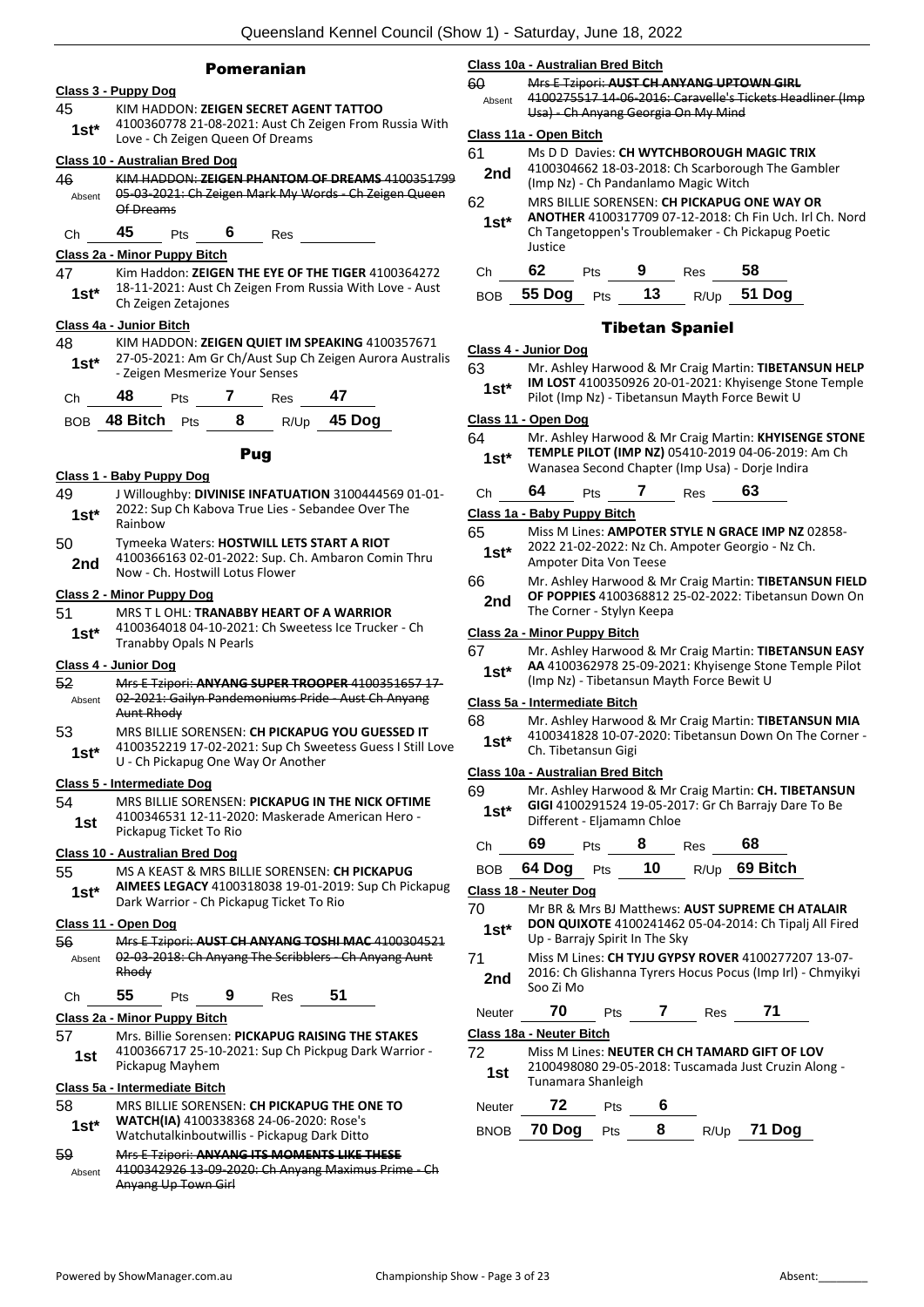## Yorkshire Terrier

## **Class 2 - Minor Puppy Dog**

- 73 Mrs Katarzyna Rolski: **BOZLIWIA PERFECTION EXPLORER** 3100441730 30-10-2021: Affinage My Biggest Love - **1st** <sup>3100441730 30-10-2021: A<br>Ch.Bozliwia My Petit Hope</sup> Ch **73** Pts **6 Class 2a - Minor Puppy Bitch**
- 74 Mrs Katarzyna Rolski: **TARNAVA BLUE IRIS FLOWER** 4100364756 04-12-2021: Ch.Ausilk I Am Champagne - **1st** <sup>4100364756 04-12-2021: Ch.<br>Ch.Bozliwia Blushing Beauty</sup> Ch **74** Pts **6**

BOB **73 Dog** Pts **7** R/Up **74 Bitch**

## Group 1 - Specials

| Best<br>Pts: 25        | 55<br>AIMEES LEGACY        | Pug<br>MS A KEAST & MRS BILLIE SORENSEN: CH PICKAPUG                                                            |
|------------------------|----------------------------|-----------------------------------------------------------------------------------------------------------------|
| R/Up<br>Pts: 15        | 13                         | <b>Chihuahua (Long Coat)</b><br>Mrs Jennifer Watt: Supreme Champion Wachowa 00 Seven                            |
| <b>Baby</b>            | 29                         | Lowchen<br>Ms FEL Darling: Paceaway Dance Monkey                                                                |
| <b>Minor</b>           | 51                         | Pug<br>MRS T L OHL: TRANABBY HEART OF A WARRIOR                                                                 |
| <b>Puppy</b>           | 24                         | <b>Italian Greyhound</b><br>Jill Marks: Tunamara Bound For Glory                                                |
| Junior                 | 3                          | <b>Cavalier King Charles Spaniel</b><br>G&L HEYDEN: Swinabie Smooth Operator                                    |
| Inter                  | 22                         | <b>Havanese</b><br>Mr. G. Neave & Mr D & Mrs D Scheiris & Ms P Lucas:<br>AM.GR.CH. That's Set to Stun (Imp.USA) |
| Aus Br                 | 55<br><b>AIMEES LEGACY</b> | Pua<br>MS A KEAST & MRS BILLIE SORENSEN: CH PICKAPUG                                                            |
| Open                   | 41                         | <b>Papillon</b><br>Mr I Rasmussen: Sup Ch Birikino Victory Dance                                                |
|                        |                            | <b>Neuter</b>                                                                                                   |
| <b>Best</b><br>Pts: 10 | 70<br>Quixote              | <b>Tibetan Spaniel</b><br>Mr BR & Mrs BJ Matthews: Aust Supreme Ch Atalair Don                                  |
| R/Up                   | 11                         | <b>Cavalier King Charles Spaniel</b><br>G & L HEYDEN: Ch. Parov Beau Geste                                      |

Finish Absent **11**

## Group 2 - Terrier Group

Mrs Kerrie McMahon (VIC)

Start Time:

#### Airedale Terrier

**Class 5 - Intermediate Dog**

- 75 J M Bailey: **CH BUSHVELDT BRAVO** 3100399351 24-10-
- 2019: Bushveldt Hawk Eye Pierce Bushveldt Blanche **1st\***

BOB-Ch **75 Dog** Pts **6**

## American Hairless Terrier

#### **Class 5 - Intermediate Dog**

- 76 Kay Holmes: **LIBERTY'S KING OF COOL AT LILCRACKA (IMP USA)** RN35912904 30-11-2020: Indabuff's Dbl Down @ Liberty - Ch Liberty's Continue The Legacy **1st\***
- Ch **76** Pts **6**

#### **Class 11a - Open Bitch**

77 Kay Holmes: **WUDNSHU LET IT GO AT LILCRACKA (IMP USA)** RN31114402 26-06-2018: Am. Ch.Am.Gr Ch Sirius Andros Pretty Boy Floyd Am. Rn. (Usa) - Am. Ch.Bellridge Line'em Up Wudnshu (Usa) **1st\*** Ch **77** Pts **6** BOB **76 Dog** Pts **7** R/Up **77 Bitch**

## American Staffordshire Terrier

#### **Class 5 - Intermediate Dog**

78 S. McKenzie & K. Gordon: **CH. RIZENSTAR WHOSDANEW KINGOFHELL** 4100325075 18-07-2019: Staffwild Licence To Thrill - Rizenstar Bad Moon Rising (Ai) **1st\***

## BOB-Ch **78 Dog** Pts **6**

#### Australian Terrier

- **Class 3 - Puppy Dog** 79 L & A Lobegeiger: **ARONAW LET THE WHISTLE BLOW (AI)** 4100366098 09-11-2021: Ch. Xanthorrhoea Sardonyx - Ch. Wanora Angie Gurl **1st\*** Ch **79** Pts **6 Class 2a - Minor Puppy Bitch** 80 L & A Lobegeiger: **ARONAW NEVER SAY NEVER (AI)** 4100366096 09-11-2021: Ch Xanthorrhoea Sardonyx - Ch. Wanora Angie Gurl **1st\*** Ch **80** Pts **6** BOB **79 Dog** Pts **7** R/Up **80 Bitch** Bull Terrier (Miniature) **Class 2a - Minor Puppy Bitch** 81 Ms S Watene: **ARKSPIRIT ENCHANTED TIGERLILY**
- 4100363114 12-10-2021: Arkspirit Enchanted Mr Wizard Arkspirit Enchanted Raisin **1st\***

#### **Class 4a - Junior Bitch**

82 Quinzeh knls: **QUINZEH MS CARISMA** 4100358782 01-04- 2021: Subzeus Into The Badlands - Quinzeh Ms 1st<sup>\*</sup> Sophistication

#### **Class 10a - Australian Bred Bitch**

83 D & A Stacey: **LLUBINIM LITTLE LIVELY** 7100043725 11-05- 2019: Ch Quinzeh The Jester Of Wonder - Ch Willown Little Lolis Absent

## BOB-Ch **82 Bitch** Pts **7** R/Up-Res **81 Bitch**

## Cairn Terrier

- **Class 2 - Minor Puppy Dog** 84 Ms. M. F. Lee: **BARRAGAN KINGMAKER** 2100575379 20-10- 2021: Ch Koterana Toa - Ch Barragan Do You Want To **1st**\*  $\frac{2021}{\text{Dance}}$
- Ch **84** Pts **6**

#### **Class 1a - Baby Puppy Bitch**

- 85 Ms. M. F. Lee: **YARRINARRA MCTASSLE** 4100367477 21-01-
	- 2022: Ch Kiatasee Time Zone Kiatasee Disco Dancer **1st\***

#### **Class 4a - Junior Bitch**

86 Ms. M. F. Lee: **YARRINARRA DORA EXPLORER** 4100355631 17-05-2021: Sup Ch Yarrinarra Kentucky Rancher - Ch **1st** 17-05-2021: Sup Ch Yarrinarra is<br>Kiatasee Coat Of Many Colours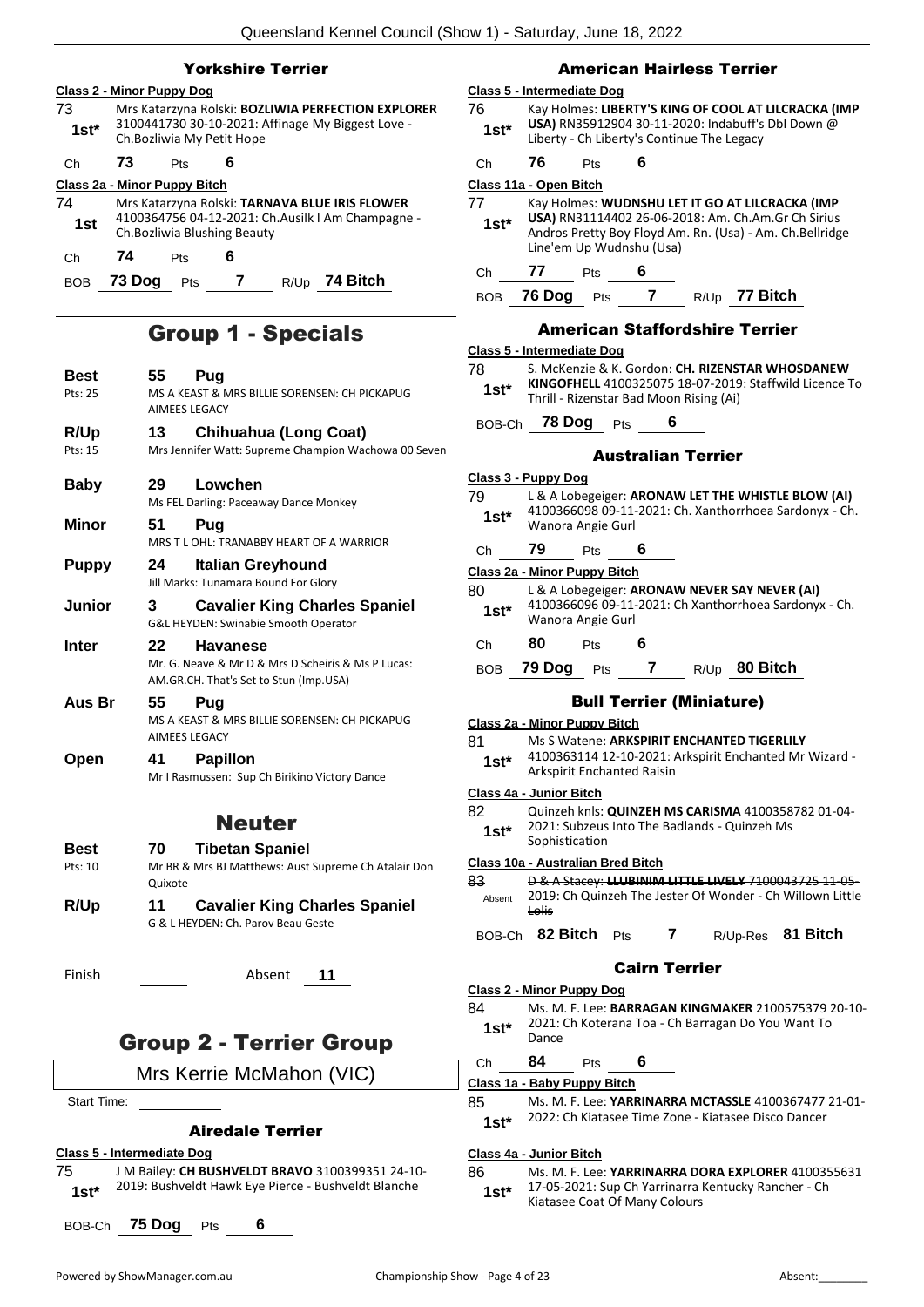- **Class 10a - Australian Bred Bitch** 87 Ms. M. F. Lee: **YARRINARRA SAGE** 4100351448 25-02-2021: Ch Kiatasee Time Zone - Ch Yarrinarra Shazam **1st\*** Ch **86** Pts **7** Res **87** BOB **86 Bitch** Pts **8** R/Up **87 Bitch** Fox Terrier (Smooth) **Class 11 - Open Dog** 88 PG & SH Hewinson: **CH. TAMSAM TE TOA (IMP. NZ)** 01858- 2017 15-12-2016: Nz/Ch Tamsam Limited Edition - 01946- **1st**<sup>\*</sup>  $\frac{2017}{2011}$ Ch **88** Pts **6 Class 3a - Puppy Bitch** 89 L & S FLOOD: **FOXANATIC SAI MAI** 4100357813 10-07- 2021: Waitapu Willy Wonka - Priorswood Bobbcat **1st\* Class 10a - Australian Bred Bitch** 90 PG & SH Hewinson: **CH. FOXCRAG TRAVELN THRU TYME** 4100305630 15-04-2018: Ch. Tamsam Te Toa (Imp Nzl) - Ch. Foxcrag Its About Tyme **1st\***
	- Ch **90** Pts **7** Res **89**
	- BOB **88 Dog** Pts **8** R/Up **90 Bitch**

#### Irish Terrier

#### **Class 10 - Australian Bred Dog**

91 Ms R Campbell: **CH TAWNYOAK DASHING FERGUS** 2100543076 30-06-2020: Ch. Setanta Of Otago (Imp Nzl) - Nezhnoye Plamya Yulia Russian Dragon (Imp Uk) **1st\***

BOB-Ch **91 Dog** Pts **6**

#### Jack Russell Terrier

#### **Class 5 - Intermediate Dog**

- 92 Mr C & Mrs A Tulk, Mr S Mills & Mr G J Butler & Miss B
- Mills: **CH WHATAJACK KING FISHER** 2100532670 12-12- 2019: Irl Ch Aust Ch Krisbos Just Do It Irl Jun Ch (Imp Irl) - Ch Whatajack Whispering Magic **1st\***

#### **Class 10 - Australian Bred Dog**

- 93 S & K Whyatt: **AUST SUP CH BELLJACKS PRIME TIME**
- 4100338231 14-06-2020: Am Ch Dbf For Old Time Sake (Imp Usa) - Ch Belljacks Believe In Magic **1st\***
- Ch **93** Pts **7** Res **92**

**Class 3a - Puppy Bitch**

- 94 S & K Whyatt: **CH BELLJACKS I HEARD A RUMOUR** 4100358889 28-07-2021: Ch Belljacks Prime Time - Ch **1st\*** 4100358889 28-07-2021: Ch Belliacks Dare To Be Different
- Ch **94** Pts **6**

## BOB **93 Dog** Pts **8** R/Up **92 Dog**

#### Manchester Terrier

#### **Class 5 - Intermediate Dog**

95 G Lofting: **CH CATHASAIGH PHANTOM IN THE PARK AI** 3100418916 31-10-2020: Dogct Green Garnet - Ch Windypark Annies Wild Ride **1st\***

BOB-Ch **95 Dog** Pts **6**

#### Scottish Terrier

#### **Class 3a - Puppy Bitch**

96 Stacy Kellie: **UPYRKILT GO FOR GOLD** 4100361173 08-07- 2021: Ch. Upyrkilt Where There Is A Will - Ch Ru Jr Ch **1st**\* <sup>2021: Ch. Upyrk<br>Snailand Ovacia</sup>

BOB-Ch **96 Bitch** Pts **6**

### Sealyham Terrier

- **Class 4 - Junior Dog**
- 97 J Taylor: **BOMBARA BILLION DOLLAR BABY** 4100350409 07-02-2021: Pennyflower Dave In Deep Space - Preseli **1st**\* U/-02-2021: Pennyt<br>Pistol Packin Mama

BOB-Ch **97 Dog** Pts **6**

#### Staffordshire Bull Terrier

#### **Class 1 - Baby Puppy Dog**

98 K Roebig: **SOOKALOTT BURN AFTA READING** 4100365997

03-01-2022: Ch Bxact Agent Hobbs - Bxact Secret Agent **1st\***

#### **Class 2 - Minor Puppy Dog**

99 Mr. T. Dart & Mrs. V. Dart: **VAGASTAFF GOD OF MISCHIEF** 4100364482 04-12-2021: Vagastaff Back In Black - Ch. **1st**\*  $410036448204-1$ <br>Satori Sweet Lips

#### **Class 3 - Puppy Dog**

- 100 Paula Hill: **MAGICMINE ARTIC ANGEL** 4100362937 27-10- 2021: Aust Ch Usherin Sacre Bleu - Magicmine Dreamers
	- **1st** <sup>2021: All</sub></sup>

## **Class 4 - Junior Dog**

- 101 F. McBride / L. & C. Doorackers: **BROHEZ FORGE OF** 
	- **EMPIRES (AI)** 3100427054 18-02-2021: Uk. Ch. Kyraloebis **1st EMPIRES (AI)** 3100427054 18-02-2021: UK. Ch. Ky<br>Italian Gigalo (Jw) (Schm) (Uk) - Brohez Flashback
- 102 Ms. Sandra Smid & Mr Stephen Hughes: **AUST CH**
- **BLACKSHOT EZ ON THE EYE** 4100348484 09-01-2021: Aust Ch Wooloostaff The Devils Envy - Aust Ch Blackshot Shes A Bitofallwhite **2nd**
- 103 Mr. T. Dart & Mrs. V. Dart: **VAGASTAFF BACK IN BLACK**
- 4100348863 14-01-2021: Ch. Mazali Black Dog Ch. **3rd** 4100346603 14-01-2021.
- 104 Mrs. Alicia Wood: **APEXSTAFF KNIGHTS LEGACY**
- 4100355973 09-06-2021: Aust Ch Magicmine Dark Knight Ccd Cd Re Jc - Xanderblue A Drop Of Onyx Absent
- 105 Mr J & Mrs V Ross: **SWANKY GLORIOUS PURPOSE (AI)** 4100358813 09-06-2021: Ire Ch/Uk Ch Zakstaff What'S The **4th** 4100338813 09-06-2021: If Chronic Cake Story At Morlu (Uk) - Swanky Black Widow

#### **Class 5 - Intermediate Dog**

- 106 Ms L Reid & Mrs M Coetzer: **ZERACIOUS CHANGETHEGAME**
- 2100553781 16-11-2020: Ch. Yakindow Sonic Boom Ch. **1st**\* <sup>2100553781 16-11-2020:<br>Zeracious Wit Supremacy</sup>

#### **Class 10 - Australian Bred Dog**

- 107 Paula Hill: **AUST CH MAGICMINE DARK KNIGHT CCD CD RE JC** 4100237693 18-01-2014: Aust Ch Britishpride The Duke - 2nd act 4100237093 16-01-2014. Aust Ch Britishphile The Duke<br>Aust/ Neut Ch Magicmine My Tys Angel Ccd Cdx Re Jdx Ad 108 Ms D & K Edwards: **SOOKALOTT GLOVES R OFF (AI)** 4100352467 20-03-2021: Pridesdale The Guv'nor (Imp Uk) - Sookalott Shakewotyamamagaveu (Ai) **1st\* Class 11 - Open Dog** 109 Mrs M Coetzer & Mrs J Chivers: **ZERACIOUS SOVEREIGNTY** 2100510764 12-12-2018: Ch Toploader Fat Tony - Ch **2nd** <sup>2100510764</sup> 12-12-20<br>Zeracious Fire Me Up
- 110 Ms D & K Edwards: **SOOKALOTT WORK OF ART**
- 4100330475 10-12-2019: Ch Sookalott U Cant Resist It Ch Sookalott Eternal Flame **1st**

## Ch **101** Pts **16** Res **102**

**Class 1a - Baby Puppy Bitch**

111 Ms D & K Edwards: **SOOKALOTT THE SPY WHO LUVD ME** 4100365996 03-01-2022: Ch Bxact Agent Hobbs - Bxact Secret Agent **1st**

#### **Class 2a - Minor Puppy Bitch**

112 MD Darragh & CL Faamita: **USHERIN HOLD MY TIARA** 4100361962 06-10-2021: Ch Usherin Sacre Bleu - Ch

1st 4100361962 06-10-2021: Ch<br>Usherin Imperial Black Pearl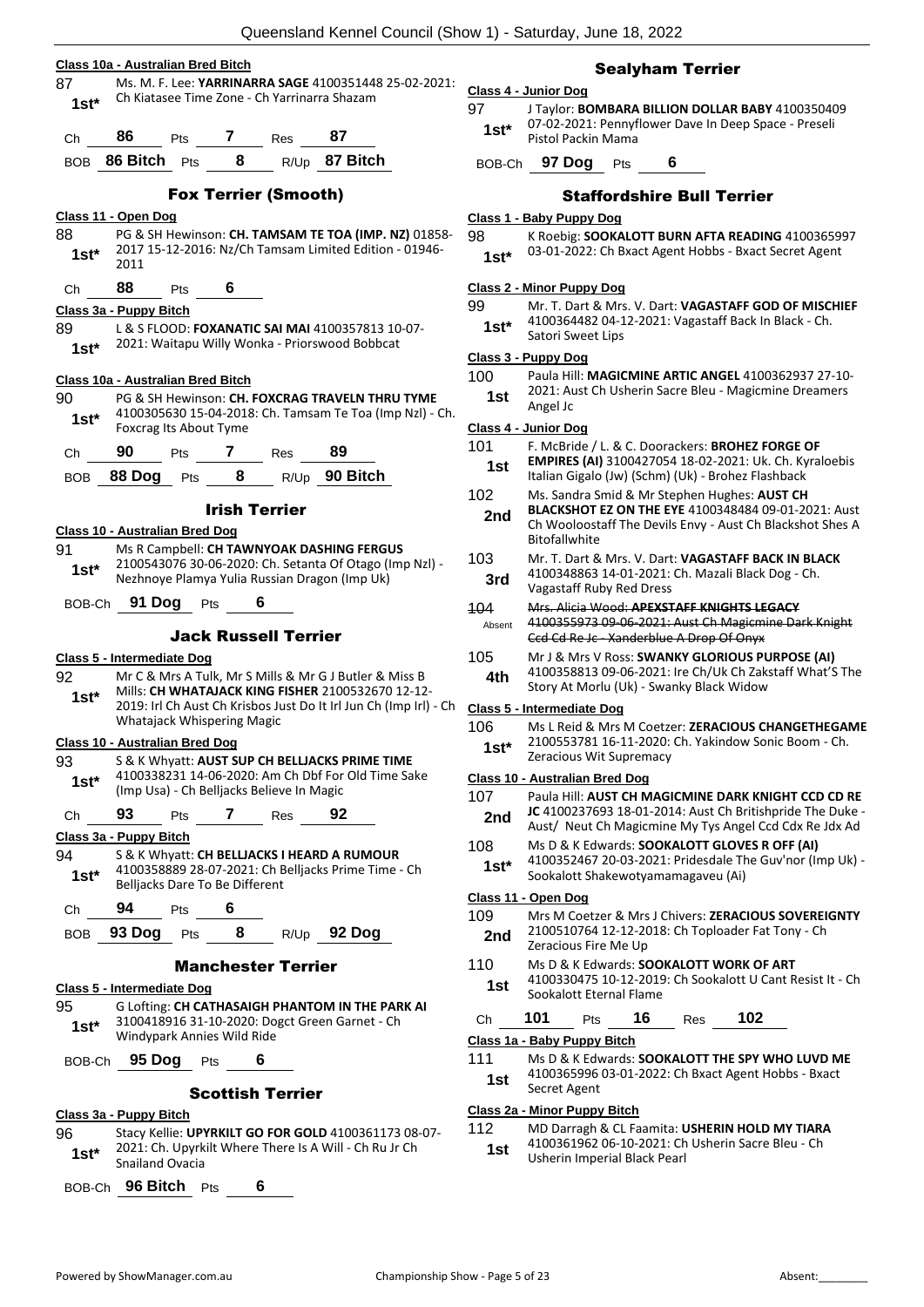|               | Class 3a - Puppy Bitch                                                                                                                                          |
|---------------|-----------------------------------------------------------------------------------------------------------------------------------------------------------------|
| 113<br>1st*   | K Roebig: BXACT SHAKE DATAZZ FORME 4100357172 05-<br>07-2021: Sookalott Shake Ittilya Makeit - Ch Bxact Walk It<br>Like U Talk It                               |
| 114           | Mrs T Conelius: ROSTAFELIUS ELLIETWINKLESTAR                                                                                                                    |
| 2nd           | 4100359272 08-08-2021: Beaurite Beau Th Wicked -<br>Beaurite Charlie Brown Jc                                                                                   |
| 115           | MD Darragh & CL Faamita: USHERIN HOLD YOUR                                                                                                                      |
| 3rd           | APPLAUSE 4100361963 06-10-2021: Ch Usherin Sacre Bleu<br>- Ch Usherin Imperial Black Pearl                                                                      |
|               | Class 4a - Junior Bitch                                                                                                                                         |
| 116<br>2nd    | Natalie M Taylor: CUDDLESTON DROPS OF JUPITER<br>4100355128 17-06-2021: Pickaxe Man Behind The Mask -<br>Xanderblue Xena Grey Bear                              |
| 117<br>Absent | Mrs. Alicia Wood: APEXSTAFF KNIGHTS DIAMOND<br>4100355977 09-06-2021: Aust Ch Magicmine Dark Knight<br>Ccd Cd Re Jc - Xanderblue A Drop Of Onyx                 |
| 118<br>$1st*$ | Mr. Greg Brooks: CYPRUSTAFF VILLAIN IN DISGUISE<br>4100360177 01-09-2021: Sookalott Shake Ittilya Makeit -<br><b>Cyprustaff Back In The Game</b>                |
|               | Class 5a - Intermediate Bitch                                                                                                                                   |
| 119<br>1st    | Mrs M Coetzer & Mrs J S Chivers: ZERACIOUS STRAIGHTUP<br>2100553783 16-11-2020: Ch Yakindow Sonic Boom - Ch                                                     |
|               | Zeracious Wit Supremacy                                                                                                                                         |
| 120           | Class 10a - Australian Bred Bitch<br>Paula Hill: AUST CH MAGICMINE KNIGHTS ANGEL JC RN JD                                                                       |
| 1st           | AD 4100286614 10-02-2017: Aust Ch Magicmine Dark<br>Knight Ccd Cd Ra Jc - Hapustaff A Pot Of Magic Ccd Ra                                                       |
| 121           | Dee Tozer: AXLSTAFF JUSTALILPATIENCE 4100316664 14-                                                                                                             |
| 3rd           | 01-2019: Ch Usherin Sacre Bleu - Axlstaff Flash Ov Grafitti                                                                                                     |
| 122<br>2nd    | Ms D & K Edwards: SOOKALOTT RIGHT ONTH KISSA (AI)<br>4100352465 20-03-2021: Pridesdale The Guv'nor (Imp Uk) -<br>Sookalott Shakewotyamamagaveu (Ai)             |
|               | Class 11a - Open Bitch                                                                                                                                          |
| 123<br>1st*   | L K Reid: AUST SUP CH ZERACIOUS SUDDEN IMPACT<br>2100491242 02-01-2018: Ch Toploader Fat Tony - Ch<br>Zeracious Wit Supremacy                                   |
| 124<br>3rd    | Melody Darragh & Courtney Faamita: CH USHERIN<br><b>IMPERIAL BLACK PEARL 4100300047 19-12-2017: Ch</b><br>Brohez Clash Of Kings - Ch Usherin Ashes And Diamonds |
| 125<br>2nd    | Mr A Major & Ms D Major: AUST CH KABERE<br>YAMADEMEGOFULLNINJA 4100327327 25-09-2019: Supch<br>Bustabones Try Whistling This - Ch Kabere Violets Girl           |
| Ch            | 118<br>Pts 18 Res<br>113                                                                                                                                        |
|               | 25 $R/\bigcup_{p}$ 113 Bitch<br>$_{\rm BOB}$ 118 Bitch $_{\rm Pts}$                                                                                             |
|               | Class 18a - Neuter Bitch                                                                                                                                        |
| 126           | Paula Hill: AUST / NEUT CH MAGICMINE MY TYS ANGEL                                                                                                               |
| 1st*          | CCD CDX RE JDX AD 4100195281 29-01-2011: Uk Aust Ch<br>Tillcarr Pyroteknic Jw (Imp Uk) - Neut Obed Aust Ch Bajed<br>Miss Blackberry Ad Jd Re                    |
|               | BNOB $126$ Bitch $P_{ts}$ 6<br>R/Up-Res                                                                                                                         |
|               |                                                                                                                                                                 |
|               | Tenterfield Terrier                                                                                                                                             |
|               | Class 10a - Australian Bred Bitch                                                                                                                               |
| 127<br>Absent | Ms Desley Draper: AUST CH. NUDIMAH JOSIE ISA JEWEL<br>4100339408 17-07-2020: Nudimah Ima Viscount - Nudimah<br>Verity In Vogue                                  |
| BOB-Ch        | Pts                                                                                                                                                             |
|               | R/Up-Res                                                                                                                                                        |
| 128.          | Class 18a - Neuter Bitch                                                                                                                                        |
| Absent        | Ms Desley Draper: NEUT CH ATENTA TINA SPARKLES<br>2100433384 23 07 2015: Ch Atenta Viking Adail Red Ruby                                                        |

## West Highland White Terrier

#### **Class 3a - Puppy Bitch**

129 Miss Kathy Mankey & Mr R Richardson: **CHANCELOT HIGH FLYER** 4100357379 10-07-2021: Ch Questadore Flying High (Ai) - Champion Chancelot Makeway For Kenzie **1st\***

#### **Class 4a - Junior Bitch**

| 130<br>$1st*$ | Mrs C Bowers & Mrs A Marskell: WESTLAND SWEETIE<br>DARLING 4100354928 08-05-2021: Sup Ch Juscot Follow<br>That Dream To Whitebriar - Ch Westland Edina Monsoon |          |                    |
|---------------|----------------------------------------------------------------------------------------------------------------------------------------------------------------|----------|--------------------|
|               | BOB-Ch 130 Bitch Pts                                                                                                                                           | <b>7</b> | R/Up-Res 129 Bitch |

## Group 2 - Specials

| Best        | 91    | <b>Irish Terrier</b>                                                                       |  |  |  |  |
|-------------|-------|--------------------------------------------------------------------------------------------|--|--|--|--|
| Pts: 25     |       | Ms R Campbell: CH TAWNYOAK DASHING FERGUS                                                  |  |  |  |  |
| <b>R/Up</b> | 82    | <b>Bull Terrier (Miniature)</b>                                                            |  |  |  |  |
| Pts: 15     |       | Quinzeh knls: Quinzeh Ms Carisma                                                           |  |  |  |  |
| Baby        | 85.   | <b>Cairn Terrier</b><br>Ms. M. F. Lee: Yarrinarra McTassle                                 |  |  |  |  |
| Minor       | 99.   | <b>Staffordshire Bull Terrier</b><br>Mr. T. Dart & Mrs. V. Dart: Vagastaff God Of Mischief |  |  |  |  |
| Puppy       | 79.   | <b>Australian Terrier</b><br>L & A Lobegeiger: Aronaw Let the Whistle Blow (AI)            |  |  |  |  |
| Junior      | 82.   | <b>Bull Terrier (Miniature)</b><br>Quinzeh knls: Quinzeh Ms Carisma                        |  |  |  |  |
| Inter       | 106 - | <b>Staffordshire Bull Terrier</b><br>Ms L Reid & Mrs M Coetzer: ZERACIOUS CHANGETHEGAME    |  |  |  |  |
| Aus Br      | 91    | <b>Irish Terrier</b><br>Ms R Campbell: CH TAWNYOAK DASHING FERGUS                          |  |  |  |  |
| Open        | 88.   | <b>Fox Terrier (Smooth)</b><br>PG & SH Hewinson: Ch. TAMSAM TE TOA (Imp. NZ)               |  |  |  |  |

## Neuter

| Best   | <b>Staffordshire Bull Terrier</b><br>126.             |
|--------|-------------------------------------------------------|
| Pts: 6 | Paula Hill: Aust / Neut Ch Magicmine My Tys Angel CCD |
|        | CDX RE JDX AD                                         |

## **R/Up**

Finish Absent **5**

## Group 3 - Gundog Group

## Miss Caroline Stuart (NSW)

Start Time:

### Bracco Italiano

#### **Class 5 - Intermediate Dog**

131 GAYNOR SIMPSON: **RAKI'S PLACE POMELLATO TRUE** 

**COLOURS (IMP)** LOP589744 15-10-2020: Sobers Bonifatius - Ch (Pt) Raki'S Place Hypsea Do Or Die Absent

Ch Pts

#### **Class 2a - Minor Puppy Bitch**

132 Maz Smart: **ARNKAY UN MAGNIFICO DESTINO** 4100363435 21-11-2021: Ch. Arnkay Franco (Ai) - Ch. Fancygun Problem **1st**\* <sup>21-11-2021: Clild (Imp Ita)</sup>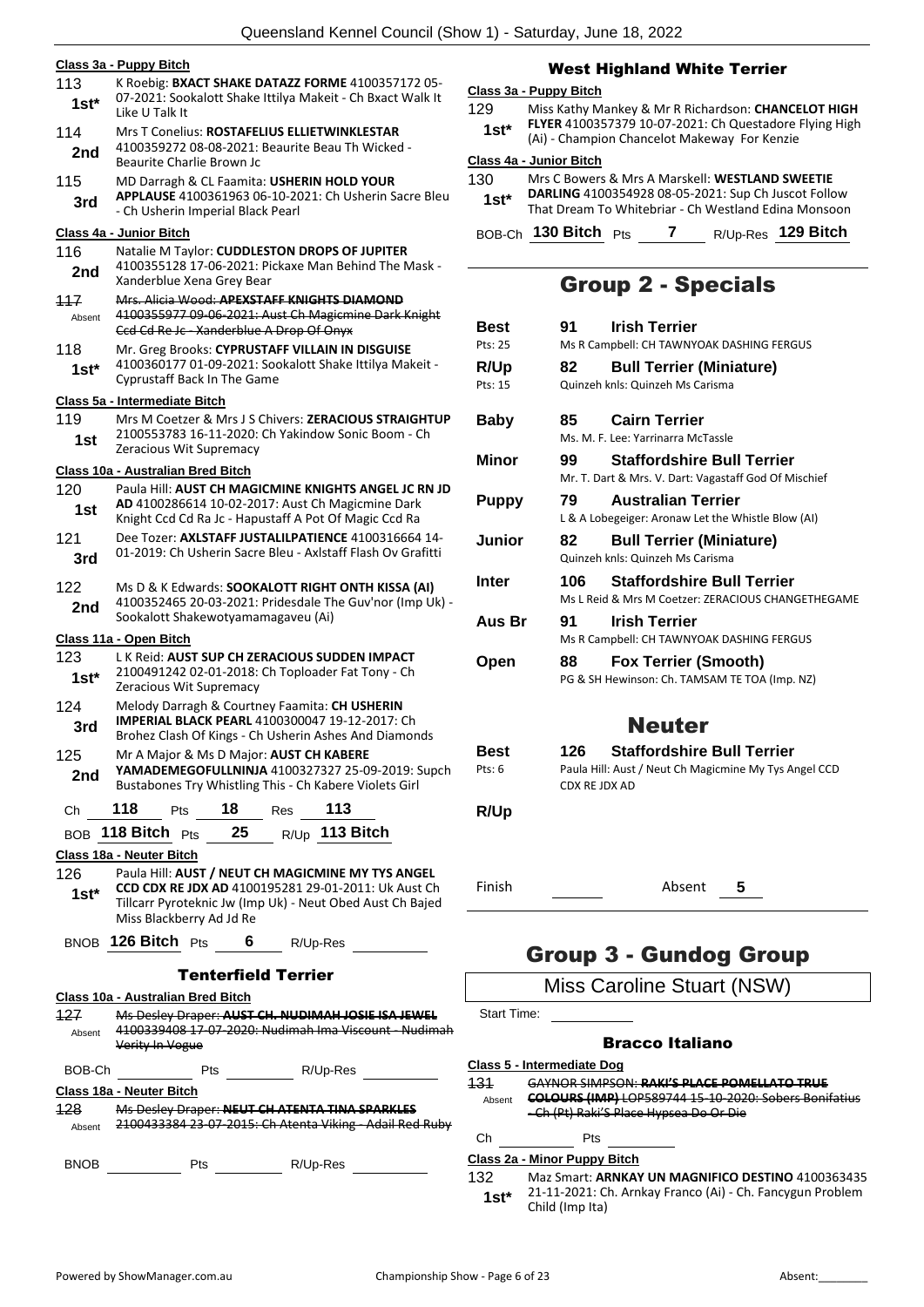| 133           | Class 3a - Puppy Bitch                                                                                                 |            |                 |                       | MRS GAYNOR SIMPSON: ELETTARS MARCIA MARCIA                                                                                                                      |  |  |  |
|---------------|------------------------------------------------------------------------------------------------------------------------|------------|-----------------|-----------------------|-----------------------------------------------------------------------------------------------------------------------------------------------------------------|--|--|--|
| Absent        | <b>MARCIA (AI)</b> 4100359652 10-07-2021: Fausto Compatriota<br>Di Bonfini (Imp Hun) - Ch Freeman Miss Momona (Imp Nz) |            |                 |                       |                                                                                                                                                                 |  |  |  |
| Сh            | 132                                                                                                                    | Pts        | 6               | Res                   |                                                                                                                                                                 |  |  |  |
|               | BOB 132 Bitch Pts                                                                                                      |            | 6               | R/Up                  |                                                                                                                                                                 |  |  |  |
|               |                                                                                                                        |            | <b>Brittany</b> |                       |                                                                                                                                                                 |  |  |  |
|               | Class 4a - Junior Bitch                                                                                                |            |                 |                       |                                                                                                                                                                 |  |  |  |
| 134<br>$1st*$ |                                                                                                                        |            |                 |                       | Mrs K & Ms K Ward: CH. WAMEIKA YOU ONLYLIVE ONCE<br>4100356090 08-06-2021: Am Ch./ Aust Sup. Ch. Gunnin'for<br>You At Sierra (Imp Usa) - Wameika Vivicaouspixie |  |  |  |
|               | Class 11a - Open Bitch                                                                                                 |            |                 |                       |                                                                                                                                                                 |  |  |  |
| 135           |                                                                                                                        |            |                 |                       | Mrs K & Ms K Ward: CH. WAMEIKA TRUE TEXASLADY                                                                                                                   |  |  |  |
| 1st*          | <b>Rogue Nation</b>                                                                                                    |            |                 |                       | 4100301374 13-01-2018: Am Ch. / Aust Sup. Ch.<br>Gunnin'for You At Sierra (Imp Usa) - Ch. Neut/ Ch. Wameika                                                     |  |  |  |
|               | BOB-Ch 135 Bitch Pts                                                                                                   |            |                 | 7                     | R/Up-Res 134 Bitch                                                                                                                                              |  |  |  |
|               |                                                                                                                        |            |                 | <b>Cocker Spaniel</b> |                                                                                                                                                                 |  |  |  |
|               | <b>Class 2 - Minor Puppy Dog</b>                                                                                       |            |                 |                       |                                                                                                                                                                 |  |  |  |
| 136           |                                                                                                                        |            |                 |                       | Mr. Wayne Sheppard: KOKOPUPS SUSPICIOUSLY RISKY                                                                                                                 |  |  |  |
| 1st*          |                                                                                                                        |            |                 |                       | 4100362498 25-09-2021: Uk Sh Ch Ch Ch Kyna Albert<br>Tatlock (Imp Uk) - Kokopups A Timeless Classic                                                             |  |  |  |
|               | Class 5 - Intermediate Dog                                                                                             |            |                 |                       |                                                                                                                                                                 |  |  |  |
| 137           | Angel                                                                                                                  |            |                 |                       | Mrs J Robb: SPEZIA IRISH BY DESIGN 4100335821 02-04-<br>2020: Ch. Cobalt Luck Of The Irish - Spezia Touched By An                                               |  |  |  |
| 138<br>1st*   | Games People Play                                                                                                      |            |                 |                       | Mrs Kay Hutt: CH. ACIJAY LOOK WHO IS HERE AT KAPOINT<br>4100341008 04-08-2020: Pencandy Squeaky Clean - Acijay                                                  |  |  |  |
|               | Class 10 - Australian Bred Dog                                                                                         |            |                 |                       |                                                                                                                                                                 |  |  |  |
| 139<br>1st    | Scandal                                                                                                                |            |                 |                       | Sue Bruno: AUST CH COBALT HIGHLANDER 4100327644<br>20-09-2019: Ch Glenayden Hallmark - Cobalt Danish                                                            |  |  |  |
|               | <u> Class 11 - Open Dog</u>                                                                                            |            |                 |                       |                                                                                                                                                                 |  |  |  |
| 140           |                                                                                                                        |            |                 |                       | G.S. Kill: SUP CH BELCROFT CRAZY FOR YOU 3100314221                                                                                                             |  |  |  |
| 1st*          | To Dream                                                                                                               |            |                 |                       | 01-11-2014: Ch Belcroft Mad About You - Ch Belcroft Dare                                                                                                        |  |  |  |
| 444           |                                                                                                                        |            |                 |                       | Sue Bruno: AUST CH COBALT LUCK OF THE IRISH                                                                                                                     |  |  |  |
| Absent        | Cobalt Return To Eden                                                                                                  |            |                 |                       | 4100284051 05 12 2016: Glenayden Latest News Ch                                                                                                                 |  |  |  |
| Сh            | 140                                                                                                                    | <b>Pts</b> | 10              | Res                   | 136                                                                                                                                                             |  |  |  |
|               | <u> Class 2a - Minor Puppy Bitch</u>                                                                                   |            |                 |                       |                                                                                                                                                                 |  |  |  |
| 142           |                                                                                                                        |            |                 |                       | Mrs Kay Hutt: KAPOINT JUST WANT TO CELEBRATE                                                                                                                    |  |  |  |
| 1st           |                                                                                                                        |            |                 |                       | 4100363314 08-11-2021: Acijay Look Who Is Here At<br>Kapoint - Pencandy Just Born To Be At Kapoint                                                              |  |  |  |
|               | Class 3a - Puppy Bitch                                                                                                 |            |                 |                       |                                                                                                                                                                 |  |  |  |
| 143<br>Absent |                                                                                                                        |            |                 |                       | Sue Bruno: COBALT THE MAGIC BEAN 4100362626 07-08-<br>2021: Ch Cobalt Highlander - Hyrollers Spill The Beans                                                    |  |  |  |
|               | Class 4a - Junior Bitch                                                                                                |            |                 |                       |                                                                                                                                                                 |  |  |  |
| 144           |                                                                                                                        |            |                 |                       | Mrs Debra Thomas: AMAMOOR SAIL THE SEAS                                                                                                                         |  |  |  |
| $1st*$        |                                                                                                                        |            |                 |                       | 4100350036 07-02-2021: Ch Totenkopf Dutch Spirt Maker<br>(Imp Uk) - Amamoor Footprints In The Sand                                                              |  |  |  |
| 145           |                                                                                                                        |            |                 |                       | Miss Melissa Grant: KIMKIERA KISS ME KATE AI                                                                                                                    |  |  |  |
| 2nd           |                                                                                                                        |            |                 |                       | 4100356111 12-05-2021: Ch Ravensnite Betya Bottom<br>Dollar Ca - Grand Ch Kimkiera Keepn Up Appearances                                                         |  |  |  |

#### **Class 5a - Intermediate Bitch**

| 146    | Sue Bruno: COBALT CARAMEL COOKIE 4100334883 17-02-       |
|--------|----------------------------------------------------------|
| Absent | 2020: Ch Cobalt Luck Of The Irish - Ch Cobalt Hidden Gem |

#### **Class 10a - Australian Bred Bitch**

- 147 Mrs Kay Hutt: **CH. BRALMICO HEARTS N ROSES** 4100317714 14-02-2019: Ch. Jayzander Soul Man At
- Pencandy (Imp Uk) Pencandy Cienna **1st\***
- 148 Mrs J Robb: **SPEZIA WALTZ OF THE FLOWERS** 4100319252 16-03-2019: Ch. Ashmere All Too Sweet - Ch. Spezia Lady **3rd 16-03-2019: U**<br>Plays The Fool
- 149 Miss Melissa Grant: **KIMKIERA AIM TO PLEASE AI** 4100356110 12-05-2021: Ch Ravensnite Betya Bottom 2nd 4100356110 12-05-2021: Ch Ravenshile Betya Botton<br>Dollar Ca - Grand Ch Kimkiera Keepn Up Appearances

#### **Class 11a - Open Bitch**

- 150 G.S. Kill: **CH BIFIELD MEANT TO BE (AI)** 4100304897 13-03- 2018: Uk Sh Ch Veratey Vincenzo At Cassom Jw - Belcroft **1st** <sup>2018</sup> UK Sn Cn Verate<br>Mad About Diamonds
- 151 Mrs Debra Thomas: **AMAMOOR FOOTPRINTS IN THE SAND** 4100314823 03-12-2018: Ch Jodegee Rumble In The Jungle 2nd <sup>4100314823</sup><br>Amamoor Buttons And Bows - Amamoor Buttons And Bows

| Сh                                                                                                                                                                                                          | 147     | Pts | 13                        | Res | 150            |  |  |  |
|-------------------------------------------------------------------------------------------------------------------------------------------------------------------------------------------------------------|---------|-----|---------------------------|-----|----------------|--|--|--|
| BOB                                                                                                                                                                                                         | 140 Dog | Pts | 18                        |     | R/Up 147 Bitch |  |  |  |
| Class 18a - Neuter Bitch                                                                                                                                                                                    |         |     |                           |     |                |  |  |  |
| 152<br><u> Tarri Davias: NEUT CH / CUDDEME CH MACDOUV</u><br><del>CANTSTOPTHISFEELING 4100225716 28 02 2013: Ch</del><br>Absent<br>Royoni Look For Me - Ch/Nz Ch Macdolly<br><del>Cantakemvevesoffvou</del> |         |     |                           |     |                |  |  |  |
| BNOB                                                                                                                                                                                                        |         | Pts |                           |     | R/Up-Res       |  |  |  |
|                                                                                                                                                                                                             |         |     | Peeker Snoniel (American) |     |                |  |  |  |

#### Cocker Spaniel (American)

- **Class 5 - Intermediate Dog**
- 153 Mrs VM Masterfield: **CH JETTZ SAMAMARI SOCIAL DISTANCE** 2100541006 04-04-2020: Am Ch Samamais Golden State Warriheir (Imp Usa) - Am Ch Samamarts Wonder Women (Imp Usa) Sr 85864101 **1st\***

#### BOB-Ch **153 Dog** Pts **6**

#### English Setter

**Class 11 - Open Dog**

- 154 RJ Best/ Mrs L Shirley: **AUST CH SAPPERSETT SPECIALFORCE** 2100466262 02-12-2016: Grand Champion Aldersett Fields Of Gold - Champion Graylors Austumn Colours Absent
	- BOB-Ch Pts

#### English Springer Spaniel

- **Class 10 - Australian Bred Dog**
- 155 Mrs. Debbie Adamson: **OZDEZIGN WAR PAINT** 4100306231 28-04-2018: Winton Moods Of Norway (Imp Nor) - Aust Ch Ozdezign Simply Karma Absent

#### **Class 11 - Open Dog**

156 Mrs. Debbie Adamson: **AUST CH OZDEZIGN DANCEZ WITH GLITZ** 4100248220 16-09-2014: Aust Ch Ozdezign Storm Edition - Aust Ch Ozdezign Thunda Struk Absent

#### Ch Pts Res

#### **Class 3a - Puppy Bitch**

157 Mrs. Debbie Adamson: **OZDEZIGN LIBERTY ENCHANTREZZ** 4100360091 16-08-2021: Ozdezign War Paint - Aust Ch Chatto The Cheerleader(Imp Nz) Absent

#### **Class 5a - Intermediate Bitch**

- 158 Mrs M & Miss T Whitfield: **CH FRAELIGHTE FROM HERE TO ETERNITY** 4100332461 19-01-2020: Ch Azudance On The **2nd ELERNITY** 4100332461 19-01-2020: Ch Azud<br>Edge Of Glory - Fraelighte Frozen Dream (Ai)
- 159 Mrs. Catherine Toscano: **CATHATINA CHICA CHICA COCO** 4100342465 05-09-2020: Ch All My Loving Three Ponds **1st** 4100342465 05-09-2020: Ch All My Loving Inree Ponds<br>Valley Imp Poland - Ch Cathatina Whispers In The Wind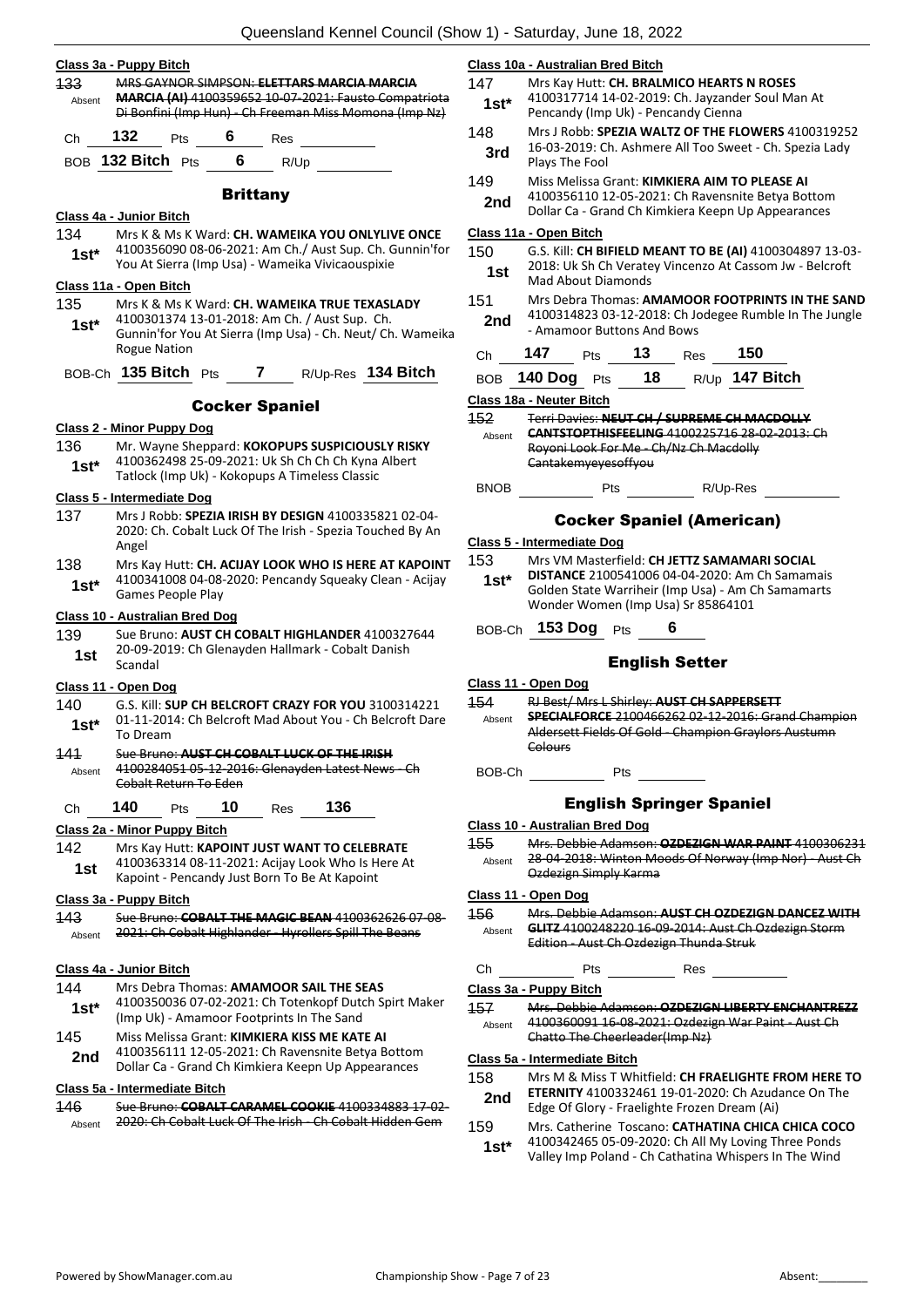#### **Class 11a - Open Bitch**

160 Mrs M & Miss T Whitfield: **OZDEZIGN INDULGENCE** 4100305487 03-04-2018: Ch Fraelighte Fly Me To The **1st**\* 4100305487 03-04-2018: Ch Fraelighte<br>Moon (Imp Nz) - Ch Ozdezign Hell Yeah

| Ch | 159 | <b>Pts</b> | -8 | Res | 160 |  |
|----|-----|------------|----|-----|-----|--|

BOB **159 Bitch** Pts **8** R/Up **160 Bitch**

#### Flat Coated Retriever

#### **Class 1 - Baby Puppy Dog**

- 161 Mrs. Debbie Creagh & Ms Jamie-Lee Creagh: **COPPERKEE FIFTY SHADES DARKER** 4100369122 07-03-2022: Ch
	- **Sex PIFTY SHADES DARKER** 4100369122 07-03-2022: Ch<br>Skyehaven Oliver Twist Ch Hawksdale My Secret Surprise

#### **Class 5 - Intermediate Dog**

162 Mrs M N Morphet: **AUST CH ALUBYC THE ARTFUL DODGER** 4100331491 17-12-2019: Sup Ch Almanza Double Action Dark Kiss (Imp Swe) - Nzch Ch Sherepoint Sweet Pepper (Ai) **1st\***

#### **Class 10 - Australian Bred Dog**

- 163 Mrs M N Morphet: **AUST CH SKYEHAVEN OLIVER TWIST**
- 5100110069 30-12-2018: Gr Ch Skyehaven Man Of Fire Ch O'Flanagan Formosa Oolong (Imp Swe) Absent

#### **Class 1a - Baby Puppy Bitch**

- 164 Mrs. Debbie Creagh & Ms Jamie-Lee Creagh: **COPPERKEE FIELD OF FLOWERS** 4100369120 07-03-2022: Ch Skyehaven **2nd** FIELD OF FLOWERS 4100369120 07-03-2022: CH Oliver Twist - Ch Hawksdale My Secret Surprise 165 Mrs. Debbie Creagh & Ms Jamie-Lee Creagh: **COPPERKEE**
- **FAIR DINKUM** 4100369121 07-03-2022: Ch Skyehaven **1st CAIN DINNOM** 4100309121 07-03-2022: Ch Sky
- BOB-Ch **162 Dog** Pts **6** R/Up-Res

#### German Shorthaired Pointer

#### **Class 11 - Open Dog**

166 Dr Ann-Marie Boyd: **CH. TEALPOINT GAME SET N MATCH (AI) ET** 4100331880 17-12-2019: Ch Avaline Tissot (Imp Serbia) - Grand Ch Tealpoint Dances With Diamonds Absent

## Ch Pts

#### **Class 4a - Junior Bitch**

- 167 Ms. Jade Norman: **EDELHOF THE GLASS SLIPPER**
- 4100352046 17-03-2021: Edelhof Zoom In Edelhof Worth Every Penny **1st\***

#### **Class 5a - Intermediate Bitch**

- 168 C. Fogarty and Heiderst Kennels: **CH HEIDERST SAILOR GALAXIA** 5100119209 04-07-2020: Aus Sup Ch Arosa Ur A Class Act (Ai) - Sup Ch Heiderst Sailor Moon **1st\***
- Ch **167** Pts **7** Res **168**
- BOB **167 Bitch** Pts **7** R/Up **168 Bitch**

#### **Class 18 - Neuter Dog**

169 Maz Smart: **ELTRISTE BELIEVEIN ME AT GILLBRAE** 4100302363 30-01-2018: Gillbrae Celticwarriorprince - Jetpoint A Lot Like Love **1st\***

BNOB **169 Dog** Pts **6** R/Up-Res

#### German Wirehaired Pointer

#### **Class 11 - Open Dog**

- 170 Patricia Bond-Beckett: **BAJNOK MENTI PAUL IMP HUNGARY** METDSZNV574/19 28-03-2019: Ch Bajnok Menti **1st\* HUNGARY** METDSZNV574
- BOB-Ch **170 Dog** Pts **6**

#### Golden Retriever

#### **Class 2 - Minor Puppy Dog**

- 171 D. McAllister: **WYSIWYG LET THERE BE CARNAGE (AI)**
- 4100363501 23-10-2021: Am. Gch Emery's Walk The Line **1st** 4100363501 23-10-2021: Am. GCh Emery's Walk<br>At Cinamon Bay Dn - Wysiwyg If The Broom Fits

#### **Class 3 - Puppy Dog**

#### 172 A. Adamopoulos: **WYSIWYG FACTS R MEANINGLESS (AI**

**USA)** 4100360381 06-08-2021: Am Ch. Am Gr Ch. Br Ch. Emery'S Walk The Line At Cinamon Bay (Imp Usa) - Topgeer I Auto Be In Pictures **1st**

#### **Class 11 - Open Dog**

- 173 Mrs. Sherry Jewell: **AUST. CH. SHOGOLD DARK KNIGHT**
	- 4100284633 02-12-2016: Naragold Giorgio Armani [Ai] Aust Ch. Shogold Diamond At Tiffanys<br>Aust Ch. Shogold Diamond At Tiffanys
- 174 A.Adamopoulos: **SUP CH. WYSIWYG NOT A MOMENT TOO MOON** 4100301295 06-01-2018: Am. Ch/Can. Gr. Ch/
	- Sup.Ch. Nautilus Great Barrier Reef @Online (Imp Usa) Ch. Wysiwyg First Time In Forever **2nd**

|  | Ch | 173 | Pts | 9 | <b>Res</b> | 171 |
|--|----|-----|-----|---|------------|-----|
|--|----|-----|-----|---|------------|-----|

#### **Class 2a - Minor Puppy Bitch**

- 175 Mrs. Sherry Jewell: **SHOGOLD ITS ALL ABOUT EVIE** 4100363007 13-10-2021: Aust. Ch. Shogold Dark Knight - **2nd** 4100363007 13-10-2021: Aust. Ch. Shogold Breakfast At Tiffanys
- 176 Miss N Gredden: **ALUBYC READY MONEY COVE AT BELLALUMA** 4100364193 17-11-2021: Alubyc Scot Free With Askaval (Ai) - Wembury Voodoo Doll (Ai) **3rd**
- 177 Miss N Gredden: **ALUBYC AQUAWOMEN AT BELLALUMA**
- 4100364967 13-12-2021: Alubyc Tsunami (Ai) Askaval Lets **1st** <sup>4100304907</sup><br>Dance At Alubyc (Ai)

#### **Class 3a - Puppy Bitch**

- 178 Mrs. Sherry Jewell: **SHOGOLD SECRETS IN A TEACUP**
- 4100357726 29-06-2021: Aust. Ch. Shogold Dark Knight 2nd 410035772b 29-06-2021
- 179 D McAllister: **WYSIWYG READYTODISTURBTHPEACE** 4100362696 27-08-2021: Can Gch Camelot's Deep River Exodus Tkn, Cgc. Cca - Wysiwyg Assassins Creed **1st\***

#### **Class 11a - Open Bitch**

180 Alexandria Martin & Georgia Melville: **CH. GOLDMARTINI OOPS I DIDIT AGAIN JC** 4100342093 24-08-2020: Ch Wysiwyg The Thug - Ch Wysiwyg Incredible Story **1st**

| Ch 180 Pts 11 Res 179 |  |                                     |
|-----------------------|--|-------------------------------------|
|                       |  | BOB 173 Dog Pts 15 $R/Up$ 180 Bitch |

#### **Class 18a - Neuter Bitch**

- 181 Alexandria Martin & Georgia Melville: **NEUT CH GOLDMARTINI GET OFF MY KLOUD** 5100096523 20-09- 2016: Ch Goldmartini Say It Like It Is - Goldmartini Playn By My Rules **1st\***
- BNOB **181 Bitch** Pts **6** R/Up-Res

#### Gordon Setter

- **Class 3a - Puppy Bitch**
- 182 D M Bruckner: **PINTETTEA KILBURN ROSE** 4100361273 28- 08-2021: Triseter Celtic Yale Of Brodruggan (Ai) - Aust Ch Pintettea Butterfly Dancer **1st\***
- BOB-Ch **182 Bitch** Pts **6**

#### Hungarian Vizsla

#### **Class 2 - Minor Puppy Dog**

- 183 M & A Richards, D Winch & P Johnson: **ELETTARS INSURGENT** 4100364672 22-10-2021: Elettars Lord Montague(Ai) - Elettars Somebody To Love **1st\***
- 

#### **Class 3 - Puppy Dog**

- 184 Mrs Kay Hutt: **KAPOINT NOTHINGS GONNA STOP US (AI)**
- 4100363519 30-10-2021: Therondore Waccamaw Ch. Ponsonby Winner Takes It All (Imp Nz) **1st\***

#### Ch **183** Pts **7** Res **184**

#### **Class 1a - Baby Puppy Bitch**

- 185 D Winch & P Johnson: **ELETTARS NOTORIOUS** 4100367996 03-02-2022: Ch Bokezu Jularo Jimmy - Ch Elettars
	- **1st**\* U3-U2-2022: Ch Bokezu<br>Champagne Supernova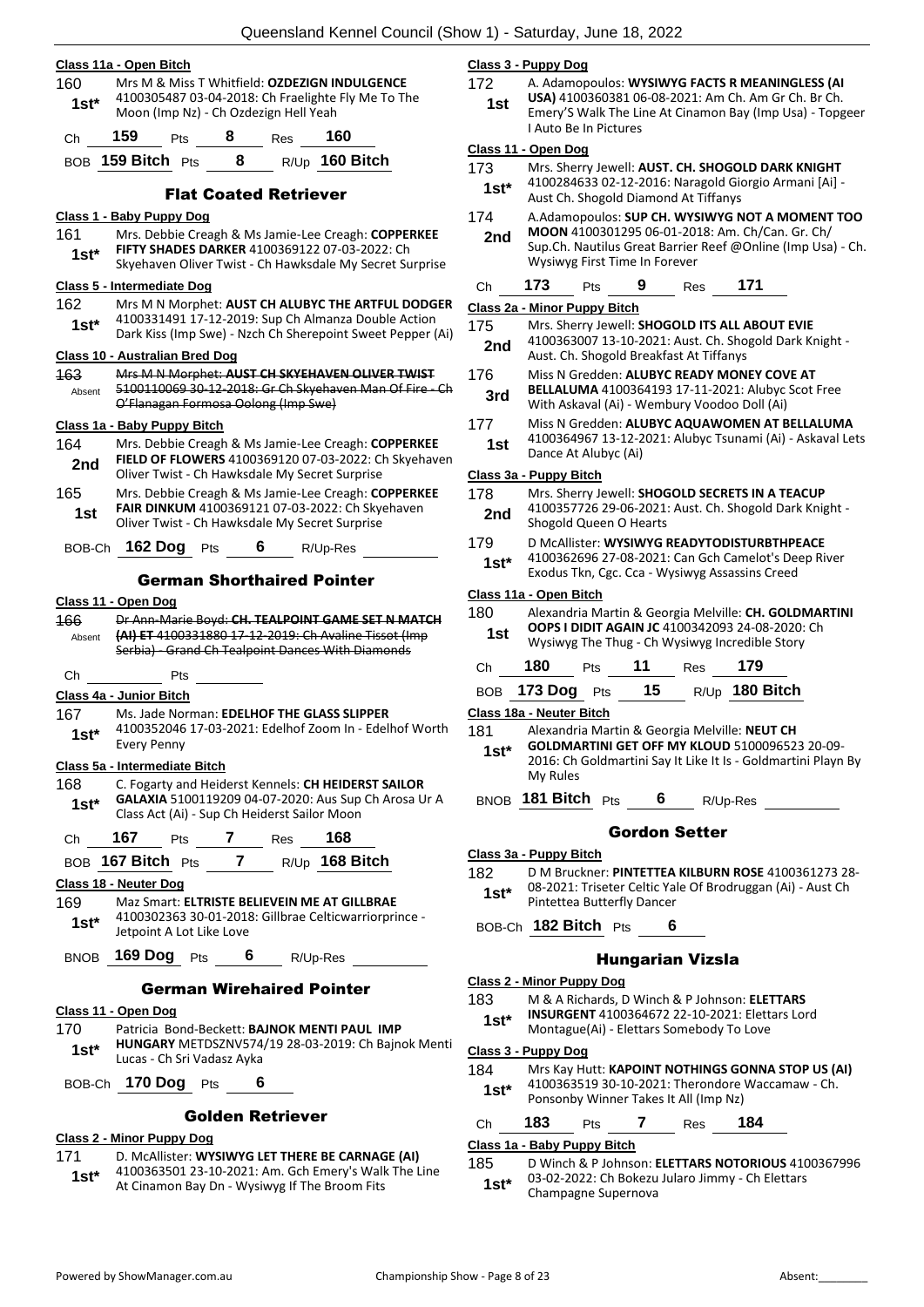#### **Class 2a - Minor Puppy Bitch**

186 D M Bruckner: **PONONSBY STUNNING CHOICE (AI) IMP NZD** 00148-2022 18-11-2021: Your Choice Mega Pixel (Imp **1st 1st** Swe) - Ponsonby Red Hot N'stunning

#### **Class 4a - Junior Bitch**

- 187 Mrs J Hall & Mrs J Roberts: **CH GAMECALL FLOTIDE** 2100564300 17-04-2021: Ch. Ekvar Hell Raiser - Ch. 2nd <sup>2100504500</sup> 17-04-2021. CII. EK<br>Gamecall Tayke Another Breath
- 188 Ms K Kettleton: **CH BATOROK MULBERRY AFFAIR** 4100347030 27-12-2020: Ch Ekvar Hell Raiser - Grand Ch **1st** <sup>4100347030 27-12-2020: Ch Ekvar Hell Raise<br>Neut Ch Gamecall Rhythm Of The Waves Rn</sup>

| Ch | 188               | <b>Pts</b> | - 8  | Res | 187                 |
|----|-------------------|------------|------|-----|---------------------|
|    | BOB 188 Bitch Pts |            | - 10 |     | R/Up <b>183 Dog</b> |

#### Irish Setter

#### **Class 5a - Intermediate Bitch**

189 Mr G B Browne: **CH EIREANNMADA WILDFLOWER (AI)**

3100411642 02-05-2020: Ch. Gc Am Ch Bellary Livin'On A Prayer At Eireannmada - Grand Ch Eireannmada Breakfastattiffany **1st\***

#### **Class 11a - Open Bitch**

190 Dr R Pacey & Mr F. McKechnie: **AUST CHAMPION EIREAN IT HAD TO BE YOU (AI)** 3100396188 19-07-2019: Sup.Ch. Shelomith Vice Regent - Ch. Eirean Twelfth Of Never **1st\***

BOB-Ch **190 Bitch** Pts **7** R/Up-Res **189 Bitch**

#### Irish Water Spaniel

#### **Class 11 - Open Dog**

191 Mrs J Carruthers and Ms P Smith: **UK CH GLOI DONN ALL**  Withdrawn OR NOTHING AT STANEGATE IMP UK 1751DB 13-10-2015: Eng Sh Ch Fynder Rowdy Heckler - Eng Sh Ch Stanegate Mystic Meg At Gloi

BOB-Ch Pts

#### Labrador Retriever

#### **Class 2 - Minor Puppy Dog**

- 192 Mrs D & Miss J Creagh: **MIANDOR THE MIMIC (AI)** 4100363936 02-12-2021: Am Ch Devonshires Huckleberry
- Finn (Usa) Ch Miandor Mockingbird (Ai) **1st\***
- Ch **192** Pts **6**

#### **Class 4a - Junior Bitch**

- 193 Mrs D & Miss J Creagh: **COPPERKEE INTO THE UNKNOWN** 4100352369 19-02-2021: Ch Copperkee Frozen In Time - **1st\*** 4100352369 19-02-2021: Ch<br>Copperkee You Light My Fire
- Ch **193** Pts **6**

BOB **193 Bitch** Pts **7** R/Up **192 Dog**

#### Lagotto Romagnolo

#### **Class 2 - Minor Puppy Dog**

194 Maneah Eberbach: **AMICILEALE SONDELLI** 4100362429 27- 09-2021: Amicileale Nutella Biscotto - Amicileale Diva Bianka **1st\***

**Class 3 - Puppy Dog** 195 Mrs. Robynne Flynn: **WISPAN CHANCE ENCOUNTER** 4100361835 08-09-2021: Ch Wispan First Encounter - Ch Wispan Flaming Heart **1st\***

Ch **194** Pts **7** Res **195**

#### **Class 3a - Puppy Bitch**

196 Mrs. Robynne Flynn: **WISPAN SPIRIT OFTHE FLAME** 4100361836 08-09-2021: Ch Wispan First Encounter - Ch 1st 4100361836 08-09-20.<br>Wispan Flaming Heart Ch **196** Pts **6**

| BOB 194 Dog Pts |  | R/Up 195 Dog |
|-----------------|--|--------------|
|                 |  |              |

#### Nova Scotia Duck Tolling Retriever

#### **Class 10 - Australian Bred Dog**

- 197 Julie Robinson: **CH ADDATOLL HUGO BOSS (AI)** 2100522951 03-07-2019: Gr Ch Lidlriva Witchetty Grub Ccd
- Et Ch Anasadatar San Francisco **1st\***
- Ch **197** Pts **6**

#### **Class 5a - Intermediate Bitch**

198 Julie Robinson: **AUST CH AIRAI THE GOLDEN TICKET** 5100121144 15-10-2020: Am Ch Ch Redmoon'S Do Ya Think **1st** 5100121144 15-10-2020: Am Ch Ch Redmoo<br>**1St\*** 1'M Sexy (Imp Usa) - Ch Rivafire Flaming Hot

Ch **198** Pts **6**

#### BOB **197 Dog** Pts **7** R/Up **198 Bitch**

#### Pointer

**Class 1a - Baby Puppy Bitch**

199 Ms A M Adamopoulos: **BREILLA DNT GO BREAKN MY HEART (AI)** 4100365311 29-12-2021: Ch Zelgren Comanche Chief - Ch Pivotal Visionary At Sgurr Absent

#### Spanish Water Dog

**Class 4 - Junior Dog**

200 Ms M Fox & Miss H Brown: **ZANDEENA PLAYN IN MUD PUDDLES** 2100559327 07-01-2021: Indiana Jones Wavelet (Imp Svk) - Qatar De Las Siete Nubes (Imp Esp) Absent

## Ch Pts

## **Class 4a - Junior Bitch**

- 201 Natalie Rose: **INCAVALE ELECTRA BIG HEART** 2100559475 20-03-2021: Incavale Beautifully Bold - Ch Stamboom **1st**\* <sup>20-03-2021: Incaval<br>Chocolate (Imp Nld)</sup>
- Ch **201** Pts **6**

BOB **201 Bitch** Pts **6** R/Up

#### **Class 11 - Open Dog**

- 202 Mrs A Page: **SUP CH ASHLAREN BRING OUT THE BUNDY** 2100512400 26-12-2018: Grand Ch Ashlaren We Will Rock You - Supreme Ch Ashlaren Make Mine Champagne **1st**
- 203 Lynelle Smith: **AUST. CH. ARAMII AINT SEEN NOTHIN YET (AI)** 4100306443 12-05-2018: Aust. Sup. Ch. Bromhund **2nd** (Al) 4100306443 12-05-2018: Aust. Sup. Ch. Bromhund Bulletproof - Aust. Ch. Bromhund U Can Buy Me Diamonds
- Ch **202** Pts **7** Res **203**

**Class 1a - Baby Puppy Bitch**

- 204 Ms K. Rogers: **KISMANER DRINKIN WITH DOLLY**
- 4100365310 19-12-2021: Sup Ch Ashlaren Bring Out The Bundy - Grand Ch Greywei Time For Bubbles **1st\***

**Class 4a - Junior Bitch**

#### 205 Lynelle Smith: **AUST. CH. ARAMII BACK OFF BOYS I GOT**

**THIS** 4100356465 07-05-2021: Aust Ch Waldo At Bromhund Atria Cordis (Imp Pl) - Ch. Bromhund U Can Buy Me Diamonds **1st\***

#### **Class 11a - Open Bitch**

- 206 Mrs E M Knox: **CH ASHLAREN BY POPULAR DEMAND**
- 2100492215 08-02-2018: Ch Ashlaren We Will Rock You 1st\* <u>LAUUASLAN US-UL-LUIB: Ch Ashlaren Under Sadies Spell</u>

| Ch | - 206             | Pts |     | Res | - 205        |
|----|-------------------|-----|-----|-----|--------------|
|    | BOB 206 Bitch Pts |     | - 9 |     | R/Up 202 Dog |

## Weimaraner (longhair)

#### **Class 5a - Intermediate Bitch**

#### 207 Bromhund Kennels: **CH GREYWEI X EXAMINE AT**

**BROMHUND (LH)** 9100012428 16-10-2020: Ch Bromhund Peri (Lh) - Ch Carnmellis Just Me For Greywei (Ai) (Imp Nzl) (Lh) **1st\***

BOB-Ch **207 Bitch** Pts **6**

Weimaraner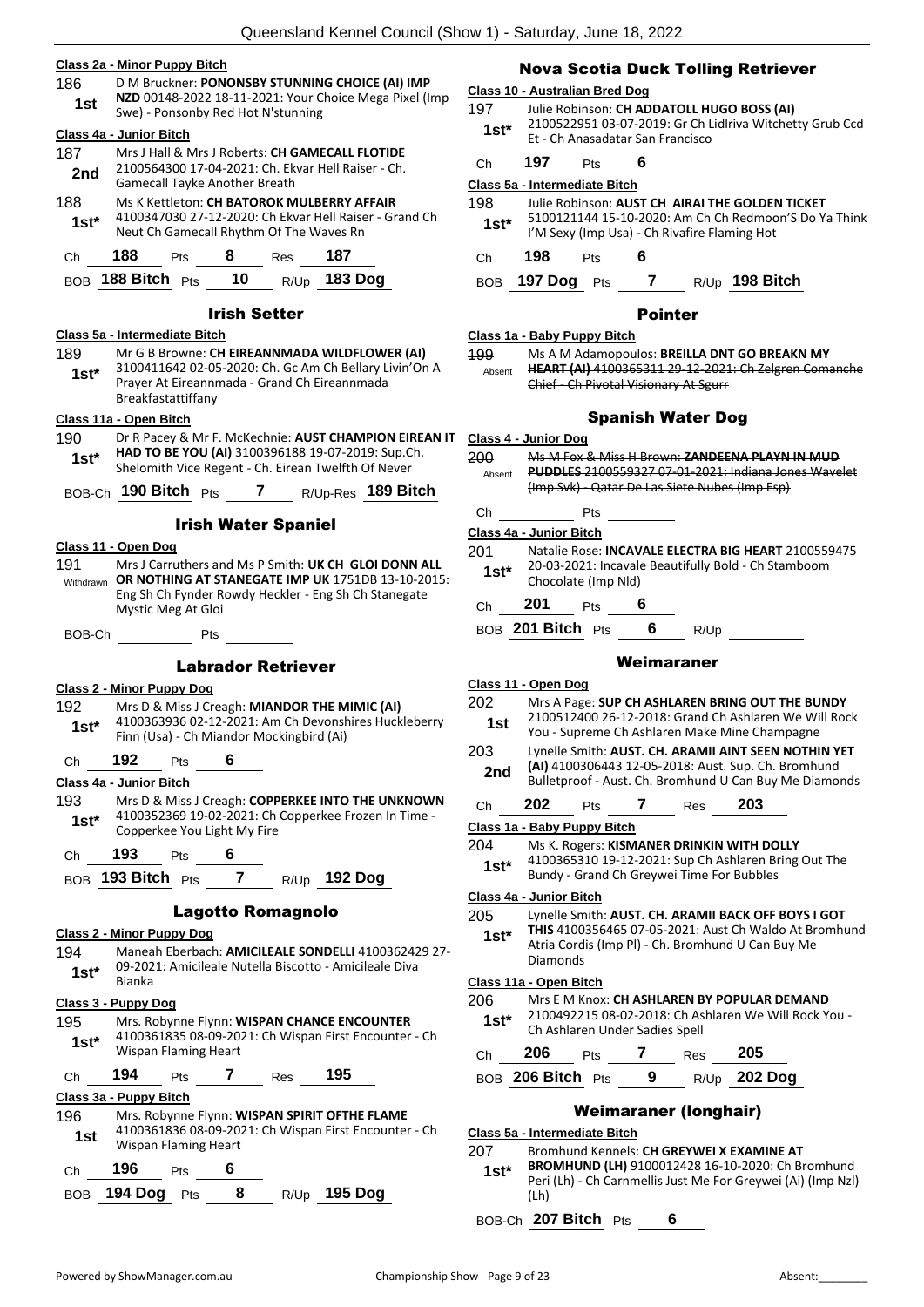## Welsh Springer Spaniel

|         | Class 10 - Australian Bred Dog |                                                                                                           |   |            |                                              |                                                         |  |  |
|---------|--------------------------------|-----------------------------------------------------------------------------------------------------------|---|------------|----------------------------------------------|---------------------------------------------------------|--|--|
| 208     |                                | Mrs B. Cornish: CH. RICOCHEZ HEULYN CEI (AI)                                                              |   |            |                                              |                                                         |  |  |
| $1st^*$ |                                | 4100307843 09-07-2018: Supreme Champ. Shandwick<br>Raffles (Uk) - Ch. Sarabande Sea Of Dreams (Ai) Imp Uk |   |            |                                              |                                                         |  |  |
| Сh      | 208                            | Pts                                                                                                       | 6 |            |                                              |                                                         |  |  |
|         | Class 3a - Puppy Bitch         |                                                                                                           |   |            |                                              |                                                         |  |  |
| 209     |                                |                                                                                                           |   |            | Mrs D & Miss L Meagher: ESSPREE MAID OF GOLD |                                                         |  |  |
| $1st^*$ |                                |                                                                                                           |   |            |                                              | 6100132183 08-09-2021: Maesgwyn Burma Star Ruby - Ch    |  |  |
|         |                                | <b>Esspree Moon Light Romance</b>                                                                         |   |            |                                              |                                                         |  |  |
|         | Class 11a - Open Bitch         |                                                                                                           |   |            |                                              |                                                         |  |  |
| 210     |                                |                                                                                                           |   |            |                                              | Mrs B. Cornish: GRAND.CH. SARABANDE SEA OF DREAMS       |  |  |
| $1st*$  |                                |                                                                                                           |   |            | (AI) IMP UK AQ02707405 02-06-2013: Am. Ch.   |                                                         |  |  |
|         |                                |                                                                                                           |   |            |                                              | Statesman'S River To The Sea - Sh Ch. Shandwick Premier |  |  |
|         |                                | Rose At Sarabande (Jw)                                                                                    |   |            |                                              |                                                         |  |  |
| Сh      | 210                            | Pts                                                                                                       |   | <b>Res</b> | 209                                          |                                                         |  |  |
| BOB     | 208 Dog                        | Pts                                                                                                       | 8 |            | R/Up 210 Bitch                               |                                                         |  |  |

## Group 3 - Specials

| Best          | 188              | <b>Hungarian Vizsla</b>                                   |  |  |  |
|---------------|------------------|-----------------------------------------------------------|--|--|--|
| Pts: 25       |                  | Ms K Kettleton: Ch Batorok Mulberry Affair                |  |  |  |
| R/Up          | 140              | <b>Cocker Spaniel</b>                                     |  |  |  |
| Pts: 15       |                  | G.S. Kill: Sup Ch Belcroft Crazy For You                  |  |  |  |
|               |                  |                                                           |  |  |  |
| <b>Baby</b>   | 204              | Weimaraner                                                |  |  |  |
|               |                  | Ms K. Rogers: Kismaner Drinkin With Dolly                 |  |  |  |
| Minor         | 136              | <b>Cocker Spaniel</b>                                     |  |  |  |
|               |                  | Mr. Wayne Sheppard: Kokopups Suspiciously Risky           |  |  |  |
| <b>Puppy</b>  | 209              | <b>Welsh Springer Spaniel</b>                             |  |  |  |
|               |                  | Mrs D & Miss L Meagher: Esspree Maid Of Gold              |  |  |  |
| Junior        | 188              | Hungarian Vizsla                                          |  |  |  |
|               |                  | Ms K Kettleton: Ch Batorok Mulberry Affair                |  |  |  |
| Inter         | 162              | <b>Flat Coated Retriever</b>                              |  |  |  |
|               |                  | Mrs M N Morphet: Aust Ch Alubyc The Artful Dodger         |  |  |  |
|               |                  | Nova Scotia Duck Tolling                                  |  |  |  |
| Aus Br        | 197              | <b>Retriever</b>                                          |  |  |  |
|               |                  | Julie Robinson: Ch Addatoll Hugo Boss (ai)                |  |  |  |
| Open          | 140              | <b>Cocker Spaniel</b>                                     |  |  |  |
|               |                  | G.S. Kill: Sup Ch Belcroft Crazy For You                  |  |  |  |
|               |                  |                                                           |  |  |  |
| <b>Neuter</b> |                  |                                                           |  |  |  |
| <b>Best</b>   | 169.             | <b>German Shorthaired Pointer</b>                         |  |  |  |
| $P$ ts: 7     |                  | Maz Smart: Eltriste Believein Me At Gillbrae              |  |  |  |
| R/Up          | 181              | <b>Golden Retriever</b>                                   |  |  |  |
|               |                  | Alexandria Martin & Georgia Melville: Neut Ch GoldMartini |  |  |  |
|               | Get Off My Kloud |                                                           |  |  |  |
|               |                  |                                                           |  |  |  |

Finish Absent **14**

## Group 4 - Hound Group

## Mrs Sandra Mashford (VIC)

Start Time:

### Afghan Hound

| Class 1 - Baby Puppy Dog |  |
|--------------------------|--|
|--------------------------|--|

- 211 Melissa Starkey, Daniel Willson, Leigh & Helen Gibson:
- **SETTERUP ROLEX ON A REDNECK AT KARAKUSH (AI)** 2100580972 30-01-2022: Am Ch Aust Ch Boanne'S Valentino (Imp Usa) - Ch. Karakush U Know Nothin Jon Sno **1st\***

#### **Class 5 - Intermediate Dog**

- 212 G Donoso-Lopez, T Gardiner, L&H Gibson: **KARAKUSH FROM START TO FINNISH** 2100548613 05-09-2020: Am. Gr Ch Agha Djari'S Fifth Dimension Of Sura - Ch Karakush U Know Nothin Jon Sno **1st\***
- Ch **212** Pts **6**

#### **Class 10a - Australian Bred Bitch**

213 Jacky Harnett: **CH. TIANZE RED HOT CHILLI KISSES** 4100338760 01-07-2020: Ch Tianze Diamond In The Rough - Grand Ch Calahorra Ava Gardner **1st\***

#### **Class 11a - Open Bitch**

- 214 Mrs. M.J. Tonks & Mrs. K. Bathgate: **SUPREME CH.**
- **KHANDHU LYKA PRAYER (A I)** 4100282954 23-10-2016: Sup.Ch. Khandhu Got The Look - Ch. Wynsyr-Summerwinds-Paladin Mimosa At Khandhu (Imp Usa) **1st\***

| 0 | 4<br>— —     |  |                   |
|---|--------------|--|-------------------|
|   | - - - -<br>_ |  | - - -<br>_<br>. . |

#### BOB **212 Dog** Pts **8** R/Up **214 Bitch**

#### Basenji

**Class 3 - Puppy Dog**

215 Chloe keast and Alicia Keast: **MERIKAEZ NOTMY RESPONSIBILITY** 4100360173 05-07-2021: Ch Zandeena A

Twist Of Fate - Ch Zandeena Don't Try And Stop Me **1st\***

## Ch **215** Pts **6**

**Class 10a - Australian Bred Bitch**

216 Miss Chloe Keast: **CH ZANDEENA DON'T TRY AND STOP ME** 2100499813 08-06-2018: Sup.Ch.Zandeena Getn My Game On - Am.Ch.Ch. Meisterhaus Stripes R The New Black (Imp Usa) **1st\***

## Ch **216** Pts **6**

BOB **216 Bitch** Pts **7** R/Up **215 Dog**

#### Basset Hound

### **Class 11 - Open Dog**

217 Mrs R Bing: **CH LANDWELL BUSTER** 2100470361 30-01- 2017: Sup.Ch.Beauchasseur Austin (Ai) - Ch Neut. Ch. **1st**\* 2017: Sup.Ch. Beauchasseur P<br>Beauchasseur Sweet Dreams

## Ch **217** Pts **6**

**Class 5a - Intermediate Bitch**

- 218 Mrs R Bing: **CH. CAYUGARIDGE DORA** 2100534491 02-01- 2020: Sup.Ch.Beauchasseur Austin (Ai) - Ch Beauchasseur **2nd Example 2nd Example 2nd**
- 219 Mrs J A Fast: **CH AMMIDAN IM DANNIELLE** 4100325835 17- 07-2019: Ammidan Cc Bella Fonte (Ai) - Ch Ammidan Queen **1st**\* 07-2019: Amn<br>Of Hearts (Ai)

| - | э | $-$ |  |  |
|---|---|-----|--|--|
|   |   |     |  |  |

BOB **217 Dog** Pts **8** R/Up **219 Bitch**

## Beagle

**Class 1 - Baby Puppy Dog** 220 Miss R Telfer: **KUNANYI IDEAL SHOWMAN (AI)** 7100051054 11-03-2022: Alotorius Old Glory Show Must Go On (Imp **1st** 11-03-2022: Alotorius Old Glory Show<br>Pol) - Ch. Orobay Charming Triumph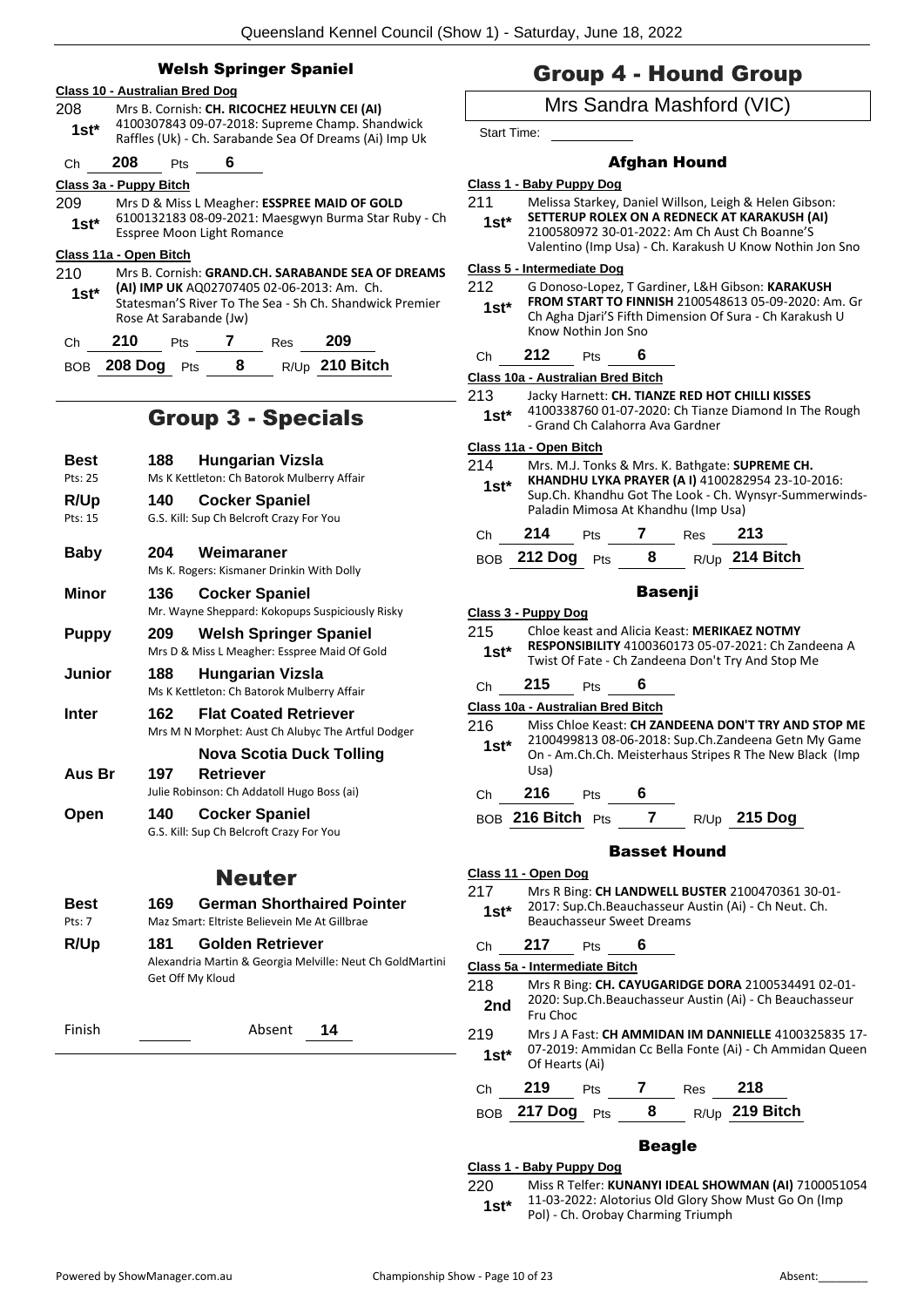#### **Class 5 - Intermediate Dog**

221 J & R Cook: **CH LUNARS JIMMY NEUTRON** 4100346201 25- 11-2020: Am Gr Ch Red Americana Kempinski At Argyle (Imp Usa) - Ch Karakush Luna Lovegood (Ai) **1st\***

#### **Class 10 - Australian Bred Dog**

222 Ms Rita Sengstock: **OROBAY POCKETFUL O MIRACLES** 4100345950 28-11-2020: Nz Ch Ch Burnsdale Most Happy Fella - Baldev Bette Davis **1st\***

#### Ch **221** Pts **7** Res **222**

#### **Class 4a - Junior Bitch**

- 223 G Donoso-López/ T Gardiner/ L&H Gibson: **KARAKUSH PLAY DOH** 2100556308 26-12-2020: Am Gr Ch Red Americana Kempinski At Argyle - Ch Karakush Proof Is Inth Pudding **2nd**
- 224 Ms Rita Sengstock: **OROBAY MYSTICAL SPIRIT** 4100359911 19-08-2021: Ch. Goldengum Gentleman George (Al) - Ch. **1st**\* 19-08-2021: Ch. Goldengu<br>Orobay Mysterious Magic

#### **Class 10a - Australian Bred Bitch**

225 Miss R Telfer: **OROBAY ALL ABOUT EVE** 4100345954 28-11- 2020: Nz Ch Ch Burnsdale Most Happy Fella - Baldev Bette **1st** <sup>2020</sup>

#### **Class 11a - Open Bitch**

226 J & R Cook: **CH LUNARS WHENU WISH UPON A STAR (AI)** 4100317924 09-02-2019: Am Ch Ha-Pennys Too Much Trouble - Ch Karakush Luna Lovegood (Ai) **1st\***

| Ch — | 226 Pts 9            |  | $Res$ 224 |                |
|------|----------------------|--|-----------|----------------|
|      | BOB 221 Dog $Pts$ 11 |  |           | R/Up 226 Bitch |

#### **Class 18a - Neuter Bitch**

227 Miss R Telfer: **OROBAY LOVE ME TENDER** 4100332776 18- 02-2020: Goldengum Gentleman George (Ai) - Ch. Orobay 1st<sup>\*</sup> U<sup>2-2020</sup>: Goldeng<br>Mysterious Magic

BNOB **227 Bitch** Pts **6** R/Up-Res

#### Borzoi

#### **Class 3 - Puppy Dog**

228 PW & K Lever: **MELDHAM SCARAMOUCHE** 4100357640 06- 07-2021: Ch Bortique Calm Like A Bomb - Meldham 1st\* U/-2021: Ch Bortiqu<br>Promise Itsa Secret

#### **Class 4 - Junior Dog**

229 sandra Hornby Theijssen: **DORSCA MYSTIC MAESTRO** 4100350426 31-01-2021: Ch Cordova Ring Master - Ch Russkimir Mystic Shadows **1st\***

#### **Class 5 - Intermediate Dog**

230 M L Davis: **CH RUSSKIMIR SECRET WISHES** 4100340577 07- 08-2020: Ch Russkimir Evening Shadows - Ch Gleneagle Sweet As Honey Absent

#### Ch **229** Pts **7** Res **228**

**Class 5a - Intermediate Bitch**

231 ROBYNNE L BLACK: **MISTRAKA ASTRUD GILBERTO** 2100044675 30-11-2019: Am Ch Gr Ch Sl. Konza-Plum Creek Bugatti At Elance ( Usa ) - Ch Dolinoff Carmen Mcrae Absent

#### **Class 10a - Australian Bred Bitch**

232 K Rachel Dawson: **RUSSKIMIR SAFFRON WISHES**

| $1st*$ | 4100340585 07-08-2020: Ch Russkimir Evening Shadows -<br>Ch Gleneagle Sweet As Honey |            |  |     |  |  |  |  |
|--------|--------------------------------------------------------------------------------------|------------|--|-----|--|--|--|--|
| Ch     | 232                                                                                  | <b>Pts</b> |  | Res |  |  |  |  |

| BOB 229 Dog Pts |  | R/Up 232 Bitch |
|-----------------|--|----------------|
|                 |  |                |

## Dachshund Miniature (Long Haired)

## **Class 3 - Puppy Dog**

- 233 S Mundt: **SHASDIN ROYAL TURBO JAFFA (AI)** 4100360662 23-08-2021: Nz Ch Mistydale Makin An Impact (Nzl) - Ch
- Westpriors Walk On By **1st\***

#### **Class 10 - Australian Bred Dog**

- 234 Mrs L Stevens & Mrs R Privett: **RHONE MIGHTNPOWER** 2100550233 29-09-2020: Ch. Rhone Fred Astaire Von Ryan 1st<sup>\*</sup> 2100330233 29-09-2020. Ch.<br>Ch. Rhone Gretel Von Ryan
- Ch **233** Pts **7** Res **234 Class 5a - Intermediate Bitch**

## 235 MRS RA PRIVETT: **CH. SHASDIN ROYAL RUCRAZY EYES**

4100338902 06-07-2020: Ch. Rhone Fourzeroeight - Ch. Dachdotcom Milo Heidi **1st\***

Ch **235** Pts **6**

BOB **235 Bitch** Pts **8** R/Up **233 Dog**

#### Dachshund (Smooth Haired)

#### **Class 11 - Open Dog**

| 236<br>2nd             |           |                   |   |     | R Manning and Nicole de Vries: NZ CH MARKWELL<br><b>PATHWAY TO FREEDOM 010882019 29-11-2018: Ch</b><br>Markwell Top Gear - Ch Markwell Sensation In Black       |  |
|------------------------|-----------|-------------------|---|-----|-----------------------------------------------------------------------------------------------------------------------------------------------------------------|--|
| 237<br>1st             |           | Dens Razz-Ma-Tazz |   |     | R Gersbach/ J Neal/ S Wheatley: AM CH AM GR CH AUST<br>CH JOY-DENS ROCKIN ROBIN SS (IMP USA) HP51057101<br>25-02-2016: Am Gr Ch Passport Do What You Say - Joy- |  |
| Ch                     | 237       | Pts               |   | Res | 236                                                                                                                                                             |  |
| Class 11a - Open Bitch |           |                   |   |     |                                                                                                                                                                 |  |
| 238<br>$1st*$          |           |                   |   |     | Miss Sarah Wheatley: CH ADBESARE FIRECRACKER<br>4100311963 21-09-2018: Am Ch Am Gr Ch Aust Ch Joy-<br>Dens Rockin Robin (Imp Usa) - Ch Laen Triple Treat        |  |
| Сh                     | 238       | Pts               | 6 |     |                                                                                                                                                                 |  |
|                        | 238 Bitch | Pts               | 8 |     | 237 Dog                                                                                                                                                         |  |

#### Dachshund Miniature (Smooth Haired)

#### **Class 10a - Australian Bred Bitch**

239 K Andrews: **DACALDORF MUSTANG SALLY** 4100346992 05- 12-2020: Ch Dacaldorf Light My Fire - Ch Gersndach Shelby  $1$ st<sup>\*</sup>  $\frac{12-20}{Right}$ 

#### BOB-Ch **239 Bitch** Pts **6**

#### Dachshund (Wire Haired)

#### **Class 1 - Baby Puppy Dog**

240 Meg Egglestone: **LANDWELL KISS THE GIRLS** 2100580903 01-03-2022: Can Ch Armin Von Bienenman - Ch Landwell **1st**\* UL-03-2022: Can Ch Arm<br>Ruby Catch Your Dream

#### **Class 1a - Baby Puppy Bitch**

241 Meg Egglestone: **LANDWELL KISS N TELL (AI)** 2100580904 01-03-2022: Can Ch Armin Von Bienenman - Ch Landwell **1st** U<sub>1</sub>-03-2022: Can Ch Arm<br>Ruby Catch Your Dream

#### **Class 2a - Minor Puppy Bitch**

242 K Andrews: **DACHDOTCOM ISABEL W** 7100050338 25-10- 2021: Ch Cayugaridge Molokai - Ch Shasdin Wiry Im Dak 1st<sup>\*</sup> <sup>2021: Ch</sup><br>Chick (Ai)

#### **Class 4a - Junior Bitch**

243 J & T McDonald: **SHASDIN WIRY GOLD DUST WOMAN (AI)** 4100361424 02-09-2021: Ch Cayugaridge Molokai - Ch **1st**\* 4100361424 02-09-2021: Ch Cayugar<br>Dachdotcom Wiry Rumour Has It (Ai)

#### **Class 10a - Australian Bred Bitch**

- 244 J & T McDonald: **CH DACHDOTCOM WIRY RUMOUR HAS IT**
- **(AI)** 4100315027 22-10-2018: Eng Ch Wiretap Here I Am **1st\*** (AI) 4100315027 22-10-2018: Eng Ch Wiretap<br>(Impuk) - Ch Dachdotcom Wired Not Wifi (Ai)

BOB-Ch **244 Bitch** Pts **8** R/Up-Res **243 Bitch**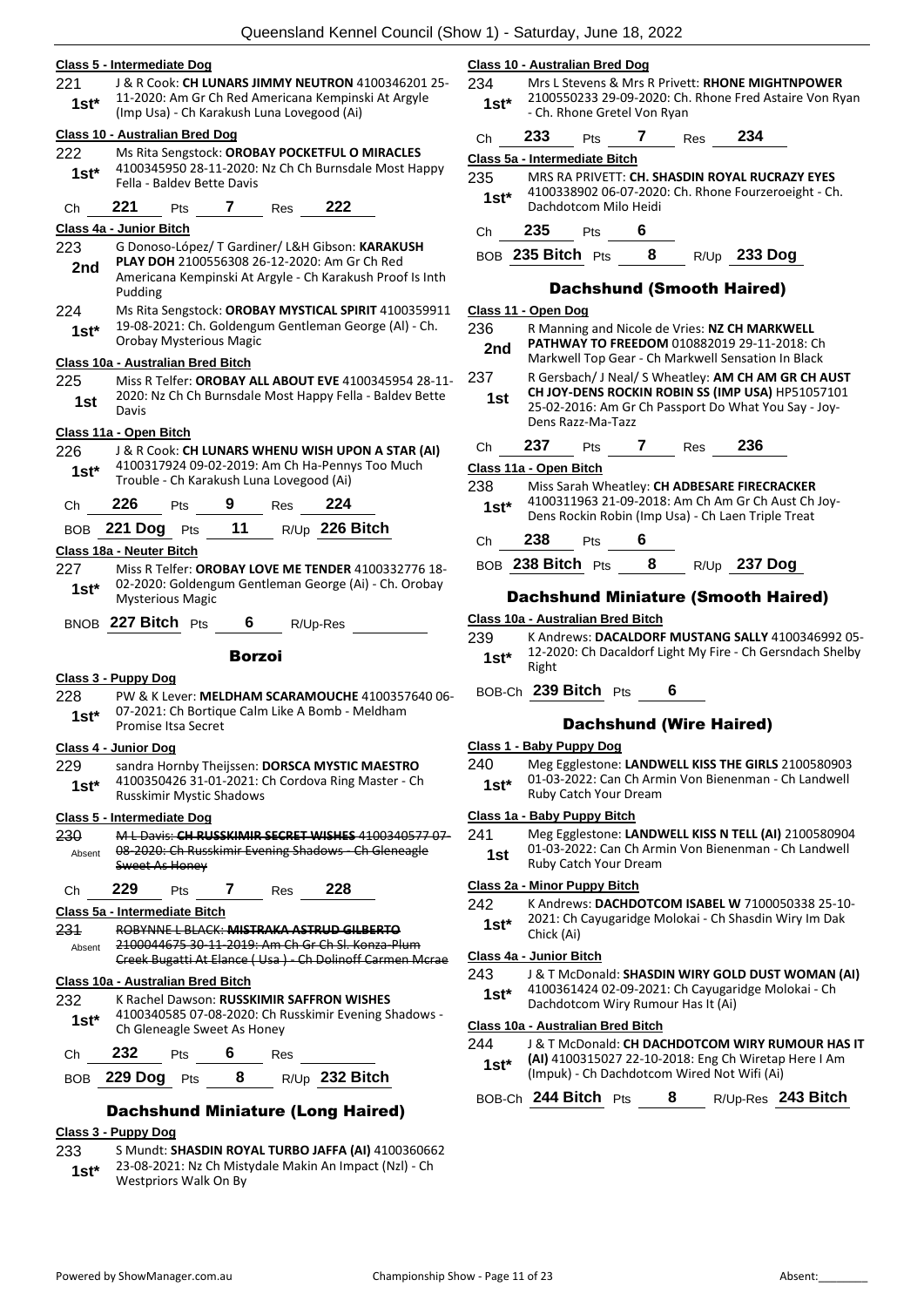### Dachshund Miniature (Wire Haired)

#### **Class 11 - Open Dog**

245 Ms. L. Dunn: **CH. FAYREWYRE SORCERER** 4100294215 27- 06-2017: Aust. Ch. Skowronek Red Horses (Imp Pol) - **1st**\* Ub-2017: Aust. Ch. Skowronek<br>Benzden Anais Anais (Imp Uk)

Ch **245** Pts **6**

#### **Class 3a - Puppy Bitch**

246 Mr B & Mrs A Cheers: **KYEYE MISS MARNIE** 4100361948 06-09-2021: Ch Elphyn Imago - Ch Elphyn Minx **1st\***

#### **Class 4a - Junior Bitch**

247 Mr. D. McKay & Ms. L. Dunn: **TARRANGOWER THISTLE** 2100565658 03-05-2021: Ch. Fayrewyre Columba Of Iona - Ch. Tarrangower Tiburtini **1st\***

| Ch | 247 | Pts | Res | 246 |
|----|-----|-----|-----|-----|
|    |     |     |     |     |

|  | BOB 247 Bitch Pts |  |  |  | $R/Up$ 245 Dog |
|--|-------------------|--|--|--|----------------|
|--|-------------------|--|--|--|----------------|

#### Foxhound

#### **Class 5a - Intermediate Bitch**

- 248 Mrs C & Miss B & Mr J Bryson, Miss B West & Mrs A Page: **CH FOXHUNT LAYLA** 2100538275 16-03-2020: Foxhunt **1st\*** CH FOXHUNT LAYLA 21005382<br>Cobra - Ch Foxhunt Dirty Diana
- BOB-Ch **248 Bitch** Pts **6**

#### Irish Wolfhound

#### **Class 1a - Baby Puppy Bitch**

249 J.A. & S.W. Donaldson: **CUFIAIN NEESHAY AT DONGUNYA A.I.** 5100130555 28-01-2022: Grand Ch. & Neuter Ch. **1st\*** A.I. 5100130555 28-01-2022: Grand Ch. & Net<br>Greycroft Memphis - Ch. Dongunya Ionah A.I.

#### **Class 3a - Puppy Bitch**

- 250 J.A. & S.W. Donaldson: **DONGUNYA MAURA HOLLY A.I.** 4100358535 15-07-2021: Ch. Wulfgar Fennoscandia A.I. - Ch. Dongunya Eliza A.I. **1st\***
- BOB-Ch **250 Bitch** Pts **6**

#### Pharaoh Hound

#### **Class 10 - Australian Bred Dog**

- 251 Ms J Inglis: **CH. PRESSAGE NOVAVAX (AI)** 4100357667 15- 07-2021: Aust Supreme. Ch.& Estonian Ch.Estonian Junior Ch Caletto Fly High (Imp Est) - Aust. Ch. Pennhari Forever In A Day **1st\***
	- Ch **251** Pts **6**

#### **Class 3a - Puppy Bitch**

252 Ms J Inglis: **PRESSAGE SC OUT (AI)** 4100357662 15-07-2021: Ee. Ch. Ee. Jr Ch. C.I.B. Sup. Ch. Caletto Fly High (Imp Est) - **1st**\* E. C. C. E. T. C. C. C. C. B. Sup. C. C. Pennhari Forever In A Day

#### **Class 4a - Junior Bitch**

## 253 Ms R. Whiteman: **STARBLUSH A KIND OF MAGIC**

3100429065 01-03-2021: Ch.Sleykh Gold Digger (Ai) - Starblush Wild Rose **2nd**

254 Ms J Inglis: **PRESSAGE MODERNA (AI)** 4100357666 15-07- 2021: Aust Supreme. Ch.& Estonian Ch.Estonian Junior Ch Caletto Fly High (Imp Est) - Aust. Ch. Pennhari Forever In A Day **1st\***

## **Class 11a - Open Bitch**

| 255<br>$1st^*$ | Fire |     |   |     | Ms Joanne Inglis: CH. PENNHARI FOREVER IN A DAY<br>2100496073 18-04-2018: Ch. Irl. Ch. Hard Black Jack | Pharaoh Cukker Irl. Jun Ch. (Imp Hun) - Ch. Sleykh Girl On |
|----------------|------|-----|---|-----|--------------------------------------------------------------------------------------------------------|------------------------------------------------------------|
| Ch             | 254  | Pts | 9 | Res | 255                                                                                                    |                                                            |

| BOB 251 Dog Pts |  | 10 $R/Up$ 254 Bitch |
|-----------------|--|---------------------|
|                 |  |                     |

## Portuguese Podengo Small (Smooth Haired)

## **Class 5 - Intermediate Dog**

- 256 Ms. Jenni McKernan: **ALARVES KEEP N KOOL DUDE JC** 4100334639 19-12-2019: Ch Shamrock's Napoleon (Imp Usa) - Plushcourt Goddess Absent
- BOB-Ch Pts

## Rhodesian Ridgeback

#### **Class 2 - Minor Puppy Dog**

257 Mrs T Larsen and Mrs L Fejer: **MARMATIA AUSSIE KALU (AI)** 4100365984 17-12-2021: Ch. Shakuru Beat It - Ch. Marmatia Nekira Radha **1st\***

#### **Class 5 - Intermediate Dog**

| 258    | Mrs L. Fejer: AUST CHAMP MARMATIA ZIMBA SONATA (A     |
|--------|-------------------------------------------------------|
| $1st*$ | I) 4100342399 24-08-2020: Ujamaa Symphoney Red (Ai) - |
|        | Ch Marmatia Nekira Radha (Ai)                         |

Ch **258** Pts **7** Res **257**

#### **Class 2a - Minor Puppy Bitch**

- 259 Mrs L. Fejer: **MARMATIA AUSSIE KHAMALI** 4100365982 17- 12-2021: Ch Shakuru Beat It - Ch Marmatia Nekira Radha
- **1st**  $\frac{12}{(Ai)}$

#### **Class 4a - Junior Bitch**

260 Mrs T Larsen and Mrs L Fejer: **MARMATIA RONDO MOCCA** 4100349536 14-01-2021: Ujamaa Symphony Red (Ai) - Marmatia Gs Hurricane Diva (Ai) **1st\***

#### **Class 10a - Australian Bred Bitch**

- 261 Jo Russell: **CH CHILOLO TN SERENGETI GOLD** 4100358073 10-07-2021: Sup. Ch Jelany Red Nikaya For Chilolo (Imp Rus) - Ch Chilolo Hh Paint The Line Gold (Ai) **1st\***
- Ch **261** Pts **8** Res **260** BOB **258 Dog** Pts **10** R/Up **261 Bitch**

#### Saluki

#### **Class 2 - Minor Puppy Dog**

- 262 Mr. G. R Mark: **LAVUKA THE GREATEST SHOWMAN (AI)** 2100577972 20-11-2021: Lavuka Poetic Justice - Elarabi Oasis Qamra Absent
- Ch Pts

#### **Class 4a - Junior Bitch**

263 A Langford and S Spencer: **ALSHIRA KITSUNE (AI)** 2100558386 26-01-2021: Nz Ch Mwinda Zephan (Nz) - Dual Absent

#### **Class 5a - Intermediate Bitch**

- 264 Mr. G. R Mark: **LAVUKA MIRROR ON THE WALL**
	- 2100551705 17-08-2020: Lavuka Poetic Justice Elarabi Oasis Qamra Absent

Ch Pts Res

## BOB Pts R/Up

#### Whippet

#### **Class 2 - Minor Puppy Dog**

265 Mrs. Silvana Tassan & Mr Serge Tassan: **PHOENWAY A KIND OF MAGIC** 4100364347 12-11-2021: Ch Aslan A Day

**1st** KIND OF MAGIC 4100364347 12-11-2021: N<br>At The Races - Phoenway Never Look Away

- Ch (Lc) Alshira Iolanthe Ai Et
- 
-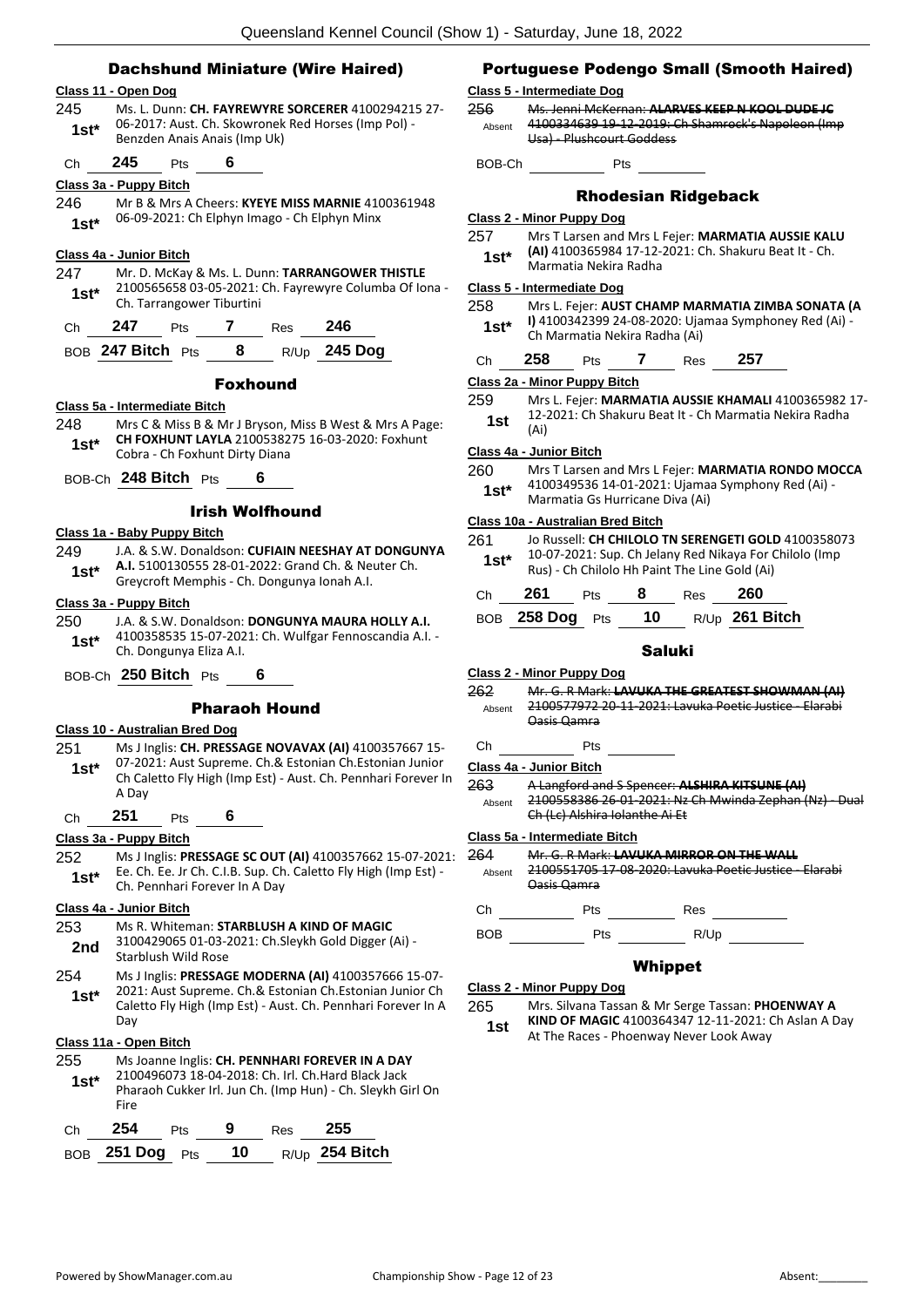|         | Queensland Kennel Council (S                                                                         |  |  |  |  |  |  |  |
|---------|------------------------------------------------------------------------------------------------------|--|--|--|--|--|--|--|
|         | Class 4 - Junior Dog                                                                                 |  |  |  |  |  |  |  |
| 266     |                                                                                                      |  |  |  |  |  |  |  |
|         | Mrs. Silvana Tassan & Mr Serge Tassan: PHOENWAY<br>FUNICULIFUNICULA 4100349818 16-01-2021: Shawthing |  |  |  |  |  |  |  |
| 4th     | Ima Luigi - Aust Ch. Phoenway Carnival Girl                                                          |  |  |  |  |  |  |  |
| 267     | Ms. Julie Jenkins: JEULIZE WRANGLERS AND BOOTS                                                       |  |  |  |  |  |  |  |
| 1st*    | 4100353543 18-04-2021: Sup. Ch. Ridgesetter Where The<br>Boyz Are - Ch. Jeulize Margaret Shannon     |  |  |  |  |  |  |  |
| 268     | Ms. Vicki Shaw: <b>SHAWTHING ROME AROUND TH WORLD</b>                                                |  |  |  |  |  |  |  |
| 2nd     | (AI) 4100359750 13-08-2021: Sobers Dalton (Ita) -<br>Shawthing So Into Jazz                          |  |  |  |  |  |  |  |
| 269     | Mr R P Slingsby: BLAKRIVA GELLIGNITE JACK 4100360924                                                 |  |  |  |  |  |  |  |
| 3rd     | 06-09-2021: Blakriva Son Of A Gun - Blakriva Cool N<br>Collected                                     |  |  |  |  |  |  |  |
|         | Class 11 - Open Dog                                                                                  |  |  |  |  |  |  |  |
| 270     | E Mooney & S Burn: AUST CH ELMARO HARD ACT TO                                                        |  |  |  |  |  |  |  |
| 3rd     | FOLLOW JC 3100294938 03-09-2013: Supch Acaiza<br>Distinctly Dashing - Ch Peperone Bitter Tears       |  |  |  |  |  |  |  |
| 271     | Mr. R P Slingsby: CH BLAKRIVA WAY TOO COOL                                                           |  |  |  |  |  |  |  |
| 2nd     | 4100302518 03-01-2018: Ch Alltalk Wild Irish Heart -<br>Blakriva Justabitmore                        |  |  |  |  |  |  |  |
| 272     | V Dawson & V Shaw: CH SHAWTHING PADDY PAWZ A                                                         |  |  |  |  |  |  |  |
| 1st     | <b>MINIT 4100327967 10-10-2019: Ch Alltalk Wild Irish Heart -</b>                                    |  |  |  |  |  |  |  |
|         | Sup Ch Shawthing All That Jazz (Ai)                                                                  |  |  |  |  |  |  |  |
| 273     | Ms. Jenni McKernan: ALARVES ITS A JUNGLE OUT THERE                                                   |  |  |  |  |  |  |  |
| Absent  | 4100349372 23-11-2020: Ch Shawthing Im A Luigi - Ch Fch<br><b>Sfch Alarves Royal Encounter Lcx</b>   |  |  |  |  |  |  |  |
| Сh      | 267<br>268<br>13<br>Pts<br>Res                                                                       |  |  |  |  |  |  |  |
|         | Class 1a - Baby Puppy Bitch                                                                          |  |  |  |  |  |  |  |
| 274     | Ms M Veal and Ms M Bedford: DACHLAH IM A BELIEVER                                                    |  |  |  |  |  |  |  |
| Absent  | (AI) 2100580720 12-01-2022: Sup.Ch. Lavuka Dancing On<br>My Own Ch. Dachlah Make Believe             |  |  |  |  |  |  |  |
|         | Class 2a - Minor Puppy Bitch                                                                         |  |  |  |  |  |  |  |
| 275     | Ms. Vicki Shaw: SHAWTHING PIPPI LONGSTOCKING                                                         |  |  |  |  |  |  |  |
| $1st*$  | 4100362556 24-09-2021: A Ch Alltalk Wild Irish Heart -<br>Shawthing Itzall About Jazz                |  |  |  |  |  |  |  |
|         | Class 3a - Puppy Bitch                                                                               |  |  |  |  |  |  |  |
| 276     | Mr R P Slingsby: BLAKRIVA VERY ELEGANT 4100360926 06-                                                |  |  |  |  |  |  |  |
| $1st^*$ | 09-2021: Blakriva Son Of A Gun - Blakriva Cool N Collected                                           |  |  |  |  |  |  |  |
|         | Class 4a - Junior Bitch                                                                              |  |  |  |  |  |  |  |
| 277     | Mrs. Silvana Tassan & Mr Serge Tassan: PHOENWAY                                                      |  |  |  |  |  |  |  |
| 1st     | SOPHIA 4100349816 16-01-2021: Shawthing Ima Luigi -<br>Aust Ch. Phoenway Carnival Girl               |  |  |  |  |  |  |  |
|         | Class 5a - Intermediate Bitch                                                                        |  |  |  |  |  |  |  |
| 278     | Mrs Cherie White: KARNABAY LIKE A PRAYER 2100551323                                                  |  |  |  |  |  |  |  |
| 1st*    | 25-10-2020: Ch Karnabay Jimmy Choo - Karnabay Girl<br>Suprano                                        |  |  |  |  |  |  |  |
| 279     | S Burn E Mooney V Shaw: SHAWTHING I LEAD YOU                                                         |  |  |  |  |  |  |  |
|         | FOLLOW 4100347088 03-12-2020: Ch Elmaro Hard Act To                                                  |  |  |  |  |  |  |  |
| 2nd     | Follow Jc - Shawthing So Into Jazz                                                                   |  |  |  |  |  |  |  |
|         | Class 10a - Australian Bred Bitch                                                                    |  |  |  |  |  |  |  |
| 280     | Mrs. Silvana Tassan & Mr Serge Tassan: CH. PHOENWAY A                                                |  |  |  |  |  |  |  |
| 3rd     | <b>STAR IS BORN 4100318380 30-01-2019: Ch Swifthund This</b><br>Is Why I'm Hot - Phoenway Imagine    |  |  |  |  |  |  |  |
| 281     | Mr R P Slingsby: BLAKRIVA COOL N COLLECTED                                                           |  |  |  |  |  |  |  |
| 2nd     | 4100320980 07-04-2019: Blakriva Way Too Cool - Blakriva<br>The Bosses Daughter                       |  |  |  |  |  |  |  |
| 282     | Ms. Julie Jenkins: JEULIZE YOULOOKGOODINMYSHIRT                                                      |  |  |  |  |  |  |  |
| $1st^*$ | 4100353544 18-04-2021: Sup. Ch. Ridgesetter Where The<br>Boyz Are - Ch. Jeulize Margaret Shannon     |  |  |  |  |  |  |  |
|         | Class 11a - Open Bitch                                                                               |  |  |  |  |  |  |  |
| 283     | G & S Burn: AUST CH LYSNAGAH TULLAMORE DEW                                                           |  |  |  |  |  |  |  |
|         | $0.2.2045, Ck$ FI                                                                                    |  |  |  |  |  |  |  |

- 4100256701 17-03-2015: Ch Elmaro Hard Act To Follow Jc **2nd** 4100256701 17-03-2015: Ch Lysnagah Autumn Belle 284 Ms. Vicki Shaw: **SUP CH SHAWTHNG FLOOZIE INTH**
- **JACUZZI** 4100327966 10-10-2019: A Ch Alltalk Wild Irish Heart - Sup Ch Shawthing All That Jazz **1st\***

| Ch. | 282 | <b>Pts</b> | - 15 | Res | - 284                             |
|-----|-----|------------|------|-----|-----------------------------------|
|     |     |            |      |     | BOB 282 Bitch Pts 23 R/Up 267 Dog |

## Group 4 - Specials

|                        | Group 4 - Specials                                                                                                                   |
|------------------------|--------------------------------------------------------------------------------------------------------------------------------------|
| <b>Best</b><br>Pts: 25 | 221<br><b>Beagle</b><br>J & R Cook: CH Lunars Jimmy Neutron                                                                          |
| R/Up<br>Pts: 15        | 282<br>Whippet<br>Ms. Julie Jenkins: Jeulize Youlookgoodinmyshirt                                                                    |
| <b>Baby</b>            | <b>Afghan Hound</b><br>211<br>Melissa Starkey, Daniel Willson, Leigh & Helen Gibson:<br>Setterup Rolex On A Redneck At Karakush (ai) |
| Minor                  | 275<br><b>Whippet</b><br>Ms. Vicki Shaw: Shawthing Pippi Longstocking                                                                |
| <b>Puppy</b>           | <b>Dachshund Miniature (Long</b><br>233<br>Haired)<br>S Mundt: Shasdin Royal Turbo Jaffa (AI)                                        |
| Junior                 | 267<br><b>Whippet</b><br>Ms. Julie Jenkins: Jeulize Wranglers and Boots                                                              |
| <b>Inter</b>           | 221<br><b>Beagle</b><br>J & R Cook: CH Lunars Jimmy Neutron                                                                          |
| Aus Br                 | 282<br><b>Whippet</b><br>Ms. Julie Jenkins: Jeulize Youlookgoodinmyshirt                                                             |
| Open                   | 284<br>Whippet<br>Ms. Vicki Shaw: Sup Ch Shawthng Floozie Inth Jacuzzi                                                               |
|                        | <b>Neuter</b>                                                                                                                        |
| Best<br>Pts: 6         | 227<br><b>Beagle</b><br>Miss R Telfer: Orobay LOVE ME TENDER                                                                         |
| R/Up                   |                                                                                                                                      |
|                        |                                                                                                                                      |
| Finish                 | Absent<br>8                                                                                                                          |
|                        | <b>Group 5 - Working Dog Group</b>                                                                                                   |
|                        | Mr Craig Fynmore (NSW)                                                                                                               |
| <b>Start Time:</b>     |                                                                                                                                      |

#### Australian Cattle Dog

#### **Class 5 - Intermediate Dog**

285 S & K Whyatt: **AUST SUPREME CH MORVIEW LETS MAKE SUM NOISE** 4100337990 17-06-2020: Ch Morview Lets **1st\* 5UM NOISE** 4100337990 17-06-2020: CI<br>Rock N Roll - Morview Outback Shadow

### Ch **285** Pts **6**

#### **Class 4a - Junior Bitch**



Ch **286** Pts **6**

## BOB **286 Bitch** Pts **7** R/Up **285 Dog**

## Australian Kelpie

#### **Class 2a - Minor Puppy Bitch**

287 Ms C Zeller & Miss C Hoolihan: **WINDEN STAR DUST** 4100365352 17-12-2021: Elbrylach Corduroy - Winden **1st**\* 4100365352 1.<br>Rumour Has It

BOB-Ch **287 Bitch** Pts **6**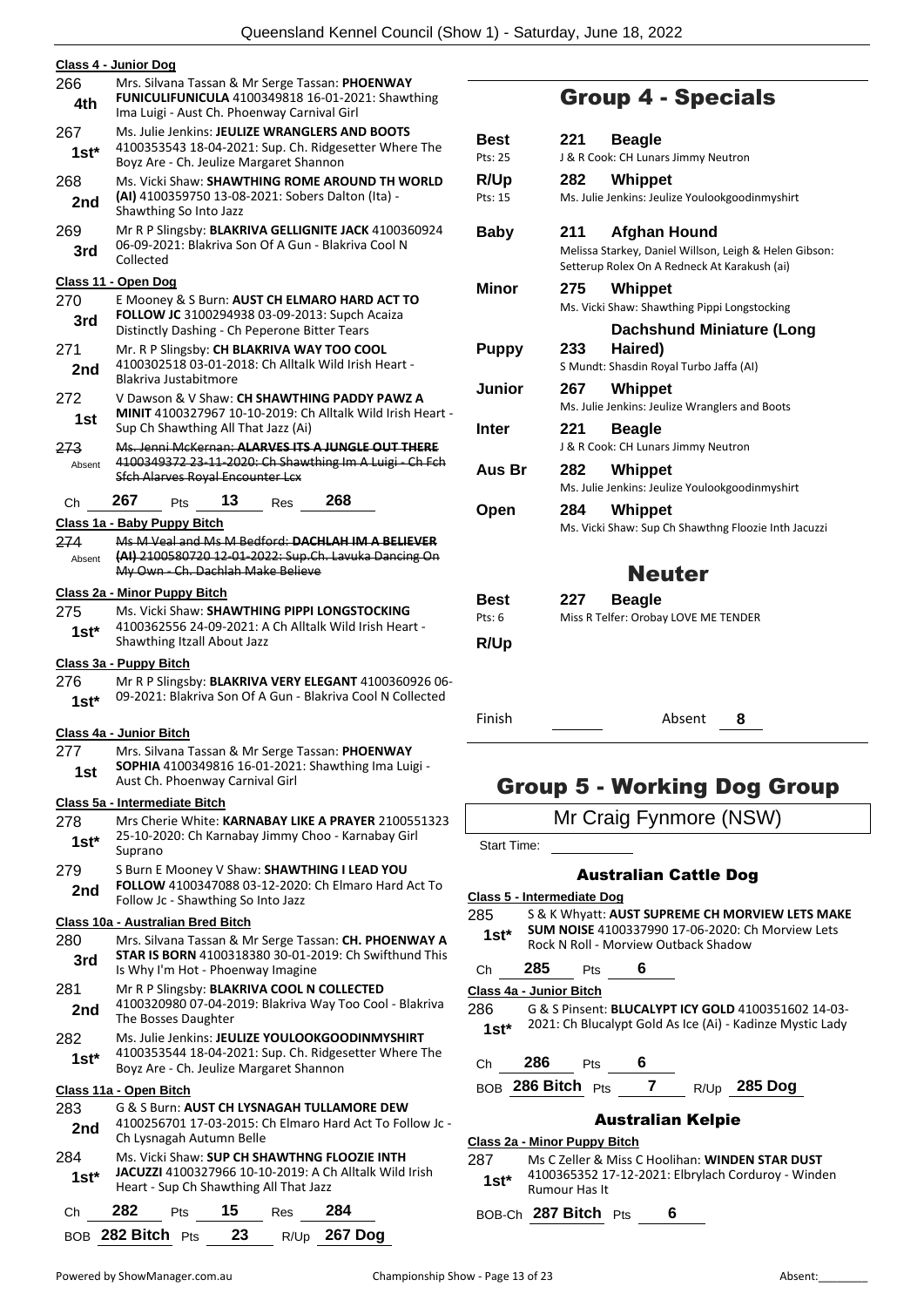### Australian Shepherd

#### **Class 1 - Baby Puppy Dog**

- 288 Mr T Thomas & Ms B West: **OCHAYE A DOGS JOURNEY** 4100366647 19-01-2022: Ch Dizzy Marble As Hot As Fire
- (Imp Ukr) Ch Ochaye Tennessee Whiskey **1st\***

### **Class 11 - Open Dog**

- 289 Miss M Brazier & Miss B West: **CH DIZZY MARBLE AS HOT AS FIRE (N/B) (IMP UKR)** UKU403469 25-12-2018: Sentikki Rix Absolute Value (Imp Den) - Multi Ch Seventy Seven Amazing Moonlight (Rus) **1st\***
- Ch **289** Pts **6**

#### **Class 2a - Minor Puppy Bitch**

#### 290 B West & T Thomas: **OCHAYE ADDICTED TO LOVE**

4100362634 02-10-2021: Ch Dizzy Marble Hot As Fire (N/B) Imp Ukr - Ch Ochaye When Magic Happens **1st\***

#### **Class 3a - Puppy Bitch**

- 291 B West and T Thomas: **CH OCHAYE YOU DO YOU** 4100362835 27-09-2021: Sup Ch Am Ch Impacts Teddy
- 1st\* 4100362835 27-09-2021: Sup Ch Am Ch<br>Ruxpin (Imp Usa) Rozate Stolen Kisses

| Ch | - 291             | Pts. | Res | - 290        |
|----|-------------------|------|-----|--------------|
|    | BOB 291 Bitch Pts |      |     | R/Up 289 Dog |

#### Australian Stumpy Tail Cattle Dog

#### **Class 10 - Australian Bred Dog**

#### 292 Raechelle Miller: **CH. ARAVAN GERRY STANDING**

- 2100414951 02-09-2014: Ch. Aravan New Trix Ch. **1st\*** <u>Catlcamp</u> Miss Muffett
- Ch **292** Pts **6**

#### **Class 2a - Minor Puppy Bitch**

293 Mr. A. Ziebell: **KERIMARLO SILVER AURORA** 4100363015 25-10-2021: Justpuremac Its A Bushwacker - Aust Ch **1st**\* 25-10-2021: Justpurer<br>Kerimarlo Just Bel Eve

#### **Class 10a - Australian Bred Bitch**

294 Mr C.Webb/ Mr A.Ziebell: **AUST CH. JUSTPUREMAC BLUE PEPPER** 6100108276 18-11-2017: Maryheather **1st PEPPER 6100108276 18-11-2017: Maryheath**<br>Bendemredskin - Justpuremac Chillie Pepper

| צטע | ເວ |  | 94 |
|-----|----|--|----|
|     |    |  |    |

BOB **293 Bitch** Pts **8** R/Up **292 Dog**

#### Bearded Collie

#### **Class 2a - Minor Puppy Bitch**

- 295 Michele Lincoln & Julie Lyons: **EDINGLEN BEYONDTHELOOKINGGLASS** 4100363915 17-11-2021: Ch Edinglen Im On A Mission - Sup Ch Edinglen U Had Me At Hello **1st\***
- BOB-Ch **295 Bitch** Pts **6**

#### Belgian Shepherd Dog (Groenendael)

#### **Class 5 - Intermediate Dog**

- 296 Kathy Prentice: **CH MIRRIBANDI QUIET STORM AT BELENGERE HT** 4100347062 10-12-2020: Ch Jeu De Vie De La Terre Sauvage At Niavana - Mirribandi Charmed (Ai) Ht Ca Absent
- Ch Pts

**Class 1a - Baby Puppy Bitch**

| 297    | Mrs. Kathryn Winton: MIRRIBANDI VALENTINA     |
|--------|-----------------------------------------------|
| $1st*$ | 4100366968 29-01-2022: Mirribandi Promised To |
|        | $D - 1 - 1 - 1 - 2 - 3 = 0$                   |

Belengere - Ch Mirribandi Charmed Hsas Caa (Ai)

## **Class 2a - Minor Puppy Bitch**

## 298 Kathryn Winton: **MIRRIBANDI ULTIMATE DREAM**

4100364333 05-12-2021: Ch Mirribandi Promised To Belengere Ht (Ai) - Ch Mirribandi Harlequin Ht Jc (Ai) **1st\***

#### **Class 10a - Australian Bred Bitch**

299 Matthew O'Reilly: **MIRRIBANDI LLUSTRIOUS** 4100328696 13-11-2019: One Black Night Av Vikholme - Mirribandi Qhalan Absent

#### **Class 11a - Open Bitch**

- 300 Kathryn Winton: **CH MIRRIBANDI HARLEQUIN (AI) HT JC**
- 4100313434 03-11-2018: Jeu De Vie De La Terre Sauvage At Niavana (Imp Uk) - Ch Love Song Av Vikholmen Ht (Imp Nor) **1st\***

| ------- |  | ------- |  |
|---------|--|---------|--|

| BOB 300 Bitch Pts |  | R/Up 298 Bitch |
|-------------------|--|----------------|
|                   |  |                |

#### **Class 18 - Neuter Dog**

- 301 J Glenn: **AU SUP CH NZ CH HAMLETS HEART ALIAS DAKOTA (IMP UK) HT JC CA** AQ0901420 30-07-2012: Int Ch Ndl Ch Brendo De Bruine Buck (Ndl) - Ltu Ch Merci Comme In Reve Noir (Deu) **1st\***
- BNOB **301 Dog** Pts **6** R/Up-Res

#### Belgian Shepherd Dog (Tervueren)

|  | Class 10 - Australian Bred Dog |  |
|--|--------------------------------|--|
|  |                                |  |

- 302 Kathy Prentice: **CH MIRRIBANDI PROMISED TO BELENGERE HT** 4100339549 06-08-2020: Grimmendans Qarasco - Mirribandi Destinys Child **1st\*** Ch **302** Pts **6 Class 4a - Junior Bitch**
- 303 Cheryl Harris: **TEANGIBELGE ODESSA** 2100567027 04-06- 2021: Aus Ch Teangibelge Boromir (Ai) - Teangibelge Keisha (Ai) **1st\***

#### **Class 5a - Intermediate Bitch**

- 304 Mrs. Kathryn Winton: **CH MIRRIBANDI PEPPERMINT TWIST HT PT** 4100339552 06-08-2020: Grimmendans Qarasco (Imp Ndl) - Mirribandi Destinys Child **1st\***
- Ch **304** Pts **7** Res **303**

| BOB $302$ Dog Pts |  | $R/Up$ 304 Bitch |
|-------------------|--|------------------|
|                   |  |                  |

**Class 18 - Neuter Dog**

305 Matthew O'Reilly: **GR. CH. MIRRIBANDI LUXEM ET WPD** 4100234160 15-10-2013: Mirribandi Voltairre - Mirribandi Ice Ice Baby Absent

## BNOB Pts R/Up-Res

#### Border Collie

#### **Class 11 - Open Dog**

- 306 R.F. & J.G.McKiernan: **CH.CANNYBEN LOCKED N LOADED**
- 4100285503 21-12-2016: Ch Khayoz Locked Out Of Heaven 1st\* 4100285503 21-12-2016: Ch Kha<br>Ch Classicyds Come In Spinner

## Ch **306** Pts **6 Class 1a - Baby Puppy Bitch**

- 307 J, N & M Attridge: **CLASSICYDS RESTING WITCH FACE (AI)** 4100366862 18-01-2022: Ch. Classicyds Ego 1st\* 4100366862 18-01-2022: Ch. Classicyds Ego<br>Isnotadirtyword - Ch Tullaview Turn Back Time
- 308 David & Margaret West: **TRUCHARM MADAM SECRETARY (AI)** 4100368731 05-03-2022: Ch Trucharm On The Run - Ch 2nd (AI) 4100368731 05-03-2022<br>Trucharm Presidential Affair

#### **Class 3a - Puppy Bitch**

- 309 Stuart & Kylie & Georgia Leslie: **TRUCHARM SOMEONE LIKE YOU** 4100358517 21-07-2021: Trucharm Angel In Disguise -
- **1st\* 100** 4100338517 21-07-2021: I

### **Class 10a - Australian Bred Bitch**

- 310 R & J McKiernan & J & N Attridge: **SUPREME CH NAHROF SINGLE SHOT** 2100500187 27-05-2018: Ch Cannyben
	- Locked N Loaded Ch Nahrof Single Serve Pt. Et **1st\***

| Ch — | -310                 | Pts | Res | -309             |
|------|----------------------|-----|-----|------------------|
|      | BOB 310 Bitch $P$ ts |     |     | $R/Up$ 309 Bitch |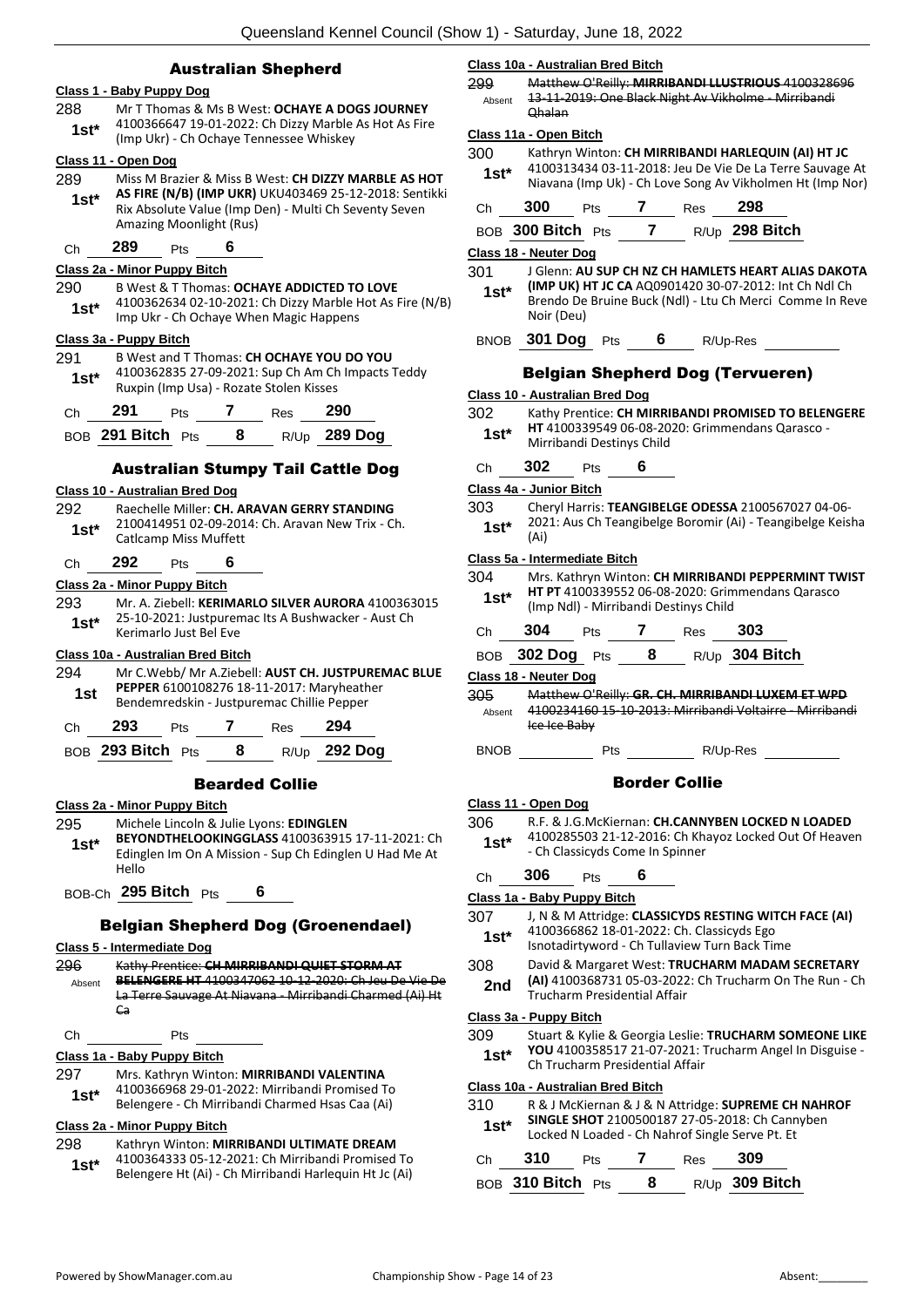### Collie (Rough)

|             | Class 5 - Intermediate Dog                                                                                              |
|-------------|-------------------------------------------------------------------------------------------------------------------------|
| 311         | Miss B A Lines: CH CLIFFGLYNN WEARING WAR PAINT                                                                         |
| $1st*$      | 2100552106 03-11-2020: Gr Ch Cathgarry Thunderstruck -<br>Cliffglynn Started With A Kiss                                |
|             | BOB-Ch 311 Dog Pts<br>6                                                                                                 |
|             | <b>Finnish Lapphund</b>                                                                                                 |
|             | Class 5a - Intermediate Bitch                                                                                           |
| 312         | Mrs J Gill & Mrs R Seare: THELDAROY EVERY LAP A LEGEND                                                                  |
| $1st*$      | (AI) 4100347505 13-12-2020: Fin Ch Taplatassu Lapin<br>Koutsa - Ch Theldaroy Very Dynamic                               |
|             | Class 10a - Australian Bred Bitch                                                                                       |
| 313         | Mr LC & Mrs RA SEARE: CH THELDAROY XPENSIVE                                                                             |
| $1st^*$     | TREASURE (AI) 4100306625 21-05-2018: Aust Ch Am Grand<br>Ch Teelikamentten Iika Imp Fin - Ch Theldaoy French<br>Scandal |
|             | BOB-Ch 313 Bitch Pts 7 R/Up-Res 312 Bitch                                                                               |
|             | <b>German Shepherd Dog</b>                                                                                              |
|             | <u> Class 1 - Baby Puppy Dog</u>                                                                                        |
| 314         | Mrs. Mandy Doyle: CASTASTAR SERGIO 4100368707 02-03-                                                                    |
| Absent      | 2022: Conbhairean Freddie (Imp Uk) - Castastar Nayeli 'A"z'                                                             |
|             |                                                                                                                         |
|             | Class 11a - Open Bitch                                                                                                  |
| 345         | Nicole Hammond: AUST, SUPREME CH, KARHAM KNOW IT<br>ALL HT 'A"Z' BSC 4100280121 08-09-2016: Supreme Ch.                 |
| Absent      | *Indio Di Casa Nobili Hit (Imp Italy) 'A''Ed' H Neg Ipo1-                                                               |
|             | Aust. Ch. Karham Itzony Destiny 'A''Z' Bscl1                                                                            |
| BOB-Ch      | R/Up-Res<br>Pts                                                                                                         |
|             | Class 18a - Neuter Bitch                                                                                                |
| 316         | Mrs A Doyle: CASTASTAR GISELLA 'A"Z' PT 4100285014                                                                      |
| Absent      | 28-12-2016: Toby Von Der Plassenburg (Imp Gmy) Schii,                                                                   |
|             | Ipo3 Ch Castastar Alexi 'A''z' Rn. Et. Pt Bscl.1                                                                        |
| <b>BNOB</b> | Pts<br>R/Up-Res                                                                                                         |
|             | <b>German Shepherd Dog (Long Stock Coat)</b>                                                                            |
|             | Class 3a - Puppy Bitch                                                                                                  |
| 317         | CATHERINE WALKER: TOLLERHUND MOLLY WEASLEY                                                                              |
|             | No Award 3100433173 21-06-2021: Eroica Ice Ice Baby - Grundelhardt<br>Per Sempre                                        |
| BOB-Ch      | <b>Example 19</b> Pts                                                                                                   |
|             | <b>Old English Sheepdog</b>                                                                                             |
|             | Class 10 - Australian Bred Dog                                                                                          |
| 318         | Nicole Jardine: CH TOOTONE ANYTHING BUT ORDINARY                                                                        |
| $1st^*$     | 4100317374 08-02-2019: Ch Perfu Winter Soldier - Ch<br>Bluefall No Ordinary Girl Ai                                     |
|             | BOB-Ch 318 Dog Pts 6                                                                                                    |
|             | Puli                                                                                                                    |
|             | Class 11 - Open Dog                                                                                                     |
| 319         | M & K Stone, S Huebner, P Kelly: SUPREME CH                                                                             |
| 1st* i      | CORDMAKER GIRO GIRO TONDO (A.I) 6100101872 22-10-                                                                       |
|             | 2016: Am Gr Ch SI Cordmaker Rumpus Bumpus - Supreme<br>Ch Cordmaker Mellow Yellow                                       |
| Ch          | 319<br>6<br><b>Pts</b>                                                                                                  |
|             | Class 4a - Junior Bitch                                                                                                 |
| 320         | Mr R Valore: CH RUSTUFARION FIREFLY LANTERN                                                                             |
| $1st*$      | 2100567131 16-03-2021: Sup Ch Rustufarion If You Dont<br>Mind (Ai) - Rustufarion Fire Works (Ai)                        |
| Сh          | 320<br>6<br>Pts                                                                                                         |
| <b>BOB</b>  | $\mathbf{7}$<br>R/Up 320 Bitch<br>319 Dog<br><b>Pts</b>                                                                 |

#### Shetland Sheepdog

#### **Class 4 - Junior Dog**

- 321 Allison Begnell: **SHARNDAH BURN FOR U** 2100556571 05- 01-2021: Sup Ch. Sharndah Th Swanky Yank - Laureate 1st<sup>\*</sup> <sup>01-2021: St</sup><br>Cloudberry
- 322 Ms. Kerry Walls & Mrs Helen Walls: **KILWARRIN PLAYING ON** 4100353938 23-04-2021: Beauideal Playing It Cool - 2nd UN 4100353938 23-04<br>Kilwarrin Lady Avalon

#### **Class 10 - Australian Bred Dog**

323 Ms L Schwier & Miss B A Lines: **SUP CH SHELKEYS LIMITED EDITION** 5100090262 22-08-2015: Mal Gr Ch Sg Sup Ch Aust Sup Ch Paray Kappa Sigma Imp Usa - Ch Shelkeys Cherished Dream **1st\***

## Ch **321** Pts **8** Res **323**

## **Class 1a - Baby Puppy Bitch**

- 324 Ms K and Mrs H Walls: **KILWARRIN DANCE ON AIR**
	- 4100368835 01-03-2022: Nz.Ch & Sup Ch. Louanda
	- Frequent Flyer Kilwarrin Lady Avalon **1st\***

#### **Class 2a - Minor Puppy Bitch**

| 325    | Veronica Royston: JUZVEE JUST KISS ME 4100361873 01-      |
|--------|-----------------------------------------------------------|
| $1st*$ | 10-2021: Gr Ch Sheldan Mile High - Ch Juzvee Just To Cool |

- 326 Miss B A Lines: **KILCOY FOR A LIMITED TIME** 4100362079 15-10-2021: Sup Ch Shelkeys Limited Edition - Ch Rimini Indiana Absent
- Ch **325** Pts **6** Res

|  | BOB 321 Dog Pts |  |  |  | $R/Up$ 325 Bitch |
|--|-----------------|--|--|--|------------------|
|--|-----------------|--|--|--|------------------|

#### **Class 18 - Neuter Dog**

327 Miss B A Lines: **KILCOY TAKE IT TO THE LIMIT** 4100362076 15-10-2021: Sup Ch Shelkeys Limited Edition - Ch Rimini Indiana **1st**

#### Neuter **327** Pts **6**

#### **Class 18a - Neuter Bitch**

328 Allison Begnell: **CH. PEERIELEE COLOURS OF THE WIND** 2100381106 12-03-2013: Ch. Scotsdream Premonition - Peerielee Just Like Rain **1st\***

#### Neuter **328** Pts **6**

## BNOB **328 Bitch** Pts **7** R/Up **327 Dog**

#### Swedish Vallhund

- **Class 1 - Baby Puppy Dog**
- 329 A Proudfoot: **OSUNO THE ODYSSEY** 03634-2022 12-03-
- 2022: Osuno Battle Born Ubiqque Sweet Caroline At 1st 2022:

#### **Class 11 - Open Dog**

330 Kristi Faulkner: **CH SNODOGZ TIGER WOLFE** 4100321308 12-04-2019: Nz.Ch. Barahwolfe Mercury Rising - Ch. **1st**\* 12-04-2019: Nz.Ch. Barahwolfe Snowstar Angel

## Ch **330** Pts **6**

**Class 1a - Baby Puppy Bitch**

- 331 Kristi Faulkner: **BALGRAVIA MITSY WOLF** 4100368311 20- 02-2022: Snodogz B-Fifty-Two Bomber - Ch. Barahwolfe 2nd U2-2022: Snowstar Angel (Imp Nz)
- 332 A Proudfoot: **ICANHAZ DARK MATTER** 4100369269 13-03- 2022: Osuno Grey Grenade (Imp Nz) - Aust Ch Maroki 1st<sup>\*</sup> <sup>2022:</sup> Usuno Grey Grenade<br>Highfield Arche Jc (Imp Nz)

#### **Class 2a - Minor Puppy Bitch**

#### 333 Kristi Faulkner: **BALGRAVIA CHAMPAGNE FLUTE**

4100363475 25-10-2021: Barahwolfe Capt James T Kirk (Imp Nz) - Ch Snodogz Mosey **1st\***

#### Ch **333** Pts **6**

BOB **333 Bitch** Pts **7** R/Up **330 Dog**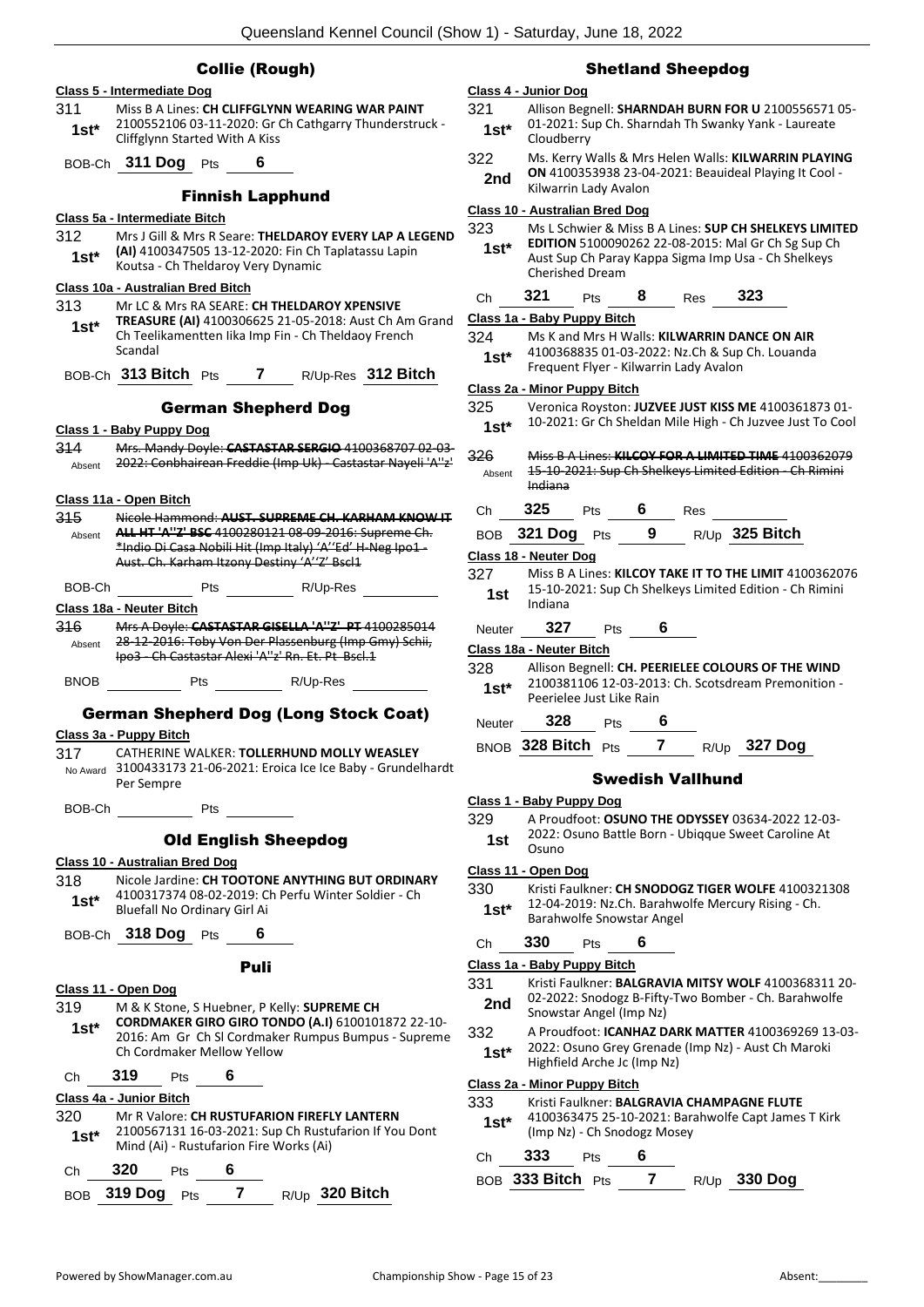|                                          |                                                                                                                                                                       |                            | <b>Group 5 - Special</b> |                                                                                           |
|------------------------------------------|-----------------------------------------------------------------------------------------------------------------------------------------------------------------------|----------------------------|--------------------------|-------------------------------------------------------------------------------------------|
| <b>Class 2 - Minor Puppy Dog</b>         |                                                                                                                                                                       |                            |                          |                                                                                           |
| 334<br>$1st*$                            | J McCann & D & T Brady: CORMEAD HOUSE OF TUDOR<br>7100050508 03-12-2021: Gr Ch Kalora U Cant Touch This -<br>Ch Cormead Doluch                                        | <b>Best</b><br>Pts: 25     | 341<br>at Jopearl        | Welsh Corgi (Pembr<br>J McCann & J Burgess: Ch Breconmohr F                               |
| Class 11 - Open Dog<br>335<br>$1st*$     | David & Tania Brady: AUST CH TREHILYN FRONT AND<br>FINISH (AI) 6100090569 08-11-2014: Gr Ch Kardibroke<br>Finishing Line - Trehilyn Divas Wear Diamonds               | R/Up<br>Pts: 15            | 286                      | <b>Australian Cattle Do</b><br>G & S Pinsent: Blucalypt Icy Gold                          |
| 335<br>Ch                                | 334<br>Pts 7 Res                                                                                                                                                      | <b>Baby</b>                | 332                      | <b>Swedish Vallhund</b><br>A Proudfoot: Icanhaz Dark Matter                               |
| 336<br>Absent                            | Class 2a - Minor Puppy Bitch<br>Mrs Julene Brady: MANDENE WINTER WONDERLAND<br>4100365388 18 12 2021: Grand Ch Kalora Quality Control<br>Ai Ch Turid Luna Inthesky Ai | <b>Minor</b>               | 295                      | <b>Bearded Collie</b><br>Michele Lincoln & Julie Lyons: Edinglen<br>BeyondTheLookingGlass |
| Class 3a - Puppy Bitch<br>337            | Mrs Julene Brady: AUST CH MANDENE WALKINGIN THE                                                                                                                       | <b>Puppy</b>               | 291                      | <b>Australian Shepherd</b><br>B West and T Thomas: Ch Ochaye You D                        |
| Absent                                   | <b>DAFFODILS</b> .4100356688 27-06-2021: Aust Ch Mandene<br>Magna Carta Aust Ch Mandene Riddle Of The Fairies                                                         | Junior                     | 286                      | <b>Australian Cattle Do</b><br>G & S Pinsent: Blucalypt Icy Gold                          |
| Class 4a - Junior Bitch<br>338<br>Absent | Mrs Julene Brady: MANDENE WALKING IN SUNSHINE<br>4100356689 27-06-2021: Aust Ch Mandene Magna Carta -<br>Aust Ch Mandene Riddle Of The Fairies                        | <b>Inter</b>               | 341<br>at Jopearl        | Welsh Corgi (Pembr<br>J McCann & J Burgess: Ch Breconmohr F                               |
|                                          | Ch Pts Res<br>BOB 335 Dog Pts 7 R/Up 334 Dog                                                                                                                          | Aus Br                     | 302                      | <b>Belgian Shepherd De</b><br>(Tervueren)<br>Kathy Prentice: CH Mirribandi Promised       |
| Class 4a - Junior Bitch<br>339<br>$1st*$ | <b>Welsh Corgi (Pembroke)</b><br>E&M Tyler: ANWYL DANCE TIL DAWN 2100559134 06-02-<br>2021: Ch Anwyl Leave Thlast Dance For Me - Ch Anwyl Early                       | Open                       | 300                      | <b>Belgian Shepherd De</b><br>(Groenendael)<br>Kathryn Winton: CH Mirribandi Harlequi     |
| 340<br>2nd                               | <b>Morning Light</b><br>C Cameron: ANTUDOR COLORME CHANTILLY LACE AT<br>PLZWELCOM 4100353854 10-04-2021: Ch Fergwyn I Had A<br>Dream - Ch Antudor Colorme Kathleen    |                            |                          | <b>Neuter</b><br><b>Belgian Shepherd De</b>                                               |
| 341                                      | Class 5a - Intermediate Bitch<br>J McCann & J Burgess: CH BRECONMOHR HUMMINGBIRDS                                                                                     | Best<br>Pts: 8             | 301<br>Uk) HT JC CA      | (Groenendael)<br>J Glenn: AU Sup Ch NZ Ch Hamlets Hear                                    |
| $1st*$                                   | ROCK AT JOPEARL 4100339402 22-07-2020: Am Gr Ch/Aust<br>Ch Hum'nbird Rock Your Socks (Imp Usa) - Hum'nbird Sua<br>Mah Luck Be Our Lady (Imp Usa)                      | R/Up                       | 328                      | <b>Shetland Sheepdog</b><br>Allison Begnell: CH. PEERIELEE COLOURS                        |
|                                          | BOB-Ch 341 Bitch Pts<br>R/Up-Res 339 Bitch<br>8                                                                                                                       | Finish                     |                          | Absent<br>10                                                                              |
|                                          | <b>White Swiss Shepherd Dog</b><br>Class 2a - Minor Puppy Bitch                                                                                                       |                            |                          |                                                                                           |
| 342<br>$1st*$                            | Alicia Kasbarian, Jessica Chard: KASSREIGN STARRY NIGHT<br>2100577047 27-11-2021: Ch. Eishund Man On Fire -<br>Kassreign Armed N Dangerous                            |                            |                          | <b>Group 6 - Utility Group</b>                                                            |
|                                          | BOB-Ch 342 Bitch Pts<br>6                                                                                                                                             |                            |                          | Mrs Julie Fynmore (NS)                                                                    |
|                                          |                                                                                                                                                                       | Start Time:                |                          |                                                                                           |
|                                          |                                                                                                                                                                       | Class 11 - Open Dog<br>343 |                          | <b>Akita</b><br>Mr C and Mrs M Moffat: AM AUST CH AL                                      |

## Group 5 - Specials

| <b>Best</b><br>Pts: 25 | <b>Welsh Corgi (Pembroke)</b><br>341<br>J McCann & J Burgess: Ch Breconmohr Hummingbirds Rock<br>at Jopearl |
|------------------------|-------------------------------------------------------------------------------------------------------------|
| R/Up<br>Pts: 15        | <b>Australian Cattle Dog</b><br>286<br>G & S Pinsent: Blucalypt Icy Gold                                    |
| <b>Baby</b>            | <b>Swedish Vallhund</b><br>332<br>A Proudfoot: Icanhaz Dark Matter                                          |
| <b>Minor</b>           | <b>Bearded Collie</b><br>295<br>Michele Lincoln & Julie Lyons: Edinglen<br>BeyondTheLookingGlass            |
| <b>Puppy</b>           | 291<br><b>Australian Shepherd</b><br>B West and T Thomas: Ch Ochaye You Do You                              |
| Junior                 | <b>Australian Cattle Dog</b><br>286<br>G & S Pinsent: Blucalypt Icy Gold                                    |
| Inter                  | <b>Welsh Corgi (Pembroke)</b><br>341<br>J McCann & J Burgess: Ch Breconmohr Hummingbirds Rock<br>at Jopearl |
|                        | <b>Belgian Shepherd Dog</b>                                                                                 |
| Aus Br                 | (Tervueren)<br>302<br>Kathy Prentice: CH Mirribandi Promised to Belengere HT                                |
| Open                   | <b>Belgian Shepherd Dog</b><br>(Groenendael)<br>300<br>Kathryn Winton: CH Mirribandi Harlequin (AI) HT JC   |
|                        | <b>Neuter</b>                                                                                               |
|                        | <b>Belgian Shepherd Dog</b>                                                                                 |
| Best<br>Pts: 8         | (Groenendael)<br>301<br>J Glenn: AU Sup Ch NZ Ch Hamlets Heart alias Dakota (imp<br>Uk) HT JC CA            |
|                        | <b>Shetland Sheepdog</b><br>328                                                                             |

## Group 6 - Utility Group

| Mrs Julie Fynmore (NSW) |  |
|-------------------------|--|
|-------------------------|--|

### Akita

**Class 11 - Open Dog** 343 Mr C and Mrs M Moffat: **AM AUST CH ALCHEMIST ROLLING THE DICE AT KAISHO (IMP U.S.A)** WS65297401 03-10-2018: Am Ch Alchemist I'm In Your Mind Like A Foul Thought U.S.A - Am Ch Tamonten Overtaking The West By Storm Atalchemist (Imp Rus) **1st\***

BOB-Ch **343 Dog** Pts **6**

#### Alaskan Malamute

#### **Class 5 - Intermediate Dog**

344 Narelle Adams: **CH ANNAKPOK THE DEVILS KISS (AI)** 4100347167 07-09-2020: Am Ch. Sno Klassic In Your Face (Usa) - Ch Ironpride's Devil Wears Prada (Imp Canada) **1st\***

BOB-Ch **344 Dog** Pts **6**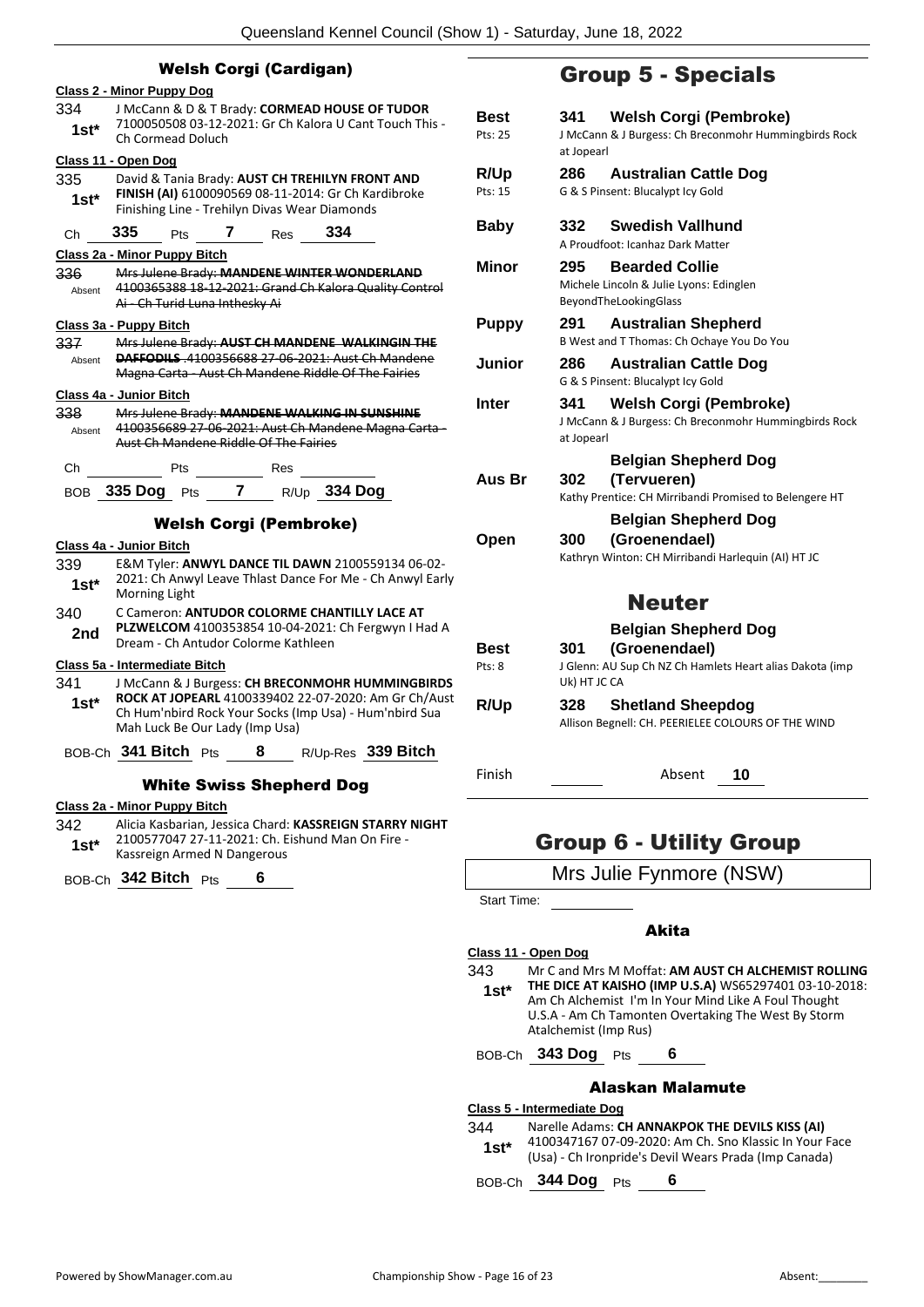|               | <b>Bernese Mountain Dog</b><br>Class 1 - Baby Puppy Dog                                                                                 | Class 4a -<br>359           |  |
|---------------|-----------------------------------------------------------------------------------------------------------------------------------------|-----------------------------|--|
| 345           | Mr M & Mrs B Eslick: AZZABERN SUN CHASER 4100367056                                                                                     | 2nd                         |  |
| $1st*$        | 09-01-2022: Ch. Azzabern Paddington Bear - Azzabern Jet<br><b>Black Beauty</b>                                                          |                             |  |
| 346           | Andrea Wilkinson: POLISHDREAM PEANUT BUTTER                                                                                             | 1st*                        |  |
| 2nd           | 4100368890 13-03-2022: Thunderstorm Von Romanshof -<br>Aust Ch Polishdream Leprechauns Gold                                             | Ch                          |  |
|               | Class 5 - Intermediate Dog                                                                                                              | BOB <sub>3</sub>            |  |
| 347<br>$1st*$ | B Eslick: AZZABERN HUGO BOSS 2100530536 09-11-2019:<br>Ch. Azzabern Dam Good Choice - Ch. Azzabern Waltzing To<br>Win                   |                             |  |
|               | Class 11 - Open Dog                                                                                                                     | <u> Class 3 - I</u>         |  |
| 348           | Mrs. Andrea Wilkinson: AUST CH / NZ CH DEJA VU VON                                                                                      | 361                         |  |
| $1st*$        | ROMANSHOF (IMP POL) PKRII-124749 19-01-2016: Gr Ch<br>Let's Go Foward Del Molinasco (Ita) - Gr Ch Milbu Yara For                        | $1st*$<br>Ch                |  |
| Ch            | Romanshof<br>347<br>348<br>$\mathbf{7}$<br><b>Pts</b><br>Res                                                                            | Class 11a                   |  |
|               | <b>Class 4a - Junior Bitch</b>                                                                                                          | 362                         |  |
| 349<br>2nd    | Ms A Bell & Mrs R Keen: ATTHECOVE I GOT YOU BABE<br>2100556328 06-01-2021: Xuberant Soul Del Molinasco -<br>Pandama Secret Liaison (Ai) | $1st^*$                     |  |
| 350           | Mrs. Andrea Wilkinson: AUST CH POLISHDREAM DEVIL                                                                                        | Сh                          |  |
| $1st^*$       | WEARS PRADA 4100355137 14-05-2021: Constant Victory<br>Exelsior - Polishdream A Splash Of Verve                                         | BOB <sub>3</sub>            |  |
| Ch            | 350<br>7<br>349<br>Res<br><b>Pts</b>                                                                                                    |                             |  |
|               | 9 $R/Up$ 350 Bitch<br>BOB 347 Dog Pts                                                                                                   | Class 1 - I                 |  |
|               | Class 18a - Neuter Bitch                                                                                                                | 363                         |  |
| 351           | Mrs. Andrea Wilkinson: AUST CH POLISHDREAM PURPLE                                                                                       | 1st                         |  |
| $1st*$        | RAIN 4100272517 27-04-2016: Aust Ch Guccio Gucci Von<br>Romanshof - Howzebern Ritzy Guccios Girl                                        | Class 4 - .<br>364          |  |
|               | BNOB 351 Bitch Pts<br>6<br>R/Up-Res                                                                                                     | $1st^*$                     |  |
|               | Boxer                                                                                                                                   |                             |  |
|               | <b>Class 2 - Minor Puppy Dog</b>                                                                                                        | $Class 5 - $                |  |
| 352           | Michelle Thomas: CHELLEASON WORLD SERIES                                                                                                | 365                         |  |
| $1st*$        | 4100363926 12-10-2021: Chelleason Causing Heart Break<br>(Ai) - Ch Chelleason High Society (Ai)                                         | $1st^*$                     |  |
|               | Class 4 - Junior Dog                                                                                                                    | Сh                          |  |
| 353<br>1st    | S.Bryant: HOGWARTZ THE GINGERBRED MAN 4100357394<br>10-06-2021: Ch.Hogwartz Im On Fire - Hogwartz Shangri La                            | Class 1a ·<br>366<br>Absent |  |
|               | Class 5 - Intermediate Dog                                                                                                              |                             |  |
| 354           | Mrs J Howarth: ELKOHE FAST AND THE FURIOUS                                                                                              | 367                         |  |
| $1st*$        | 4100344884 14-10-2020: Ch. Bokson Whats The Verdict -<br>Ch. Ronin Jail Bait                                                            | $1st^*$                     |  |
|               | <b>Class 10 - Australian Bred Dog</b>                                                                                                   | <u>Class 4a -</u>           |  |
| 355<br>1st*   | Kellie Poole: KELJAMAR MR SQUIGGLE 4100350781 10-02-<br>2021: Ch Bokson Whats The Verdict - Ozstralis Golden<br>Amber                   | 368<br>1st                  |  |
| Ch            | 355<br>9<br>352<br>Pts<br><b>Res</b>                                                                                                    | Сh                          |  |
|               | Class 1a - Baby Puppy Bitch                                                                                                             | <b>BOB</b>                  |  |
| 356           | S.Bryant: <b>HOGWARTZ THE PROPHERCY</b> 4100365807 26-12-<br>2021: Ch. Hogwartz Im On Fire - Hogwartz Lady Of                           |                             |  |
| Absent        | Winterfell                                                                                                                              |                             |  |
|               |                                                                                                                                         | Class 3 - I                 |  |
| 357<br>$1st*$ | S. Bryant: HOGWARTZ PLAYING WITH MATCHES<br>4100365808 26-12-2021: Ch. Hogwartz Im On Fire -<br>Hogwartz Lady Of Winterfell             | 369<br>1st*                 |  |

#### **Class 2a - Minor Puppy Bitch** 358 S.Bryant: **HOGWARTZ STAR FIRE** 4100361978 09-10-2021:

Hogwartz Drakaris - Hogwartz All Fired Up **1st**

#### **Class 4a - Junior Bitch**

359 Kellie Poole: **KELJAMAR COVER ME IN SUNSHINE** 4100349799 17-01-2021: Ch Oartumn Touch Of Frost - **Keljamar She's All That** 360 Ms. Michelle Thomas: **CH CHELLEASON CARELESS** 

| $1st*$ |     | WHISPERS 4100353405 07-04-2021: Ch Vineen The<br>Godfather - Ch Chelleason Causing Gossip (Ai) |   |     |     |  |
|--------|-----|------------------------------------------------------------------------------------------------|---|-----|-----|--|
| Ch     | 360 | <b>Pts</b>                                                                                     | 8 | Res | 358 |  |

BOB **360 Bitch** Pts **12** R/Up **355 Dog**

#### **Bullmastiff**

#### **Class 3 - Puppy Dog**

361 M & V Yates & D Yates: **CH SALIERI BOSTON LEGAL** 4100358093 15-07-2021: Am & Can Ch Banbury'S Zz Chops (Imp Can) - Ch Waterlea Stormy Weather At Salieri (Imp Nz) **1st\***

| Сh | 361 | ⊃ts | b |
|----|-----|-----|---|
|    |     |     |   |

```
Class 11a - Open Bitch
```

| 362<br>$1st*$ | And Joy | M & V Yates & W Mills: CH WATERLEA STORMY WEATHER<br>AT SALIERI (IMP NZ) 01935-2019 29-01-2019: Nz Gr Ch<br>Waterlea's Mad About The Boy - Nz Ch Waterlea's Pride |  |  |  |
|---------------|---------|-------------------------------------------------------------------------------------------------------------------------------------------------------------------|--|--|--|
| Ch            | 362     | Pts.                                                                                                                                                              |  |  |  |

BOB **361 Dog** Pts **7** R/Up **362 Bitch**

#### Dobermann

#### **Class 1 - Baby Puppy Dog**

| 363 | L Fabian & R Harnell: WATTAVUE PURPLE PEOPLE EATER     |
|-----|--------------------------------------------------------|
| 1st | 4100368805 11-03-2022: Demitry One Little Monster - Ch |
|     | Wattavue You Complete Me                               |

#### **Class 4 - Junior Dog**

| 364    | Melissa Starkey & Daniel Willson: AUST CH EBONDOBE   |
|--------|------------------------------------------------------|
| $1st*$ | ETERNAL FIRE (AI) 4100358524 29-07-2021: Supreme Ch. |
|        | Kenardobe Indigo Master - Supreme Ch. Ebondobes The  |
|        | Red Witch Of Dobersmith (Imp Nz)                     |

#### **Class 5 - Intermediate Dog**

| 365    | John & Maree Nesbitt: AUST CH. WATTAVUE INNOCENT            |
|--------|-------------------------------------------------------------|
| $1st*$ | <b>EMBRACE</b> 4100339626 28-06-2020: Sup Ch Derringer What |
|        | A Chance - Ch Wattavue You Complete Me                      |

## Ch **364** Pts **7** Res **365**

#### **Class 1a - Baby Puppy Bitch**

| 366<br>Absent  | L Fabian & R Harnell: WATTAVUE PURPLE GEISHA GIRL (AI)<br>4100368806 11-03-2022: Demitry One Little Monster - Ch<br>Wattavue You Complete Me |
|----------------|----------------------------------------------------------------------------------------------------------------------------------------------|
| 367<br>$1st^*$ | L Fabian & R Harnell: WATTAVUE PURPLE FANDANGO (AI)<br>4100368807 11-03-2022: Demitry One Little Monster - Ch<br>Wattavue You Complete Me    |

#### **Class 4a - Junior Bitch**

| 368 | L Fabian & R Harnell: WATTAVUE KNOW A TRICK OR TWO                                            |
|-----|-----------------------------------------------------------------------------------------------|
| 1st | 4100349632 22-12-2020: Ch Darchaltan Dont Change A<br>Thing (Ai) - Ch Wattavue Under Scrutiny |

## Ch **368** Pts **6**

BOB **364 Dog** Pts **8** R/Up **368 Bitch**

#### Dogue de Bordeaux

#### **Class 3 - Puppy Dog**

369 R & K Reid: **BORDOGUE ELIJAH** 4100360191 05-08-2021: Aust Ch Bordogue Tristan - Aust. Ch. Bordogue Persia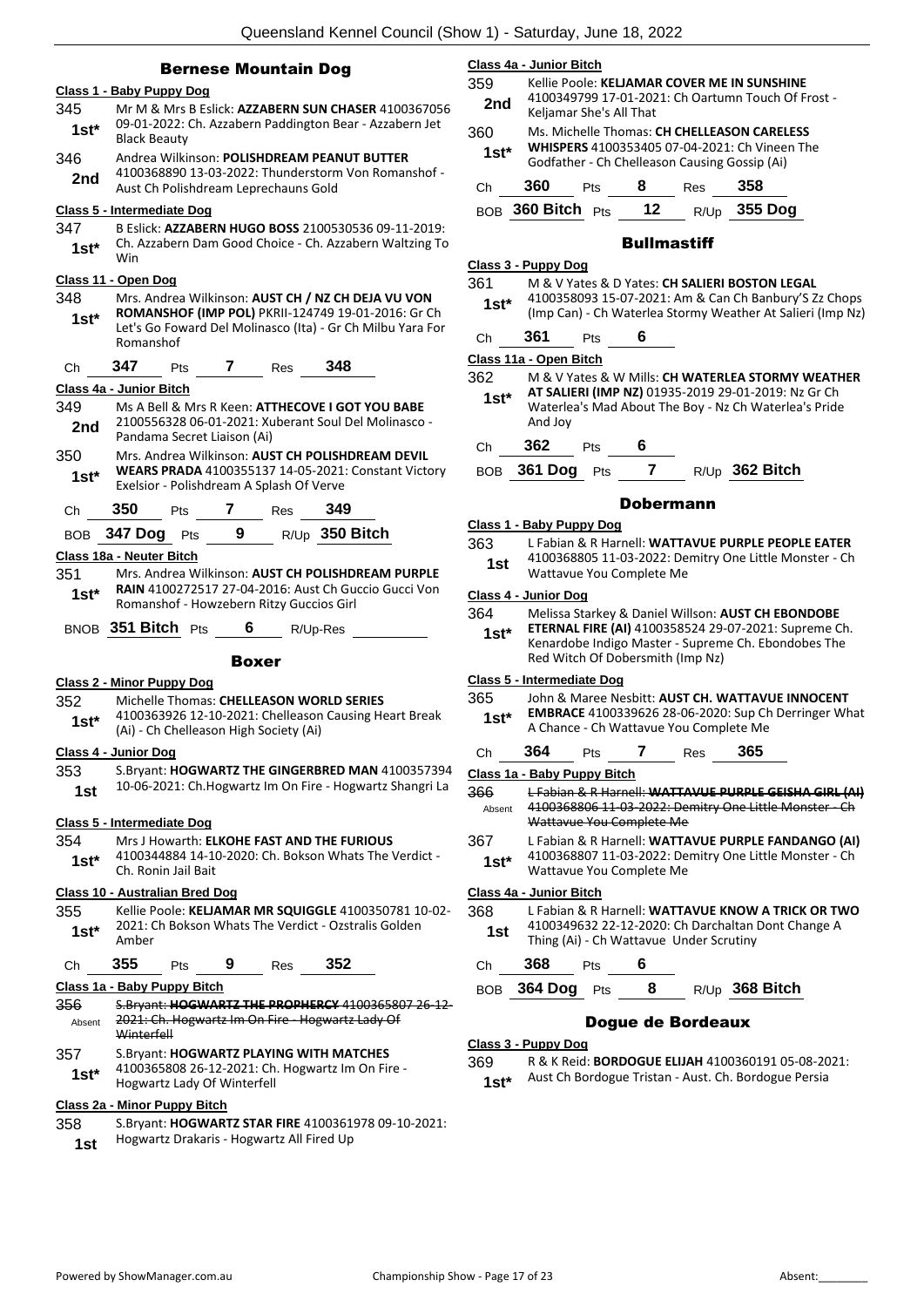|            | Class 5 - Intermediate Dog                                                                                    | Class 10a - Australian Bred Bitch                                                                                        |  |  |  |
|------------|---------------------------------------------------------------------------------------------------------------|--------------------------------------------------------------------------------------------------------------------------|--|--|--|
| 370        | Tracy Lamb: AUST CH NANMAS MR MAHOGANY                                                                        | 381<br>Mr John King & Mr Ray Scells: KHINGSAHL THUNDER                                                                   |  |  |  |
| $1st*$     | 4100347675 15-12-2020: Am Ch Duke Udson Junior De La<br>Demeure Combreenne - Moloscyg Lil Fire                | DOWN UNDER 4100343256 16-09-2020: Supreme Ch.<br>$1st*$<br>Ubersein Flash Back (A.I) - Ch. Revell Mercury Rising At      |  |  |  |
| Ch         | 370<br>$7^{\circ}$<br>369<br>Pts<br>Res                                                                       | Khingsahl (A.I) (Imp N.Z)                                                                                                |  |  |  |
|            | Class 1a - Baby Puppy Bitch                                                                                   | Class 11a - Open Bitch                                                                                                   |  |  |  |
| 371        | Ms. Tracy Lamb: NANMAS SWEDEN BRINGS HARMONI (AI)                                                             | 382<br>Miss D Carter: DARKMESSIAH TWIST AND SHOUT (AI)<br>7100041903 23-08-2018: Ch. Darkgypsy Da Mighty Angus           |  |  |  |
| $1st*$     | 4100369377 10-03-2022: Dk.Ch.Int.Ch.Se.Ch.Vdh.Ch.Heart<br>Of Darkness Foggy Night - Moloscyg Lil Fire         | $1st^*$<br>(Ai) - Ch. Moya Shake Rattle And Roll (Ai) (Imp Nzl)                                                          |  |  |  |
|            | Class 4a - Junior Bitch                                                                                       | 382<br>$\overline{\mathbf{8}}$<br>381<br>Pts<br>Res<br>Ch                                                                |  |  |  |
| 372        | R & K Reid: <b>BORDOGUE MISTEE</b> 4100360197 05-08-2021:                                                     | BOB 379 Dog Pts 9 R/Up 382 Bitch                                                                                         |  |  |  |
| $1st*$     | Aust Ch Bordogue Tristan - Aust. Ch. Bordogue Persia                                                          | <b>Samoyed</b>                                                                                                           |  |  |  |
|            | Class 10a - Australian Bred Bitch                                                                             | Class 11 - Open Dog                                                                                                      |  |  |  |
| 373        | R & K Reid: BORDOGUE PIPER 4100360196 05-08-2021:                                                             | 383<br>D & J Maguire & J & D Wilders: SUPREME CH SNERZOK                                                                 |  |  |  |
| $1st*$     | Aust Ch Bordogue Tristan - Aust. Ch. Bordogue Persia                                                          | FORGED IN STEELE 3100376949 26-05-2018: Snerzok Cha<br>$1st^*$<br>For Glory - Snerzok Poison Ivy Dreamin                 |  |  |  |
| Ch         | 373<br>Pts 7 Res 372                                                                                          | 383<br>6<br><b>Pts</b><br>Ch                                                                                             |  |  |  |
|            | BOB 370 Dog Pts 9 R/Up 369 Dog                                                                                | Class 4a - Junior Bitch                                                                                                  |  |  |  |
|            |                                                                                                               | 384<br>Ms Campbell & Miss Georgia Campbell-Cardno:                                                                       |  |  |  |
|            | <b>German Pinscher</b>                                                                                        | ASPENBEAUTY MAKING MAGIC 4100355081 21-05-2021<br>$1st*$                                                                 |  |  |  |
|            | Class 5a - Intermediate Bitch                                                                                 | Uk.Ch.Duckslake Majestic Spirit Over Kalinski - Aus.Ch.<br>Aspenbeauty Dream Of Grace                                    |  |  |  |
| 374        | J & A Fryer: MASTERKARN SWEET PRIDE OF MINE                                                                   | Class 11a - Open Bitch                                                                                                   |  |  |  |
| Absent     | 4100335622 03-04-2020: Am. Ch. Temerity Invince-A-Bill<br>(Imp Usa) Aust. Ch. Axis Pride Of Melka (Imp Nz)    | 385<br>D & J Maguire & J & D Wilders: SNERZOK WITCHY WOMA                                                                |  |  |  |
| BOB-Ch     | Pts                                                                                                           | 3100436327 26-06-2021: Ch. Sup.Ch. Snerzok Forged In<br>1st<br>Steele - Snerzok Million Dollar Baby                      |  |  |  |
|            | Leonberger                                                                                                    | 385<br>Pts 7 Res 384<br>Ch                                                                                               |  |  |  |
|            | <b>Class 2 - Minor Puppy Dog</b>                                                                              | BOB 383 Dog Pts 8 R/Up 385 Bitch                                                                                         |  |  |  |
| 375        | Mrs B G Bieleny: GLAMOURFORD LEGENDS LANE                                                                     |                                                                                                                          |  |  |  |
| $1st*$     | 3100438819 09-10-2021: Ramalupa Golden Touch -                                                                | <b>Schnauzer (Giant)</b>                                                                                                 |  |  |  |
|            | <b>Glamourford Nite Edition</b>                                                                               | Class 10 - Australian Bred Dog                                                                                           |  |  |  |
|            | BOB-Ch 375 Dog Pts                                                                                            | 386<br>P Talvinen/S Richie: BLACKLINE IMAGE OF LEGENDS                                                                   |  |  |  |
|            |                                                                                                               | 4100314552 23-02-2018: Sup Ch Stablemasters Krafted By<br>$1st^*$                                                        |  |  |  |
|            | <b>Portuguese Water Dog</b>                                                                                   | Legends - Sup Ch Blackline Devil In Disguise                                                                             |  |  |  |
|            | <b>Class 10 - Australian Bred Dog</b>                                                                         | 386<br>6<br>Pts<br>Ch                                                                                                    |  |  |  |
| 376        | Audrey Best, John Best: AUST SUP GR CH,.ABWAJ OUR                                                             | Class 4a - Junior Bitch                                                                                                  |  |  |  |
| $1st*$     | RIVER RUNS DEEP 4100272724 26-04-2016: Am, Ch, Gr, Ch,<br>Aviator Lady's Man De Remis [Usa] - Ch Abwaj Guarda | 387<br>P Talvinen & S Richie: BLACKLINE LEGACY OF ALL STAR (A                                                            |  |  |  |
|            | Lovely Lady                                                                                                   | 4100352746 18-03-2021: Supch Refrain All-Star (Imp Fin)<br>$1st^*$<br>Ch Blackline Get Jiggy With It (Ai)                |  |  |  |
| Ch         | 376<br>6<br>Pts                                                                                               | 387<br>Pts<br>6                                                                                                          |  |  |  |
|            | Class 2a - Minor Puppy Bitch                                                                                  | Ch                                                                                                                       |  |  |  |
| 377        | Mrs R. A & Miss S Beaman: UPTREND THE FINAL CUT                                                               | BOB 386 Dog Pts<br>$\mathbf{7}$<br>R/Up 387 Bitch                                                                        |  |  |  |
| $1st*$     | 3100439092 08-10-2021: Ch. Uptrend Dark Passenger - Nz.<br>Ch Templegate Mrs Crunchbucket (Imp NzI)           | <b>Schnauzer (Miniature)</b>                                                                                             |  |  |  |
|            | <u>Class 4a - Junior Bitch</u>                                                                                | Class 1 - Baby Puppy Dog                                                                                                 |  |  |  |
| 378        | Audrey Best John Best: ABWAJ ZAFINA BELA SEA GODDES                                                           | 388<br>Mrs. Dasha Jones: BESONDA KEEPIN IT GOIN 4100368110                                                               |  |  |  |
| Absent     | 4100350945 01 02 2021: Ch Rulett Creme De La Creme - Ch<br>Abwaj Uni Hula In A Grass Skirt                    | 07-03-2022: Aust Ch. Besonda High Calypso - Aust Ch.<br>$1st^*$<br>Skyylord A New Hope                                   |  |  |  |
| Ch         | 377<br>6<br>Pts<br>Res                                                                                        | <u> Class 4 - Junior Dog</u>                                                                                             |  |  |  |
|            |                                                                                                               | Mr D M & Mrs A G O'Hara: MODAVAM THE REAL MCCOY<br>389                                                                   |  |  |  |
| <b>BOB</b> |                                                                                                               | 4100355159 27-05-2021: Ch Babetal Long Time Coming -<br>Absent                                                           |  |  |  |
|            | 7<br>R/Up 377 Bitch<br>376 Dog Pts                                                                            | Ch Modavam Tarzan S Little Angel                                                                                         |  |  |  |
|            | <b>Rottweiler</b>                                                                                             | Class 5 - Intermediate Dog                                                                                               |  |  |  |
|            | Class 3 - Puppy Dog                                                                                           | Mrs. Dasha Jones: AUST CH. BESONDA HIGH CALYPSO<br>390                                                                   |  |  |  |
| 379        | D. Dallinger & M. Moore: AUST CH. MONDALLIN MARK MY                                                           | 4100324221 14-07-2019: Ch. Skyylord Swift And Sure -<br>1st                                                              |  |  |  |
| $1st^*$    | WORDS 4100358675 13-07-2021: Blakeco Movin On In                                                              | Preski Miss Georgina                                                                                                     |  |  |  |
|            | Ollie - Ch. Mondallin Cinda Rella                                                                             | 390<br>6<br>Pts<br>Ch<br><b>Res</b>                                                                                      |  |  |  |
| Ch         | 379<br>6<br>Pts                                                                                               | Class 2a - Minor Puppy Bitch                                                                                             |  |  |  |
| 380        | Class 2a - Minor Puppy Bitch<br>Miss D Carter: TERRAC JUST GETN STARTED 4100363658                            | 391<br>Mrs. Dasha Jones: EGOIST SHES THE ANTS PANTS<br>5100128992 02-11-2021: Ch. Repititions Lord Of The Ring<br>$1st*$ |  |  |  |

| 381    | Mr John King & Mr Ray Scells: KHINGSAHL THUNDER          |
|--------|----------------------------------------------------------|
| $1st*$ | <b>DOWN UNDER</b> 4100343256 16-09-2020: Supreme Ch.     |
|        | Ubersein Flash Back (A.I) - Ch. Revell Mercury Rising At |

## (Ai) - Ch. Moya Shake Rattle And Roll (Ai) (Imp Nzl) **1st\*** Ch **382** Pts **8** Res **381** BOB **379 Dog** Pts **9** R/Up **382 Bitch** Samoyed

## 383 D & J Maguire & J & D Wilders: **SUPREME CH SNERZOK STEELE** 3100376949 26-05-2018: Snerzok Chase **Snerzok Poison Ivy Dreamin**

- Ill & Miss Georgia Campbell-Cardno:
- **ASPENBEAUTY MAKING MAGIC** 4100355081 21-05-2021: slake Majestic Spirit Over Kalinski - Aus.Ch. ty Dream Of Grace

#### **Class 11a - Open Bitch**

| 385 |  |  |  | D & J Maguire & J & D Wilders: SNERZOK WITCHY WOMAN |
|-----|--|--|--|-----------------------------------------------------|
|     |  |  |  |                                                     |

| Ch | 385             | <b>Pts</b> | Res | -384             |
|----|-----------------|------------|-----|------------------|
|    | BOB 383 Dog Pts |            |     | $R/Up$ 385 Bitch |

## Schnauzer (Giant)

#### **Class 10 - Australian Bred Dog**

| 386    | P Talvinen/S Richie: BLACKLINE IMAGE OF LEGENDS                                                        |
|--------|--------------------------------------------------------------------------------------------------------|
| $1st*$ | 4100314552 23-02-2018: Sup Ch Stablemasters Krafted By<br>Legends - Sup Ch Blackline Devil In Disguise |

## Ch **386** Pts **6**

- **S Richie: BLACKLINE LEGACY OF ALL STAR (AI)** 4100352746 18-03-2021: Supch Refrain All-Star (Imp Fin) - **Get Jiggy With It (Ai)** 
	- Ch **387** Pts **6**
		- BOB **386 Dog** Pts **7** R/Up **387 Bitch**

## hnauzer (Miniature)

#### $Doq$

- 388 Mrs. Dasha Jones: **BESONDA KEEPIN IT GOIN** 4100368110 Aust Ch. Besonda High Calypso - Aust Ch.
- **New Hope**
- 389 Mr D M & Mrs A G O'Hara: **MODAVAM THE REAL MCCOY** .....<br>3 27-05-2021: Ch Babetal Long Time Coming m Tarzan S Little Angel

## **Class 5 - Intermediate Dog**

#### Jones: **AUST CH. BESONDA HIGH CALYPSO** . 14-07-2019: Ch. Skyylord Swift And Sure -Georgina

## **Class 2a - Minor Puppy Bitch**

- **Jones: EGOIST SHES THE ANTS PANTS**
- 2 02-11-2021: Ch. Repititions Lord Of The Rings
- (Imp Usa) House Kazak Randori (Imp Srb) **1st\***

## **Class 4a - Junior Bitch**

392 Ms. Rebecca Jones: **SCHNAUZINN'S KIWI LA MODA (IMP NZL)** 07044-2021 19-05-2021: Brz Jr Ch Dog-Otho'S Anything'S Possible (Arg) - Schnauzinn Sweet As (Nzl) Absent

09-11-2021: Sup Ch Abakahn Ruum Ajax - Darkmessiah **1st**\* U9-11-2021: Sup Chart Twist And Shout Ai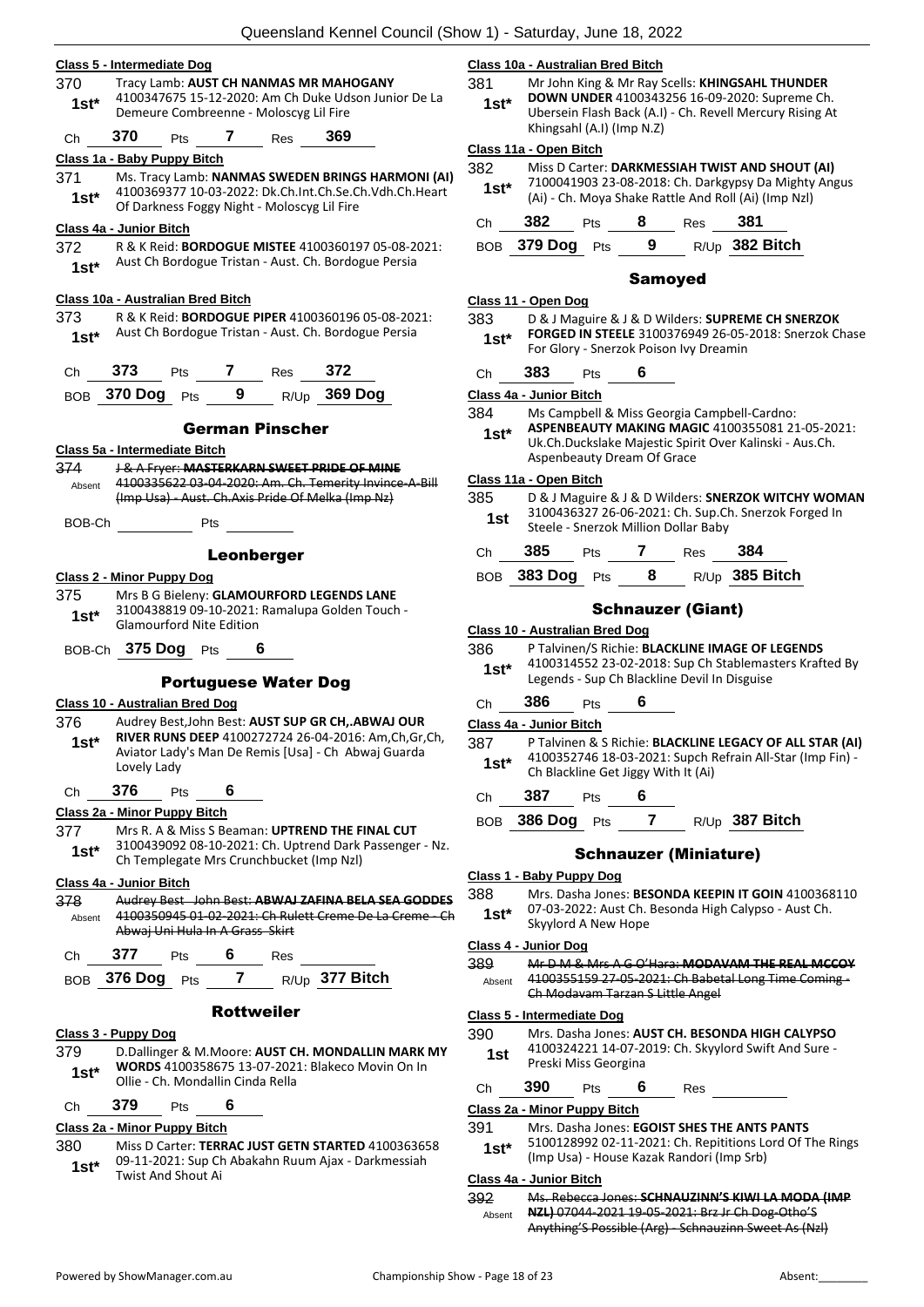|         | xaccholana itomici Ocanoli (Onow T)                                                                        |                                   |
|---------|------------------------------------------------------------------------------------------------------------|-----------------------------------|
|         | Class 5a - Intermediate Bitch                                                                              |                                   |
| 393     | J Windle & J Sharland: CH CHICABUD GONE WALKABOUT                                                          |                                   |
| $1st^*$ | 4100327343 30-09-2019: Am Ch Manit'S Apapachar (Imp<br>Usa) - Gr Ch Chicabud Basket Full O Trouble         |                                   |
|         |                                                                                                            | Best                              |
| Ch      | 393<br>$\overline{7}$<br>391<br>Res<br>Pts                                                                 | Pts: 25                           |
|         | BOB 393 Bitch Pts 8 R/Up<br>390 Dog                                                                        |                                   |
|         |                                                                                                            | R/Up<br>Pts: 15                   |
|         | <b>Shiba Inu</b>                                                                                           |                                   |
|         | Class 4 - Junior Dog                                                                                       | <b>Baby</b>                       |
| 394     | Mrs D & Miss V Bexton & Miss R Cook: CH ORIENTA THE<br>AVATAR 4100353370 16-03-2021: Power To Orienta Go   |                                   |
| 1st*    | Sakura Kensha (Imp France) - Orienta Park Avenue Playgirl                                                  | Minor                             |
|         | BOB-Ch 394 Dog Pts<br>6                                                                                    |                                   |
|         |                                                                                                            | <b>Puppy</b>                      |
|         | <b>Siberian Husky</b>                                                                                      |                                   |
|         | Class 11 - Open Dog                                                                                        |                                   |
| 395     | Mr J LeCourt & Miss K Jacobson: CH SUTHANLITES TRIBUTE                                                     | Junior                            |
| $1st^*$ | (AI) 4100282634 18-03-2016: Am/Can/Asian Ch Innisfree's<br>Ice-T (Imp Can) - Ch Suthanlites After Midnight |                                   |
|         | 395<br>6                                                                                                   |                                   |
| Ch      | <b>Pts</b>                                                                                                 | Inter                             |
| 396     | Class 11a - Open Bitch<br>Melissa Starkey: AUST CH. CUDOS ITS ALL ABOUT ME                                 |                                   |
| 1st     | 4100336007 09-12-2019: Int Ch., Pol, Lith, Aust Ch, Jun Ch.                                                | Aus Br                            |
|         | Pol & Lux, Wpw, Ch Of Ch, Club Winner Winter Melody                                                        |                                   |
|         | Break The Wave (Imp Poland) Working Certificate - Sup. Ch.<br>Winter Melody Your Miss Trouble (Imp Pol)    | Open                              |
|         |                                                                                                            |                                   |
| Ch      | 396<br>6<br>Pts                                                                                            |                                   |
|         | BOB 395 Dog Pts 7 R/Up 396 Bitch                                                                           |                                   |
|         | <b>St. Bernard</b>                                                                                         |                                   |
|         |                                                                                                            | Best                              |
| 397     | Class 3 - Puppy Dog<br>Mrs. Lauren McKillop-Davies: SALHIA DEJA VU 4100365294                              | Pts: $6$                          |
| $1st^*$ | 19-11-2021: Ch. Lympne Kediri Lord Ralph (Ai) - Allsaint                                                   | R/Up                              |
|         | Jolene On A Roll                                                                                           |                                   |
| Ch      | 397<br>6<br>Pts                                                                                            |                                   |
|         | Class 1a - Baby Puppy Bitch                                                                                |                                   |
| 398     | Mrs. Lauren Mckillop-davies: CHRYSTLEPARK CHECK THE                                                        | Finish                            |
| $1st^*$ | LABEL 6100134043 31-12-2021: Chrystlepark Easy On The                                                      |                                   |
|         | Eye - Ch. Chrystlepark New Sensation                                                                       |                                   |
| 399     | Class 4a - Junior Bitch<br>MS S GUILFOYLE: HAPPY RANGERS TORI 41000361529 03-                              | Grou                              |
| $1st^*$ | 02-2021: Ch Draycan Snowbound Mtn Chad - Draycan Isle                                                      |                                   |
|         | Of Sasha                                                                                                   |                                   |
| Ch      | 399<br>6<br><b>Pts</b>                                                                                     | Start Time:                       |
|         | BOB 399 Bitch Pts 7 R/Up 397 Dog                                                                           |                                   |
|         |                                                                                                            |                                   |
|         | <b>Tibetan Mastiff</b>                                                                                     | Class 2 - Minor                   |
|         | Class 4 - Junior Dog                                                                                       | 402<br>Ms J<br>$16 - 1$<br>Absent |
| 400     | Mr W Murray: AUST CH. TEMZIN KUMASTER RED HEART                                                            | Goss                              |
| $1st^*$ | 3100433383 14-06-2021: Temzin Bodiva Nuba - Amitabha<br><b>Star Dancer</b>                                 | Class 4 - Junic                   |
|         |                                                                                                            | 403<br>Mr F                       |
| Ch      | 400<br>6<br>Pts                                                                                            | 4100<br>1st*                      |
|         | Class 4a - Junior Bitch                                                                                    | Zare                              |
| 401     | Mr W Murray & Miss N Boghossian: TEMZIN KUMASTER<br>RED ALERT 4100271291 14-06-2021: Temzin Bodiva Nuba -  | 403<br>Ch                         |
| 1st     | Amitabha Star Dancer                                                                                       | Class 1a - Bab                    |
| Ch      | 401<br>6<br>Pts                                                                                            | Kelli<br>404<br>27-0              |
|         |                                                                                                            | 1st*<br>Grac                      |
|         | 7 $R/Up$ 401 Bitch<br><b>BOB 400 Dog</b><br>Pts                                                            | <u>Class 4a - Juni</u>            |
|         |                                                                                                            | 405<br>Joan                       |
|         |                                                                                                            | በን-ን                              |

## Group 6 - Specials

| Best<br>Pts: 25       | 383<br>Forged In Steele | Samoved<br>D & J Maguire & J & D Wilders: Supreme Ch Snerzok                          |  |
|-----------------------|-------------------------|---------------------------------------------------------------------------------------|--|
| R/Up                  | 386                     | <b>Schnauzer (Giant)</b>                                                              |  |
| Pts: 15               |                         | P Talvinen/S Richie: Blackline Image of Legends                                       |  |
| <b>Baby</b>           | 345                     | <b>Bernese Mountain Dog</b>                                                           |  |
|                       |                         | Mr M & Mrs B Eslick: Azzabern Sun Chaser                                              |  |
| Minor                 | 352                     | <b>Boxer</b>                                                                          |  |
|                       |                         | Michelle Thomas: Chelleason World Series                                              |  |
| <b>Puppy</b>          | 379                     | <b>Rottweiler</b>                                                                     |  |
|                       | <b>WORDS</b>            | D.Dallinger & M.Moore: AUST CH. MONDALLIN MARK MY                                     |  |
| Junior                | 364                     | Dobermann                                                                             |  |
|                       | Eternal Fire (ai)       | Melissa Starkey & Daniel Willson: Aust Ch Ebondobe                                    |  |
|                       |                         |                                                                                       |  |
| Inter                 | 370                     | Dogue de Bordeaux                                                                     |  |
|                       |                         | Tracy Lamb: Aust CH Nanmas Mr Mahogany                                                |  |
| Aus Br                | 386                     | <b>Schnauzer (Giant)</b>                                                              |  |
|                       |                         | P Talvinen/S Richie: Blackline Image of Legends                                       |  |
| Open                  | 383                     | Samoyed                                                                               |  |
|                       |                         | D & J Maguire & J & D Wilders: Supreme Ch Snerzok                                     |  |
|                       | Forged In Steele        |                                                                                       |  |
|                       |                         | <b>Neuter</b>                                                                         |  |
|                       |                         |                                                                                       |  |
| <b>Best</b><br>Pts: 6 | 351                     | <b>Bernese Mountain Dog</b><br>Mrs. Andrea Wilkinson: Aust Ch Polishdream Purple Rain |  |
|                       |                         |                                                                                       |  |
| R/Up                  |                         |                                                                                       |  |
|                       |                         |                                                                                       |  |

Absent 6

## p 7 - Non-Sporting Group

Mr John Rowles (NSW)

#### Boston Terrier

#### **Class 2 - Minor Puppy Dog**

402 Ms J Giles: **CHERISHEM GEORGEOUS GEORGE** 5100128520 16-10-2021: Ch Staromah Jack La Beau - Cherishem Sisters Gossip

#### **Class 4 - Junior Dog**

403 Mr P & Mrs J Walsh: **KYPAJUKA CUT FROM A DIAMOND** 0348924 14-01-2021: Ch Zareba He'S Got Swagger **zba Diamonds For The Lady** 

Pts **6** Res

**Class 1a - Baby Puppy Bitch**

- ie Poole: **KELJAMAR SWEET ABBEY GAIL** 4100368316
- 02-2022: Drumsare Hometown Hero Bostonlakes Miz ce Hazswaga

#### **Class 4a - Junior Bitch**

ne Mobley: **EXALTARE WICKED WAYS** 4100350747 15-02-2021: Hymere A Star Is Born - Ch. Exaltare You Dont **1st**  $\frac{02-2021}{1}$  Hyn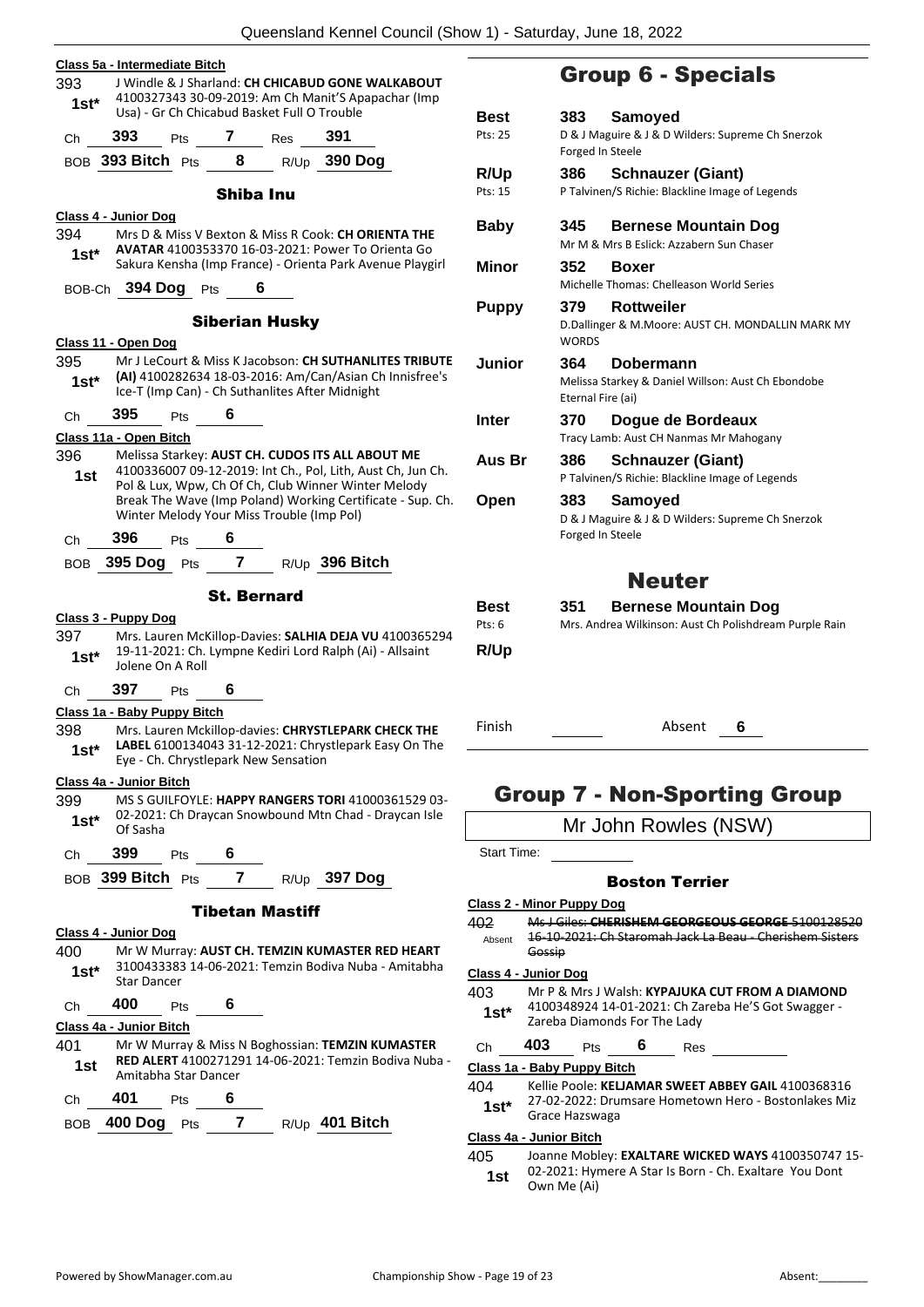#### **Class 5a - Intermediate Bitch**

406 Donna Abbott: **EXALTARE THE RESISTENCE** 4100345727 11- 11-2020: Hymere A Star Is Born - Ch Drumsara Padawan  $1$ st<sup>\*</sup> $\frac{11}{1}$ ano

#### **Class 10a - Australian Bred Bitch**

- 407 Mrs M J Stewart: **DRUMSARA AMERICAN HONEY** 4100353410 01-04-2021: Ch Hymere A Star Is Born - Ch Zareba Hometown Girl **1st\***
- Ch **406** Pts **8** Res **407**

BOB **403 Dog** Pts **9** R/Up **406 Bitch**

#### **Class 18 - Neuter Dog**

408 Mr A J Phelan & Miss J M Young & Miss M Thomas: **GR CH EXALTARE GO YOUR OWN WAY** 4100233430 19-09-2013: **1st\* EXALIARE GO YOUR OWN WAY** 4100233430 19-09-<br>Gr Ch Zelos Boston Legal - Ch Bostonite Whale Rider

BNOB **408 Dog** Pts **6** R/Up-Res

#### British Bulldog

#### **Class 1 - Baby Puppy Dog**

- 409 Ms. Tricia Cumner: **MAJESTUEUX GOD OF MISCHIEF** 4100367701 21-02-2022: Majestueux Regiment Force - Majestueux Es Delvin **1st\*** 410 Ms. Tricia Cumner: **MAJESTUEUX GOD OF THUNDER**
- 4100368081 04-03-2022: Brigstock Starry Knight 2nd <sup>4100308081</sup> 04-03-2022: B<br>Majestueux Rumour Has It

#### **Class 3a - Puppy Bitch**

411 Mrs T Albrecht & Mr L Samytowski & Mr J Oddi: **ROBOCKY SUMMER OF LOVE AI** 4100359825 26-08-2021: Uk Ch Gongar King Henry Bulls (Imp Irl) - Ch Gladiatorbul Colosseum Queen **1st\***

#### **Class 5a - Intermediate Bitch**

412 Mrs T Albrecht & Mr L Samytowski & Mr J Oddi: **AUST CH ROBOCKY CAMILLA WITH LOVE (AI)** 4100337673 13-06- 2020: Uk Ch Gongar King Henry Bulls (Imp Irl) - Ch Gladiatorbul Colosseum Queen **1st\***

BOB-Ch **412 Bitch** Pts **7** R/Up-Res **411 Bitch**

#### Chow Chow

#### **Class 3a - Puppy Bitch**

- 413 Ms. Tricia Cumner: **MAJESTUEUX SHAOLIN ZEN EMEI**
- 4100361526 17-09-2021: Malaboo Love Struck Romeo (Ai) Majestueux Madam Butterfly **1st\***

BOB-Ch **413 Bitch** Pts **6**

#### **Dalmatian**

- **Class 3 - Puppy Dog**
- 414 Ms FEL Darling: **AUST CH PACEAWAY PRETTY AS A PICTURE** 4100361994 07-09-2021: Paceaway Pepper Jack - Sup Ch Paceaway Starz In The Sky Absent

### **Class 4 - Junior Dog**

415 Mrs E Pickles: **ZAMASHOM MACKENZIE** 4100356572 04-07- 2021: Dimadal Takeover Target - Ch Zamashom Red Hot **1st**\* <sup>2021:</sup> Dimach

Ch **415** Pts **6** Res

#### **Class 3a - Puppy Bitch**

- 416 Mrs E Pickles: **DIMADAL OLYMPIC ROSE (AI)** 3100435934 19-07-2021: Sup.Ch. Whytewood Jacks Journey To Oz (Ai) Journey To - Ch Dimadal Wild With Dotz (Ai) Absent
- 417 Ms FEL Darling: **PACEAWAY PRETTY IN PINK** 4100361991 07-09-2021: Paceaway Pepper Jack - Sup Ch Paceaway Starz **1st**\*  $\frac{07-09-202}{\ln \text{The Sky}}$

## **Class 5a - Intermediate Bitch**

418 Ms FEL Darling: **AUST CH PACEAWAY CANDY CANE** 4100346933 21-11-2020: Paceaway Pepper Jack Paceaway Eye Candy Absent

#### **Class 10a - Australian Bred Bitch**

- 419 Michelle Little: **AUST CH PACEAWAY WICKED WAYZ** 4100308571 21-06-2018: Sup Ch Paceaway Winter In Vegas
	- Ch Paceaway Wicked Wingz **1st\***
	- Ch **419** Pts **7** Res **417** BOB **419 Bitch** Pts **8** R/Up **417 Bitch**

### **Class 18a - Neuter Bitch**

420 Michelle Little: **AUST CH NEUT CH PACEAWAY SUMMER REIGNS** 4100314124 11-11-2018: Supreme Ch Paceaway **1st\*** REIGNS 4100314124 11-11-2018: Supreme Ch P<br>Winter In Vegas - Ch Paceaway Top Fashion (Ai)

BNOB **420 Bitch** Pts **6** R/Up-Res

#### French Bulldog

#### **Class 2 - Minor Puppy Dog**

421 Ms G J King: **JOERANA LOOK AHEAD** 4100363630 27-10- 2021: Bonzabull Don't Look Back - Joerana Mystic Legend **1st\***

#### **Class 3 - Puppy Dog**

- 422 SAM BYRNES: **JOESJACKPOTS LIFES A GAMBLE** 4100358611 02-08-2021: A'vigdors Daniello(Rus) - A'vigdors 1st U<sup>2-U8-2U21:</sup>
- Ch **421** Pts **7** Res **422**

#### **Class 1a - Baby Puppy Bitch**

423 Jenni bill: **MERALLA MISS DIOR** 4100368919 17-02-2022: Ch Meralla Dirty Deeds - Meralla Fasten Your Seat Bolt At **1st**\* Culturation

#### **Class 3a - Puppy Bitch**

- 424 Ms G J King: **JOERANA ROXY MYSTIC** 4100363631 27-10-
- 2021: Ch. Joerana Legendoftherollsroyce Joerana Mystic **1st**\*  $\frac{2021}{1}$  Legend

#### **Class 4a - Junior Bitch**

- 425 Mr Luke Samytowski & Mr Julian Oddi: **ODDSKI DIAMOND IN THE BUZZ** 4100352949 11-04-2021: Ch Abiaan Rocketeer **1st\*** IN THE BUZZ 4100352949 11-0<br>Boy - Ch Hushan Miss De Ja Vu
- 426 SAM BYRNES: **SAMSSWEETIES SWEET DELIGHT** 4100354055 09-04-2021: A'vigdors Daniello(Rus) - Gundrift **2nd** <sup>4100354055 09-09-09</sup>

#### **Class 10a - Australian Bred Bitch**

- 427 W & D Smith: **AUST CH BEUNYQUE THE GOLDEN CHILD** 4100355967 14-06-2021: Aust Ch Gaston De Infinitum Taurus (Prt) - Aust Ch Meralla Fat Bottomed Girl **1st\***
- Ch **427** Pts **9** Res **425**
- BOB **427 Bitch** Pts **11** R/Up **421 Dog**

#### German Spitz (Mittel)

- **Class 18a - Neuter Bitch**
- 428 Mrs C Bunkum: **AUST CH/ AUST NEUTER CH SHERRAK** 
	- **KANDY KANE** 4100316158 26-12-2018: Madalkarang
	- Donatello Ch Mediaevalage Cinnamon Candy **1st\***
- BNOB **428 Bitch** Pts **6**

## Great Dane

#### **Class 4 - Junior Dog**

- 429 M Westbrook & L Arrowsmith & J Audet: **KOCHAK DESTINED TO BE (AI)** 2100568595 05-06-2021: Am.Ch.Honey Lanes Highlight (Usa) - Ch. Kochak Bea Miles (Ai) **1st\*** Ch **429** Pts **6 Class 10a - Australian Bred Bitch** 430 MR B & Mrs J Audet & Mr S & Mrs L Arrowsmith: **KOCHAK DIAMONDS RA GILS BF (AI)** 2100568597 05-06-2021: Amch
	- Honey Lanes Highlight (Usa) Ch Kochak Bea Miles (Ai) Absent

| Сh |                 | Pts |     |      |  |
|----|-----------------|-----|-----|------|--|
|    | BOB 429 Dog Pts |     | - 6 | R/Up |  |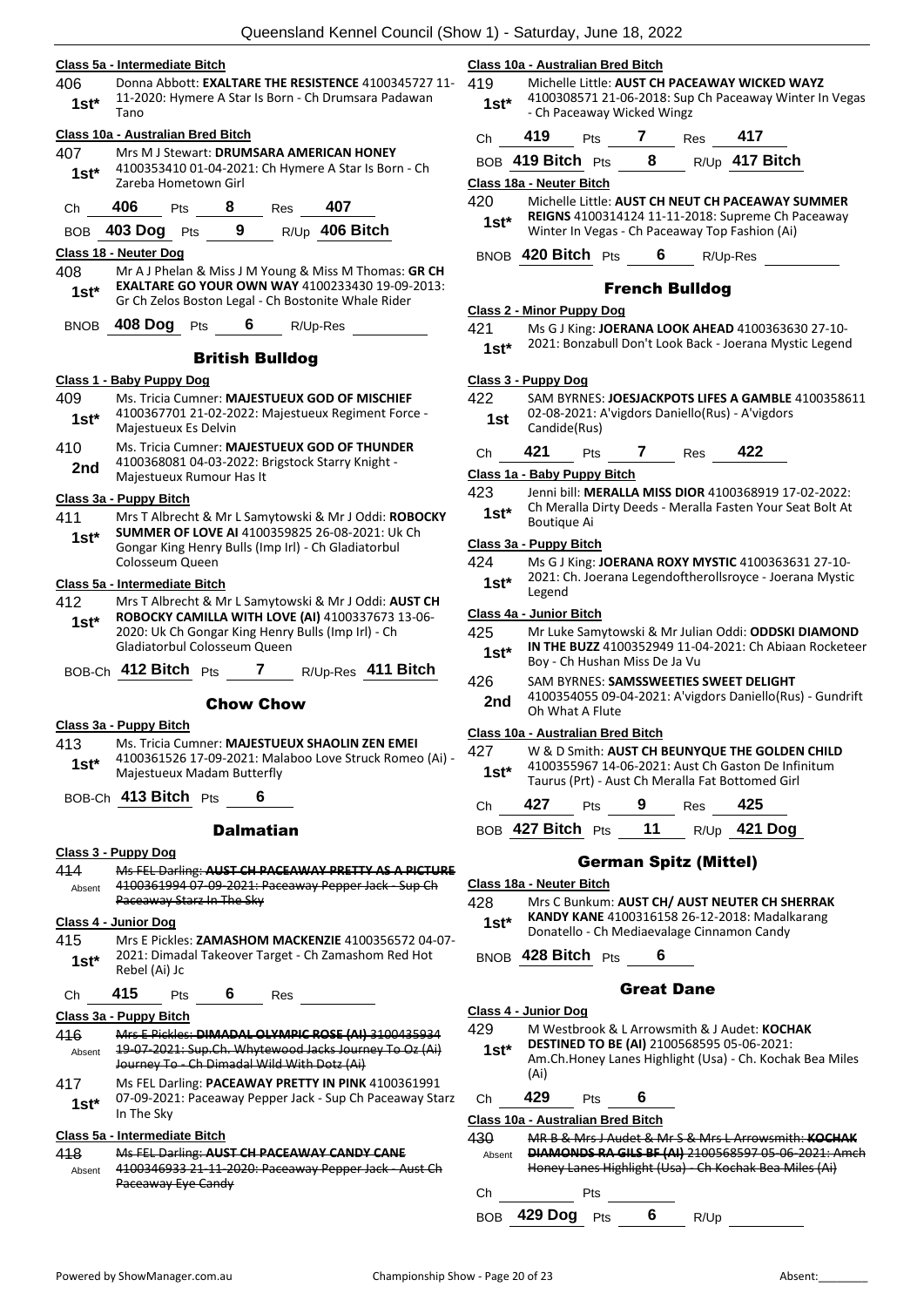### Japanese Spitz

#### **Class 5 - Intermediate Dog**

431 Jane Faulkner: **JONJAS EL NINO** 4100343236 12-09-2020: Mannerking Secret To Success - Jonjas Glamorous Yumi **1st\***

## Ch **431** Pts **6**

#### **Class 2a - Minor Puppy Bitch**

- 432 Jane Faulkner: **MANNERKING MY YENNEFER AT JONJAS** 2100574837 26-10-2021: Ch Mannerking Bettr Than The 1st\* 2100574837 26-10-2021: Ch Mannerk<br>Rest - Mannerking Hollywood Legend
- Ch **432** Pts **6**

BOB **432 Bitch** Pts **7** R/Up **431 Dog**

#### Keeshond

#### **Class 1 - Baby Puppy Dog**

- 433 Jane Faulkner: **JONJAS TABOO** 4100366881 03-01-2022:
- Can Ch & Aust Sup Ch Klompen's Dancing With Darcy (Imp **1st**\* Can Ch & Aust Sup Ch Klompen's D<br>Can) - Aus Ch Jonjas Silver Shadow

#### **Class 4 - Junior Dog**

- 434 Tracey Parker and Liza Cassidy: **AUST CH RYMISKA** 
	- **BEWITCHED BODY N SOUL (AI)** 2100563988 07-04-2021: Am Ch Summerwind'S Time Keeper (Usa) - Sandstock Va Va Voom **1st\***

#### **Class 5 - Intermediate Dog**

#### 435 Mr R B Stewart: **AUST CH NAWTIKEES ROGUE ONE**

2100526682 26-08-2019: Nawtikees In Likeflynn - Ryfrost Watch Out **1st\***

#### **Class 10 - Australian Bred Dog**

436 Tracie Pyzer: **CALIVALE BOLD PRINT** 2000792350 18-05- Absent 2019: Calivale Its Confidential - Calivale Easy On The Eye

|  | BOB-Ch 434 Dog Pts |  |  |  | R/Up-Res 435 Dog |
|--|--------------------|--|--|--|------------------|
|--|--------------------|--|--|--|------------------|

#### Lhasa Apso

#### **Class 3 - Puppy Dog**

437 Mrs Susan Mole: **MYIKYI EXTRA SMART** 4100362233 26-09- 2021: Noonameena Lukes Dream - Myikyi Sweet And Spicy **1st**

## Ch **437** Pts **6**

### **Class 2a - Minor Puppy Bitch**

438 Mrs B Beves & Miss N Estatheo: **ZALAND TOGETHER WE ARE ONE** 2100575226 25-11-2021: Sup Ch Zaland Bourne **1st\*** And UNE 21003/3220 25-11-2021: Sup Ch Supremacy - Ch Zaland Step Aside Im Here

#### **Class 3a - Puppy Bitch**

- 439 Janene Clemence and Alison Brady: **SENGKYILA DAKINI MOON GODDESS** 4100358816 26-06-2021: Aust Sup Ch **1st\* INUUN GUUULSS** 4100358816 26-06-2021: Aust Sup Ch<br>Neokarma Fonda Chicks - Aust Ch Sengkyila Dakini Dancer
- 440 Mrs D elms and Mrs L Hume: **JENNDE WILDEST FLIRT** 4100362845 15-10-2021: Ch Dilemma Veni Vici (Imp Hrv) - Sup Ch Elshamara Wildest Dreams Absent

| Ch. | 439                      | <b>Pts</b> |     | Res | 438         |
|-----|--------------------------|------------|-----|-----|-------------|
|     | $ROR$ 439 Ritch $D_{1c}$ |            | - 8 |     | P/Lin 437 D |

## BOB **439 Bitch** Pts **8** R/Up **437 Dog**

## Peruvian Hairless Dog (Med)

#### **Class 2a - Minor Puppy Bitch**

- 441 Mrs A Jarvis & Ms S Johnson: **XIOMA CHICAMA**
- 5100127791 05-10-2021: Artmac Gunslinger Valdessa Ima Hurricane **1st\***

BOB-Ch **441 Bitch** Pts **6**

## Poodle (Standard)

#### **Class 2 - Minor Puppy Dog**

- 442 Mr Lance Wright & James Bennett: **VOILA RAISING THE STAKES (AI)** 4100363077 06-11-2021: Ch Voila Vanquish - **1st\*** STAKES (AI) 4100363077 06-11<br>Sup Ch Voila Raise An Eyebrow
- Ch **442** Pts **6**

#### **Class 2a - Minor Puppy Bitch**

443 L. Wright /D. James /J . Bennett: **VOILA RAISE YOUR GLASS (AI)** 4100363080 06-11-2021: Ch. Voila Vanquish - Sup.Ch. Voila Raise An Eyebrow **1st**

### Ch **443** Pts **6**

#### BOB **442 Dog** Pts **7** R/Up **443 Bitch**

#### Poodle (Miniature)

#### **Class 4 - Junior Dog**

- 444 Mr B G BARTON: **CH MYFLAIR INDEED I CAN** 4100350560 27-01-2021: Ch Real Treasure Starring Monavia - Ch Myflair Voo Doo Devil In Black **1st**
- Ch **444** Pts **6**

#### **Class 1a - Baby Puppy Bitch**

- 445 Miss Iris Silk: **TONKEI RAPT IN LASOIE** 4100368411 24-02-
	- 2022: Negresca Banjo Babe Tonkei Black Rosita **1st\***

#### **Class 3a - Puppy Bitch**

446 Mr J Wakefield: **MARONOIR STYLE N GRACE** 2100571774 Absent 13-09-2021: Negresca Style N Shadow - Byanda Lady Brown

#### **Class 4a - Junior Bitch**

- 447 Mr James Bennett & Ms Kirri Jacobson: **CH. DANRITH BEACH PLEASE** 4100351505 18-03-2021: Ch. Michandy
	- Striking Midnight Supreme Champion Danrith Say My Name **1st\***

| Сh | 447 | Pts | 6 | Res |
|----|-----|-----|---|-----|
|    |     |     |   |     |

BOB **447 Bitch** Pts **7** R/Up **444 Dog**

**Class 18a - Neuter Bitch**

448 Diane Craig: **AUST CH ZIADA SECRET VOODOO MAGIC** 4100293248 01-07-2017: End/Int/Ch Dechine Top Secret (Imk Uk) - Aust Ch Myflair Dangerous Liason **1st\***

BNOB **448 Bitch** Pts **6** R/Up-Res

## Poodle (Toy)

- **Class 4 - Junior Dog**
- 449 Diane Craig: **AUST CH ZIADA WALK RIGHT BACK** 4100361058 25-08-2021: Aust Ch Ziada Legendary Reign Aust Ch Montaires Extra Smashing Absent Ch Pts **Class 1a - Baby Puppy Bitch** 450 Mrs J Craig: **ZIADA CAUGHT WITH A PARTY JOKER** 4100366936 12-01-2022: Aust Ch Bellissima Zambucca - **1st** 4100366936 12-01-2022: Aust Ch Bell<br>Aust Ch Ziada Caught Sipping Brandy

#### **Class 10a - Australian Bred Bitch**

451 Mrs D Randall: **SILKYELK MAGICAL MOMENT** 4100344835 20-10-2020: Ch Silkyelk Stunning Mystery - Silkyelk Snow **1st**\*  $\frac{20-10-2}{\text{Queen}}$ 

## Ch **451** Pts **6**

BOB **451 Bitch** Pts **6** R/Up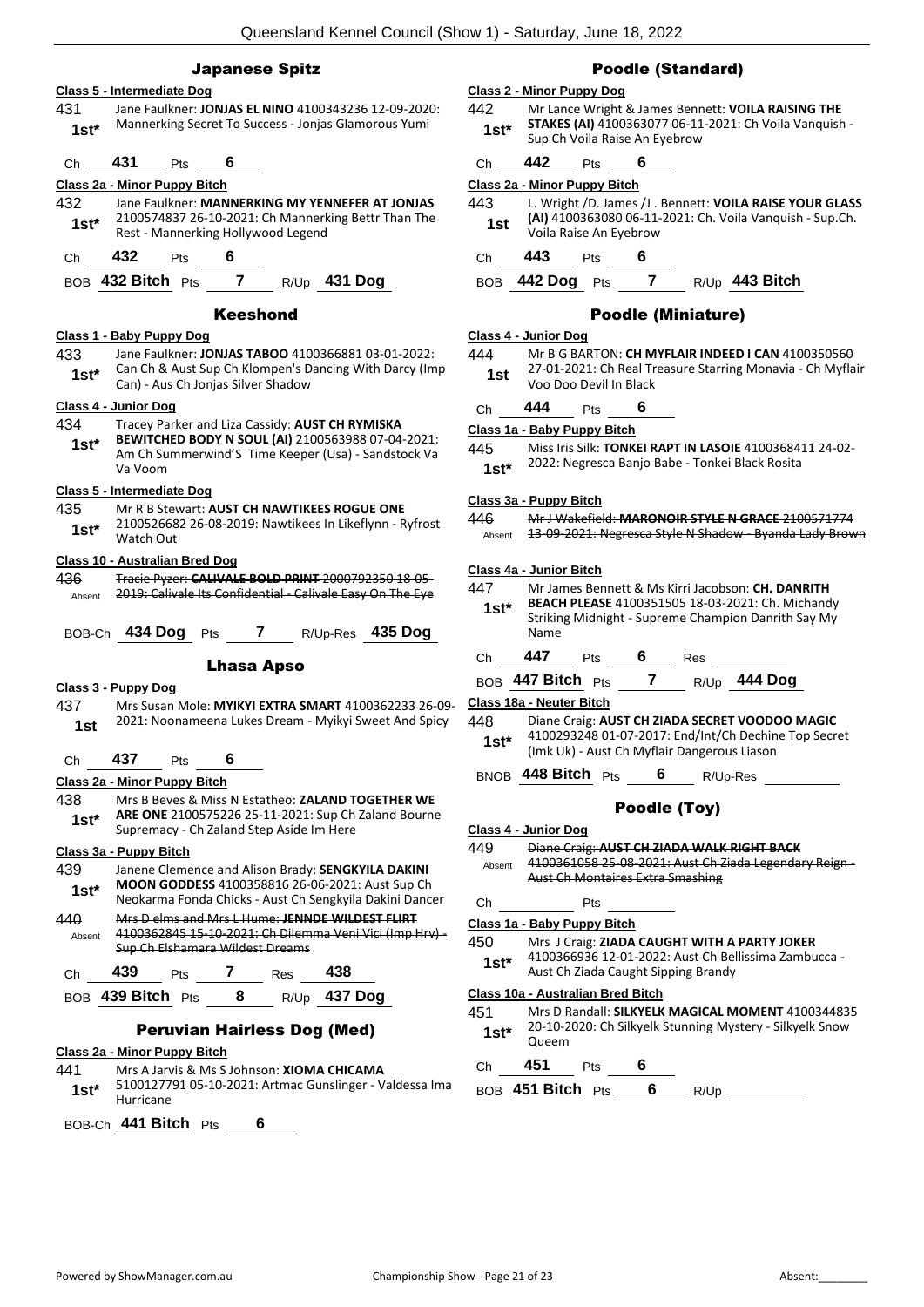|                | <b>Group 7</b>                                                                                                                                                                                                                          |                                |                                                             |
|----------------|-----------------------------------------------------------------------------------------------------------------------------------------------------------------------------------------------------------------------------------------|--------------------------------|-------------------------------------------------------------|
| 452<br>Absent  | Class 11 - Open Dog<br>Mr. P. & Mrs. D. Comrie: AUST. SUPREME CH. SANLYN FIRE<br>STORM (IMP. N.Z.) 03446-2013 19-05-2013: N.Z. Supreme<br>Ch. & Am. Ch. Tumbleweed's On The Road Again (Imp.<br>U.S.A.) - N.Z. Ch. Sanlyn Black Diamond | <b>Best</b><br>Pts: 25<br>R/Up | 427<br>Freno<br>W & D Smith: Aus<br>447<br>Pood             |
| Ch             | Pts                                                                                                                                                                                                                                     | Pts: 15                        | Mr James Bennet                                             |
|                | Class 2a - Minor Puppy Bitch                                                                                                                                                                                                            |                                | Please                                                      |
| 453<br>$1st*$  | Mrs Jayne Campbell: TANZAPAW MIDNIGHT MADNESS<br>4100364642 08-12-2021: Aus Ch Barchain Hits A Vote In<br>Time - Tanzapaw Magic In Motion                                                                                               | <b>Baby</b>                    | 433<br>Kees<br>Jane Faulkner: Jor                           |
|                | Class 10a - Australian Bred Bitch                                                                                                                                                                                                       | Minor                          | 421<br>Freno                                                |
| 454<br>2nd     | Mr. P. & Mrs. D. Comrie: AUST. CH. BREOGAN MAGIC<br><b>DREAMS</b> 2100469895 03-02-2017: Nz. Ch. Ch. Breogan Kiwi<br>Dreams - Ch. Bateauchien Jack Be Quick                                                                             | <b>Puppy</b>                   | Ms G J King: Joera<br>417<br>Dalm                           |
| 455<br>$1st^*$ | Tania Mcalister: TANZAPAW MAGIC IN MOTION<br>4100289754 16-04-2017: Gr Ch Pandec Free Spirit - Ch<br>Exmoor Raven Magic (Imp Nz)                                                                                                        | Junior                         | Ms FEL Darling: P.<br>447<br>Pood<br>Mr James Bennet        |
| Ch             | 455<br>Pts 8<br>453<br>Res                                                                                                                                                                                                              |                                | Please                                                      |
|                | R/Up 453 Bitch<br>$\overline{\mathbf{8}}$<br>BOB $455$ Bitch $Pts$                                                                                                                                                                      | Inter                          | 412<br><b>Britis</b><br>Mrs T Albrecht &<br>Robocky Camilla |
|                | <b>Shih Tzu</b>                                                                                                                                                                                                                         | Aus Br                         | 427<br>Freno                                                |
|                | Class 1a - Baby Puppy Bitch                                                                                                                                                                                                             |                                | W & D Smith: Aus                                            |
| 456<br>1st*    | Robyn Hawke: TZUTIQUE THE GAMES PEOPLE PLAY<br>4100368453 12-03-2022: Ch Tzutique Your Numbers Up -<br>Ch Tzutique Game Of Fools                                                                                                        | Open                           |                                                             |
|                | Class 4a - Junior Bitch                                                                                                                                                                                                                 |                                |                                                             |
| 457<br>1st*    | Mr. Jayden Brown: CH TZUAVE CAREFUL WAT U WITCH<br>FOR 4100353031 04-05-2021: Oeshih Mission<br>Accomplished - Ch Oeshih Witchful Thinking                                                                                              |                                | N                                                           |
|                | BOB-Ch 457 Bitch Pts<br>6                                                                                                                                                                                                               | <b>Best</b><br>Pts: 9          | 420<br>Dalm<br>Michelle Little: Al<br><b>REIGNS</b>         |
|                | <b>Tibetan Terrier</b>                                                                                                                                                                                                                  | R/Up                           | 428<br>Germ                                                 |
| 458<br>1st*    | Class 3 - Puppy Dog<br>S & B Lancey: SESUKAN CHASN SOME TAIL 4100359789 04-<br>08-2021: Gr Ch Sesukan Merrily Makn Waves - Ch Sesukan<br>Lhis Strippa Gram                                                                              |                                | Mrs C Bunkum: A<br>Kane                                     |
| Ch             | 458<br>Pts<br>6                                                                                                                                                                                                                         | Finish                         |                                                             |
|                | Class 10a - Australian Bred Bitch                                                                                                                                                                                                       |                                |                                                             |
| 459<br>1st*    | S & B Lancey: TIBETOES KILLING TYME 2100564722 16-05-<br>2021: Catch The Wind Erbosedition (Imp Svk) - Tibetoes<br>Heres Lookin At U                                                                                                    |                                |                                                             |
| Ch             | 459<br>6<br>Pts                                                                                                                                                                                                                         |                                |                                                             |
|                | BOB 459 Bitch Pts<br>7<br><b>458 Dog</b><br>R/Up                                                                                                                                                                                        |                                |                                                             |

## 7 - Specials

|               | <b>Best</b>  | <b>French Bulldog</b><br>427                                                                                             |  |
|---------------|--------------|--------------------------------------------------------------------------------------------------------------------------|--|
|               | Pts: 25      | W & D Smith: Aust Ch Beunyque The Golden Child                                                                           |  |
|               | R/Up         | 447<br>Poodle (Miniature)                                                                                                |  |
|               | Pts: 15      | Mr James Bennett & Ms Kirri Jacobson: Ch. Danrith Beach<br>Please                                                        |  |
|               | Baby         | <b>Keeshond</b><br>433<br>Jane Faulkner: Jonjas Taboo                                                                    |  |
|               | <b>Minor</b> | 421<br><b>French Bulldog</b><br>Ms G J King: Joerana Look Ahead                                                          |  |
| vi            | <b>Puppy</b> | 417<br><b>Dalmatian</b><br>Ms FEL Darling: Paceaway Pretty in Pink                                                       |  |
|               | Junior       | Poodle (Miniature)<br>447<br>Mr James Bennett & Ms Kirri Jacobson: Ch. Danrith Beach<br>Please                           |  |
|               | <b>Inter</b> | 412<br><b>British Bulldog</b><br>Mrs T Albrecht & Mr L Samytowski & Mr J Oddi: Aust Ch<br>Robocky Camilla with Love (AI) |  |
|               | Aus Br       | 427<br><b>French Bulldog</b><br>W & D Smith: Aust Ch Beunyque The Golden Child                                           |  |
|               | Open         |                                                                                                                          |  |
| <b>Neuter</b> |              |                                                                                                                          |  |
|               | <b>Best</b>  | <b>Dalmatian</b><br>420                                                                                                  |  |
|               | Pts: 9       | Michelle Little: AUST CH NEUT CH PACEAWAY SUMMER<br><b>REIGNS</b>                                                        |  |
|               | R/Up         | 428<br><b>German Spitz (Mittel)</b>                                                                                      |  |
| 1-            |              | Mrs C Bunkum: Aust Ch/ Aust Neuter Ch Sherrak Kandy<br>Kane                                                              |  |
|               | Finish       | Absent<br>10                                                                                                             |  |